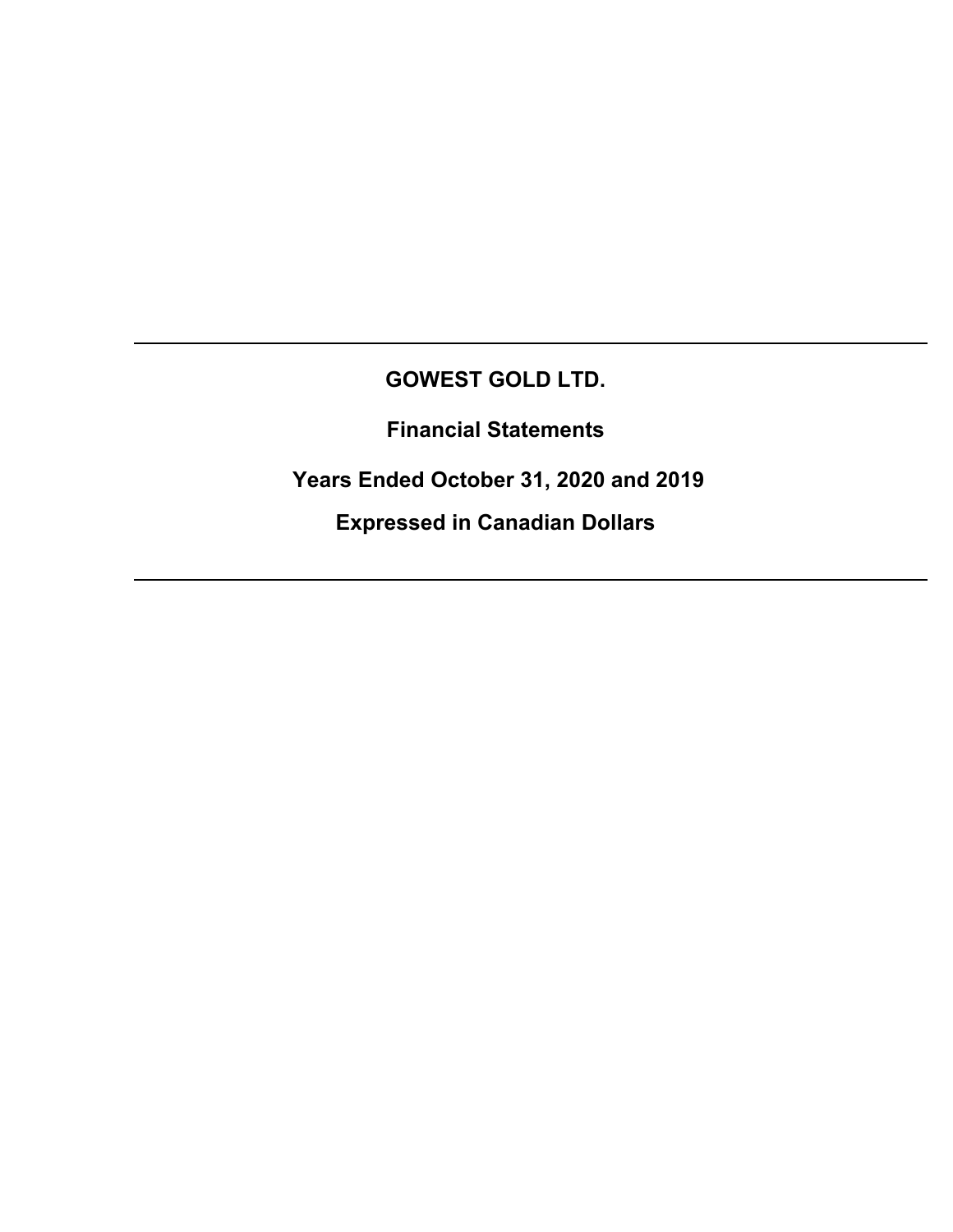# McGovern **Hurley**

Audit. Tax. Advisory.

Independent Auditor's Report

To the Shareholders of Gowest Gold Ltd.

## **Opinion**

We have audited the financial statements of Gowest Gold Ltd. (the "Company"), which comprise the statements of financial position as at October 31, 2020 and 2019, and the statements of loss and comprehensive loss, statements of changes in equity and statements of cash flows for the years then ended, and notes to the financial statements, including a summary of significant accounting policies.

In our opinion, the accompanying financial statements present fairly, in all material respects, the financial position of the Company as at October 31, 2020 and 2019, and its financial performance and its cash flows for the years then ended in accordance with International Financial Reporting Standards ("IFRS").

## **Basis for opinion**

We conducted our audit in accordance with Canadian generally accepted auditing standards. Our responsibilities under those standards are further described in the Auditor's responsibilities for the audit of the financial statements section of our report. We are independent of the Company in accordance with the ethical requirements that are relevant to our audit of the financial statements in Canada. We have fulfilled our other ethical responsibilities in accordance with these requirements. We believe that the audit evidence we have obtained is sufficient and appropriate to provide a basis for our opinion.

## **Material uncertainty related to going concern**

We draw attention to Note 1 in the financial statements, which indicates that the Company incurred a net loss during the year ended October 31, 2020 and, as of that date, the Company's current liabilities exceeded its current assets. As stated in Note 1, these events or conditions, along with other matters as set forth in Note 1, indicate that material uncertainties exist that cast significant doubt on the Company's ability to continue as a going concern. Our opinion is not modified in respect of this matter.

## **Other information**

Management is responsible for the other information. The other information comprises Management's Discussion and Analysis.

Our opinion on the financial statements does not cover the other information and we do not express any form of assurance conclusion thereon.

In connection with our audit of the financial statements, our responsibility is to read the other information and, in doing so, consider whether the other information is materially inconsistent with

251 Consumers Road, Suite 800 Toronto, Ontario M2J 4R3 mcgovernhurley.com t. 416-496-1234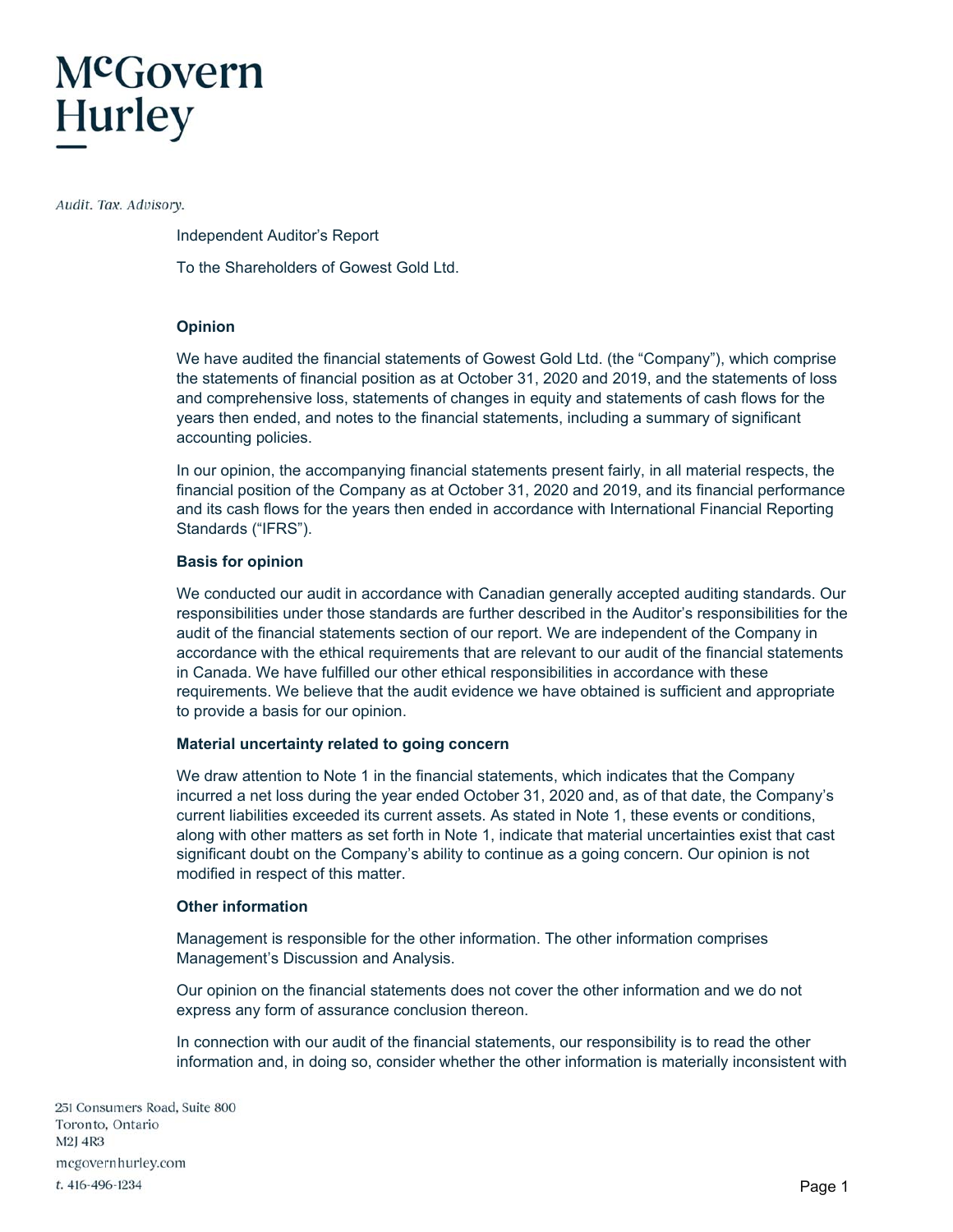# McGovern Hurley

the financial statements or our knowledge obtained in the audit or otherwise appears to be materially misstated.

We obtained Management's Discussion and Analysis prior to the date of this auditor's report. If, based on the work we have performed, we conclude that there is a material misstatement of this other information, we are required to report that fact. We have nothing to report in this regard.

## **Responsibilities of management and those charged with governance for the financial statements**

Management is responsible for the preparation and fair presentation of the financial statements in accordance with IFRS, and for such internal control as management determines is necessary to enable the preparation of financial statements that are free from material misstatement, whether due to fraud or error.

In preparing the financial statements, management is responsible for assessing the Company's ability to continue as a going concern, disclosing, as applicable, matters related to going concern and using the going concern basis of accounting unless management either intends to liquidate the Company or cease operations, or has no realistic alternative but to do so.

Those charged with governance are responsible for overseeing the Company's financial reporting process.

## **Auditor's responsibilities for the audit of the financial statements**

Our objectives are to obtain reasonable assurance about whether the financial statements as a whole are free from material misstatement, whether due to fraud or error, and to issue an auditor's report that includes our opinion. Reasonable assurance is a high level of assurance, but is not a guarantee that an audit conducted in accordance with Canadian generally accepted auditing standards will always detect a material misstatement when it exists. Misstatements can arise from fraud or error and are considered material if, individually or in aggregate, they could reasonably be expected to influence the economic decisions of users taken on the basis of these financial statements.

As part of an audit in accordance with Canadian generally accepted auditing standards, we exercise professional judgement and maintain professional skepticism throughout the audit. We also:

- Identify and assess the risks of material misstatement of the financial statements, whether due to fraud or error, design and perform audit procedures responsive to those risks, and obtain audit evidence that is sufficient and appropriate to provide a basis for our opinion. The risks of not detecting a material misstatement resulting from fraud is higher than for one resulting from error, as fraud may involve collusion, forgery, intentional omissions, misrepresentations, or the override of internal control.
- Obtain an understanding of internal control relevant to the audit in order to design audit procedures that are appropriate in the circumstances, but not for the purpose of expressing an opinion on the effectiveness of the Company's internal control.
- Evaluate the appropriateness of accounting policies used and the reasonableness of accounting estimates and related disclosures made by management.
- Conclude on the appropriateness of management's use of the going concern basis of accounting and, based on the audit evidence obtained, whether a material uncertainty exists related to events or conditions that may cast significant doubt on the Company's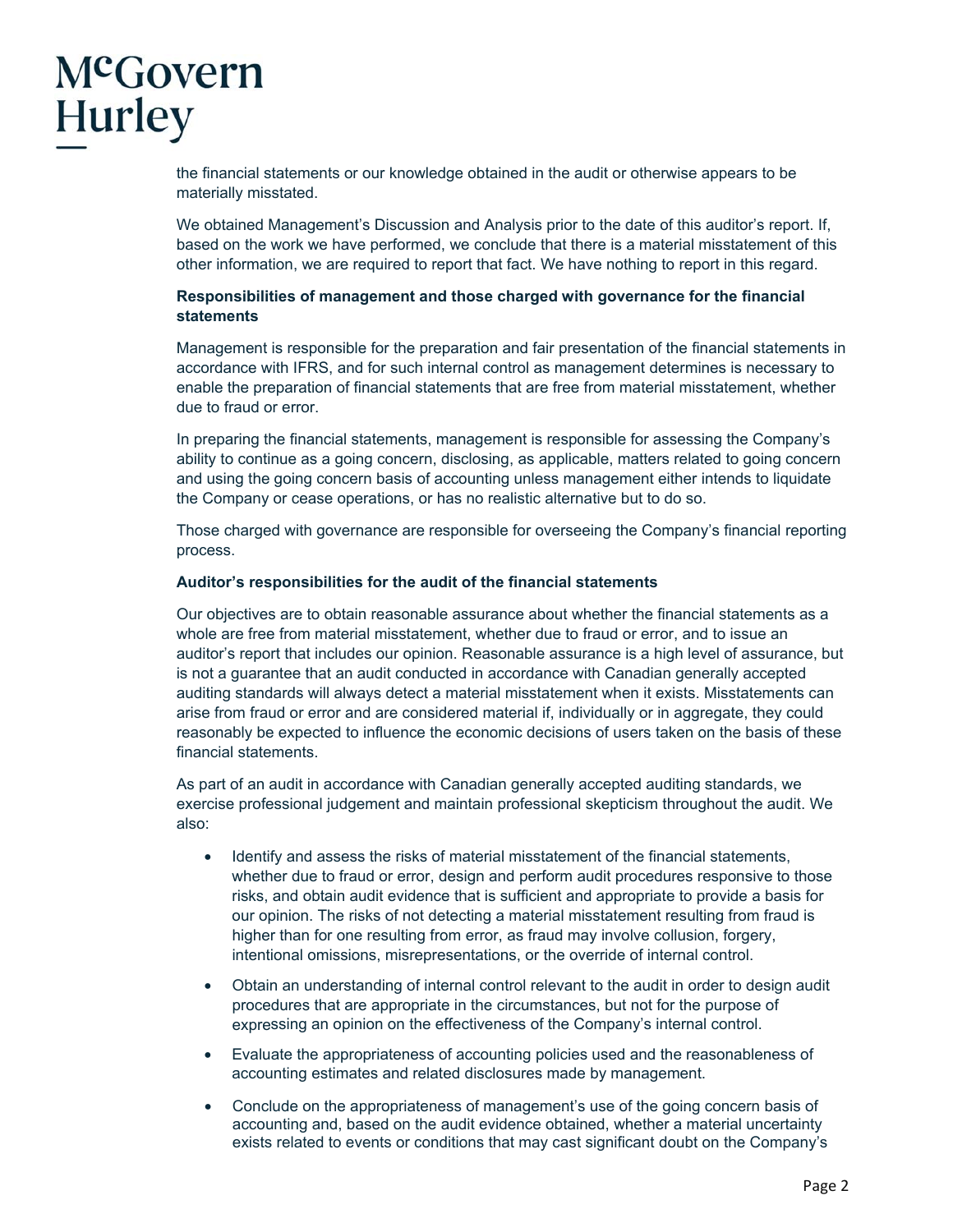# McGovern **Hurley**

ability to continue as a going concern. If we conclude that a material uncertainty exists, we are required to draw attention in our auditor's report to the related disclosures in the financial statements or, if such disclosures are inadequate, to modify our opinion. Our conclusions are based on the audit evidence obtained up to the date of our auditor's report. However, future events or conditions may cause the Company to cease to continue as a going concern.

• Evaluate the overall presentation, structure and content of the financial statements, including the disclosures, and whether the financial statements represent the underlying transactions and events in a manner that achieves fair presentation.

We communicate with those charged with governance regarding, among other matters, the planned scope and timing of the audit and significant audit findings, including any significant deficiencies in internal control that we identify during our audit.

We also provide those charged with governance with a statement that we have complied with relevant ethical requirements regarding independence, and to communicate with them all relationships and other matters that may reasonably be thought to bear on our independence, and where applicable, related safeguards.

The engagement partner of the audit resulting in this independent auditor's report is Jessica Glendinning.

**McGovern Hurley LLP** 

Meaven Hwlug WP

**Chartered Professional Accountants Licensed Public Accountants** 

Toronto, Ontario February 25, 2021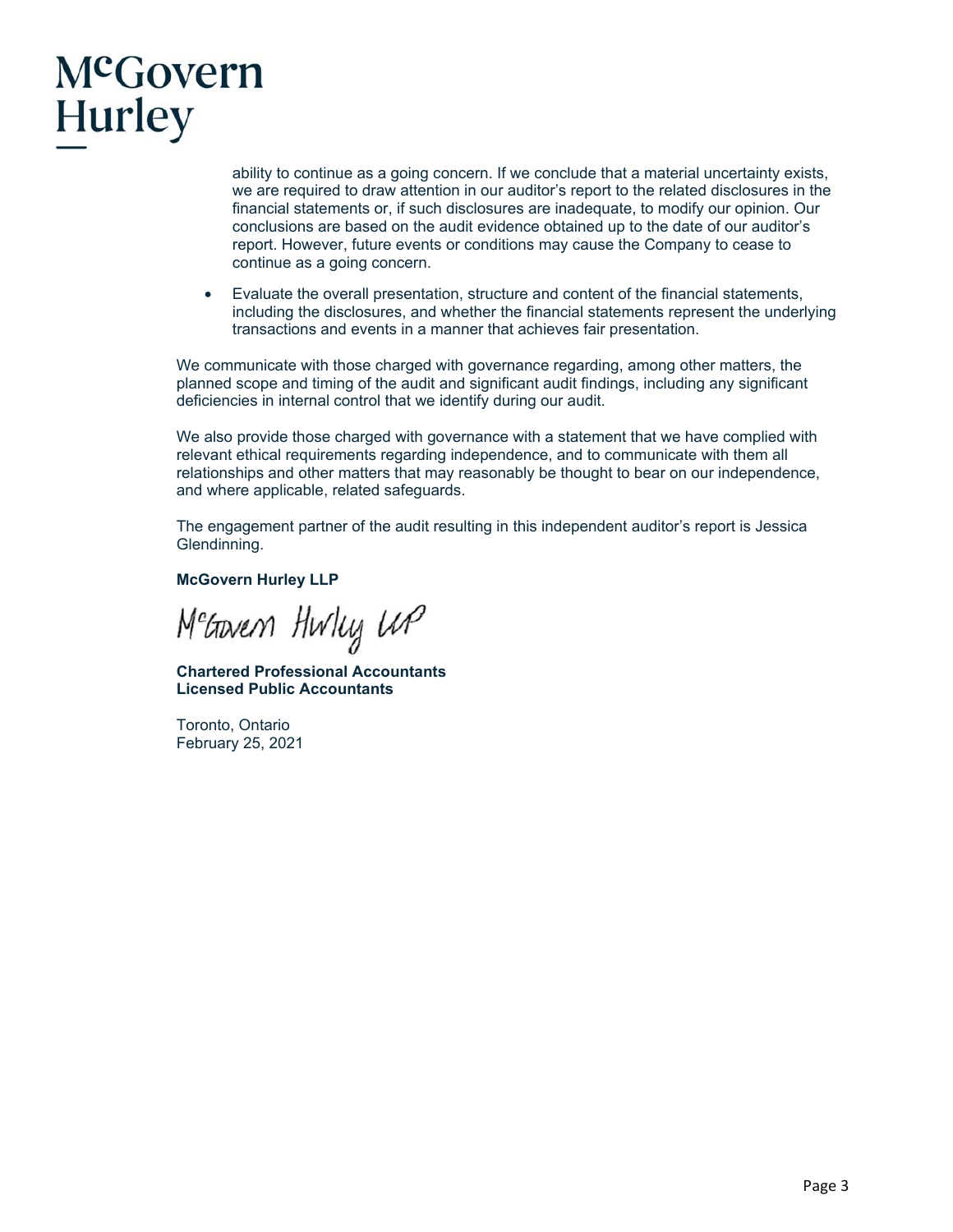## **GOWEST GOLD LTD. Statements of Financial Position**

*In Canadian dollars* 

| <b>ASSETS</b>                                            | October 31,<br>2020          | October 31,<br>2019 |
|----------------------------------------------------------|------------------------------|---------------------|
|                                                          |                              |                     |
| <b>Current assets</b>                                    |                              |                     |
| Cash and cash equivalents                                | \$<br>459,489                | \$<br>284,567       |
| Amounts receivable and other assets (Note 6)             | 409,476                      | 178,743             |
| <b>Total current assets</b>                              | 868,965                      | 463,310             |
| Long term investment (Note 8)                            | 3,000                        | 3,000               |
| Equipment (Note 7)                                       | 2,293,507                    | 1,847,765           |
| Long term deposits (Note 9)                              | 1,248,939                    | 854,298             |
| Exploration and evaluation properties (Note 9)           | 58,021,056                   | 54,078,018          |
|                                                          |                              |                     |
| Total assets                                             | \$<br>62,435,467             | \$<br>57,246,391    |
| <b>LIABILITIES</b>                                       |                              |                     |
| <b>Current liabilities</b>                               |                              |                     |
| Accounts payable and accrued liabilities (Notes 11 & 15) | \$<br>12,051,125             | \$<br>9,284,807     |
| Current portion of lease liability (Note 12)             | 75,636                       |                     |
| Amounts due to related party (Note 15)                   | 100,000                      | 261,945             |
| Current portion of debt (Note 11)                        | 9,383,378                    |                     |
| <b>Total current liabilities</b>                         | 21,610,139                   | 9,546,752           |
|                                                          |                              |                     |
| Lease liability (Note 12)                                | 236,489                      |                     |
| Reclamation and closure cost obligation (Note 10)        | 1,338,423                    | 898,669             |
| Long term debt (Note 11)                                 | 9,949,222                    | 13,160,000          |
| Deferred income taxes                                    |                              | 1,083,000           |
| <b>Total liabilities</b>                                 | 33, 134, 273                 | 24,688,421          |
| <b>SHAREHOLDERS' EQUITY</b>                              |                              |                     |
|                                                          |                              |                     |
| Share capital (Note 13)                                  | 52, 192, 157                 | 49,155,621          |
| Reserves (Notes 11 & 13 (c)(d)(e))                       | 1,355,972                    | 1,667,972           |
| Accumulated deficit                                      | (24, 248, 060)               | (18, 266, 748)      |
| Accumulated other comprehensive income (Note 8)          | 1,125                        | 1,125               |
| Total shareholders' equity                               | 29,301,194                   | 32,557,970          |
| Total liabilities and shareholders' equity               | \$<br>62,435,467             | \$<br>57,246,391    |
|                                                          |                              |                     |
| Nature of operations and going concern (Note 1)          |                              |                     |
| Commitments and contingencies (Notes 9, 10,11 and 16)    |                              |                     |
| <b>Subsequent events (Note 18)</b>                       |                              |                     |
| APPROVED ON BEHALF OF THE BOARD                          |                              |                     |
| "Peter Quintiliani" Director                             | "C. Fraser Elliott" Director |                     |

The accompanying notes are an integral part of these financial statements.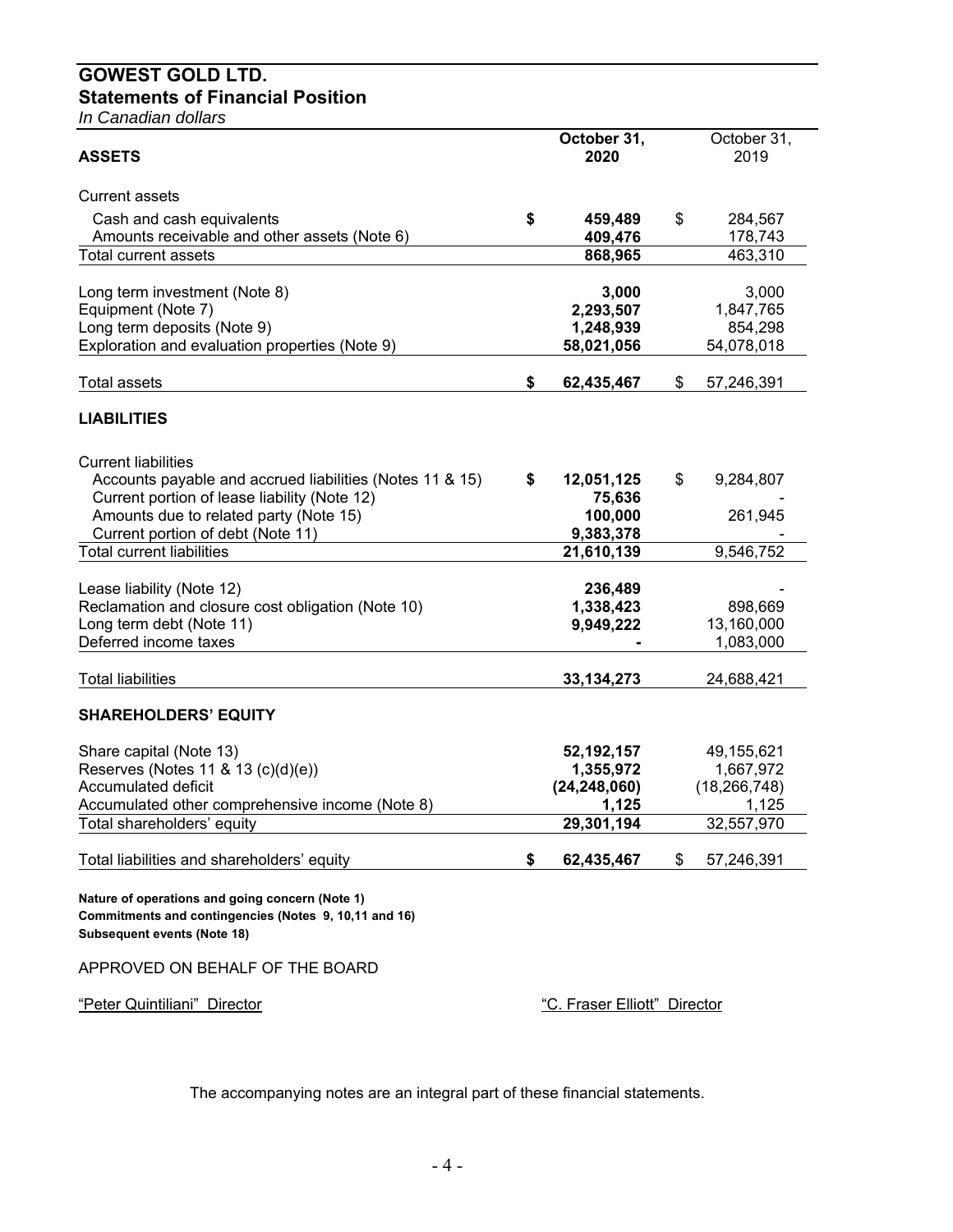## **GOWEST GOLD LTD. Statements of Loss and Comprehensive Loss**

*In Canadian dollars* 

.

|                                                                   | Year<br><b>Ended</b><br>October 31,<br>2020 |    | Year<br>Ended<br>October 31,<br>2019 |
|-------------------------------------------------------------------|---------------------------------------------|----|--------------------------------------|
| <b>Operating Expenses</b>                                         |                                             |    |                                      |
| General and administrative (Note 14)<br>Accretion (Notes 10 & 11) | \$<br>4,570,505<br>12,764                   | -S | 2,705,599<br>1,640,168               |
| Loss before other items                                           | (4,583,269)                                 |    | (4,345,767)                          |
| Foreign exchange (loss) / gain                                    | (148, 656)                                  |    | 41,188                               |
| Insurance recovery (Note 7)                                       | 170,288                                     |    |                                      |
| Impairment of equipment (Note 7)                                  |                                             |    | (288,080)                            |
| Interest and other (expense)                                      | (3,347,630)                                 |    | (79, 462)                            |
| Loss on settlement of long-term debt (Note 11)                    |                                             |    | (2, 156, 059)                        |
| Loss before tax                                                   | (7,909,267)                                 |    | (6,828,180)                          |
| Deferred tax recovery (Note 17)                                   | 1,083,000                                   |    | 1,915,000                            |
| Flow through premium recovery                                     | 94,823                                      |    |                                      |
| Net loss for the year                                             | (6,731,444)                                 |    | (4,913,180)                          |
| Unrealized loss on marketable securities                          |                                             |    | (1,500)                              |
| Net comprehensive loss for the year                               | (6,731,444)                                 |    | (4,914,680)                          |
| Basic and diluted loss per share                                  | \$<br>(0.09)                                | \$ | (0.103)                              |
| Weighted average number of common                                 |                                             |    |                                      |
| shares outstanding - basic and diluted                            | 74,953,814                                  |    | 47,517,000                           |

The accompanying notes are an integral part of these financial statements.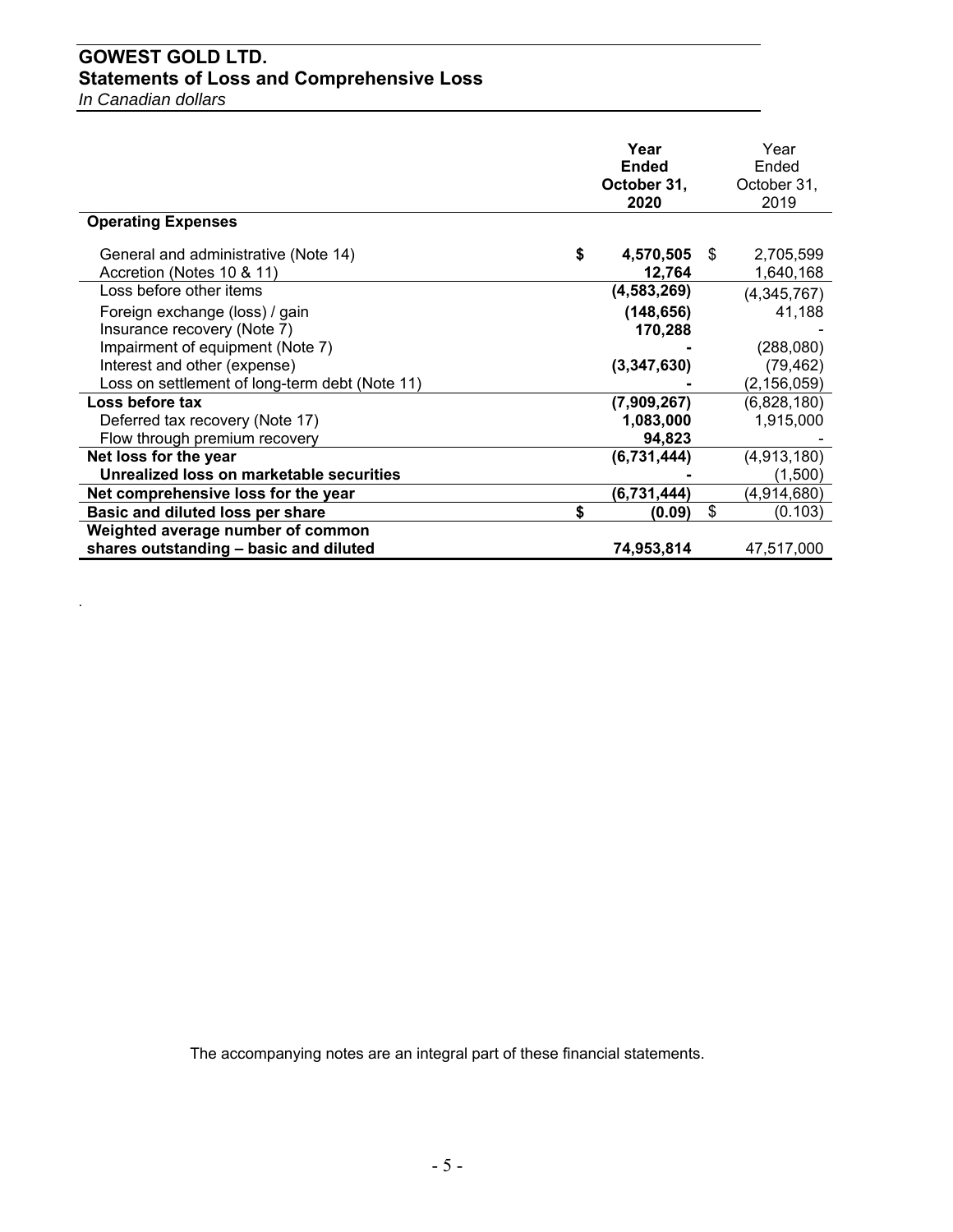## **GOWEST GOLD LTD. Statements of Changes in Equity** *In Canadian dollars*

| Equity attributable to shareholders             |                      |                          |      |                      |      |                          |      |                                              |      |                                                            |                               |                     |
|-------------------------------------------------|----------------------|--------------------------|------|----------------------|------|--------------------------|------|----------------------------------------------|------|------------------------------------------------------------|-------------------------------|---------------------|
|                                                 |                      | <b>Reserves</b>          |      |                      |      |                          |      |                                              |      |                                                            |                               |                     |
|                                                 | <b>Share Capital</b> | Warrants                 |      | <b>Stock options</b> |      | Shares to be<br>issued   |      | Convertible<br>Feature of long-<br>term debt |      | <b>Accumulated other</b><br>comprehensive<br>income / loss | <b>Accumulated</b><br>deficit | <b>Total equity</b> |
| Balance at October 31, 2019                     | $$49,155,621$ \$     | 733,182 \$               |      | 934,790 \$           |      |                          | - \$ |                                              | - \$ | 1,125                                                      | \$(18, 266, 748)              | \$32,557,970        |
| Issued on private placement                     | 2,640,326            | 402,732                  |      |                      |      |                          |      |                                              |      |                                                            |                               | 3,043,058           |
| Share issue costs                               | (53, 967)            |                          |      |                      |      |                          |      |                                              |      |                                                            |                               | (53, 967)           |
| Flow-through premium                            | (94, 823)            |                          |      |                      |      |                          |      |                                              |      |                                                            |                               | (94, 823)           |
| Value of stock options issued                   |                      |                          |      | 35,400               |      |                          |      |                                              |      |                                                            |                               | 35,400              |
| Value of warrants expired                       |                      | (578, 883)               |      |                      |      |                          |      |                                              |      |                                                            | 578,883                       |                     |
| Value of stock options expired                  |                      |                          |      | (171, 249)           |      |                          |      |                                              |      |                                                            | 171,249                       |                     |
| <b>Shares for debt settlement</b>               | 545,000              |                          |      |                      |      |                          |      |                                              |      |                                                            |                               | 545,000             |
| Net loss and comprehensive loss for the year    |                      |                          |      |                      |      |                          |      |                                              |      |                                                            | (6,731,444)                   | (6,731,444)         |
| Balance at October 31, 2020                     | $$52,192,157$ \$     | 557,031                  | - \$ | 798,941 \$           |      | $\overline{\phantom{a}}$ | -\$  | $\overline{\phantom{a}}$                     | - \$ | 1.125                                                      | \$(24, 248, 060)              | \$29,301,194        |
| Balance at October 31, 2018                     | $$38,778,878$ \$     | 1,002,592                | \$   | 1,120,390            | - \$ | 500,000                  | \$   | 782,000                                      | \$   | 2,625                                                      | \$(14, 744, 877)              | \$27,441,608        |
| Issued on private placement                     | 10,839,500           | 154,299                  |      | ۰                    |      | (500,000)                |      |                                              |      |                                                            | $\blacksquare$                | 10,493,799          |
| Share issue costs                               | (462, 757)           |                          |      |                      |      |                          |      |                                              |      |                                                            |                               | (462, 757)          |
| Value of warrants expired                       |                      | (423, 709)               |      |                      |      |                          |      |                                              |      |                                                            | 423.709                       |                     |
| Value of stock options expired                  |                      | $\overline{\phantom{0}}$ |      | (185, 600)           |      |                          |      |                                              |      |                                                            | 185,600                       |                     |
| Expiry of convertible feature of long-term debt |                      |                          |      |                      |      |                          |      | (782,000)                                    |      |                                                            | 782,000                       |                     |
| Net loss and comprehensive loss for the year    |                      |                          |      |                      |      |                          |      |                                              |      | (1,500)                                                    | (4,913,180)                   | (4,914,680)         |
| Balance as at October 31, 2019                  | $$49.155.621$ \$     | 733,182                  | \$   | 934,790 \$           |      | $\overline{\phantom{a}}$ | \$   | ٠                                            | -\$  | 1,125                                                      | \$(18, 266, 748)              | \$32,557,970        |

The accompanying notes are an integral part of these financial statements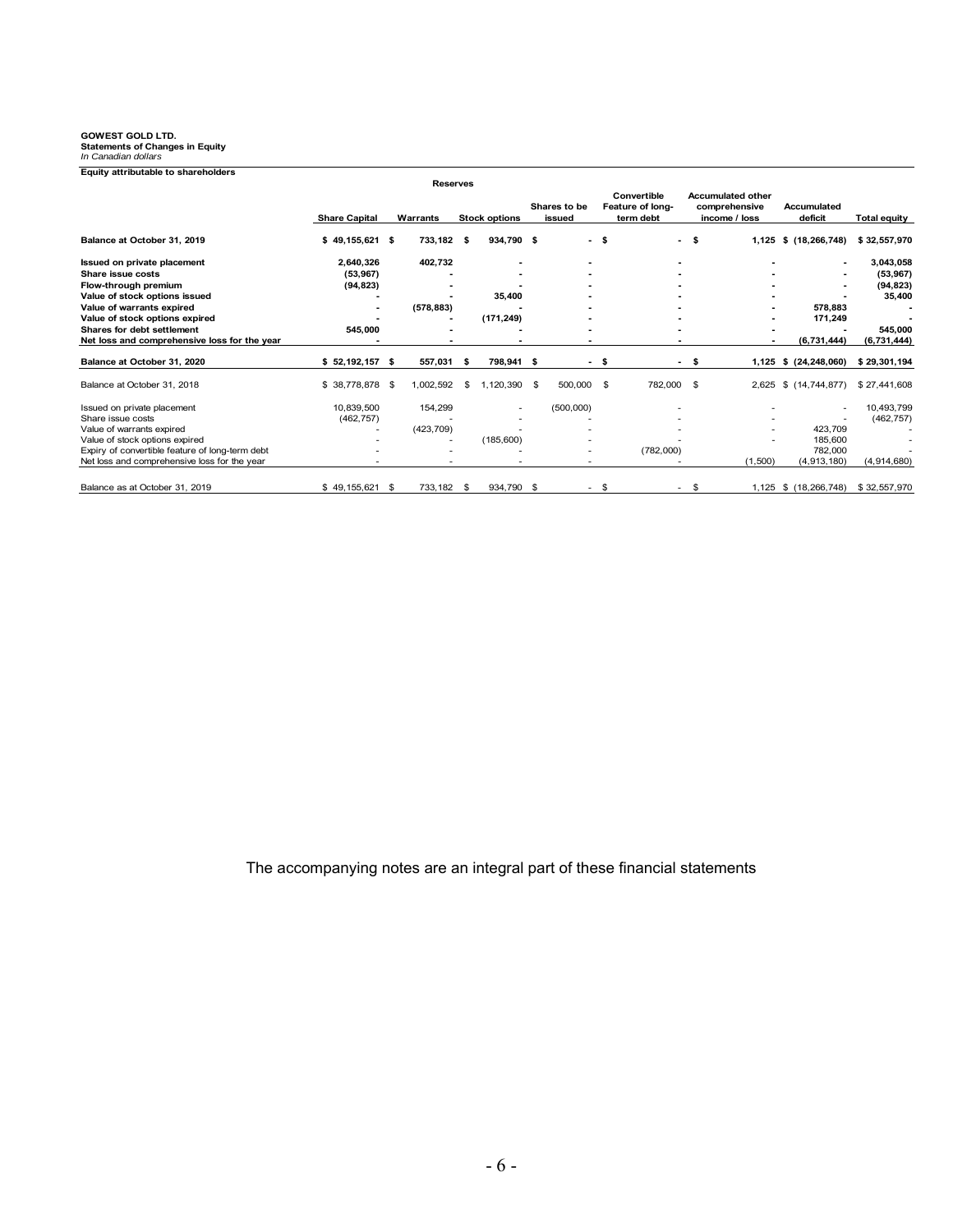## **GOWEST GOLD LTD. Statements of Cash Flows**

*In Canadian dollars* 

|                                                                    | <b>Year Ended</b> |                |                          |              |  |
|--------------------------------------------------------------------|-------------------|----------------|--------------------------|--------------|--|
|                                                                    |                   | October 31,    |                          | October 31,  |  |
|                                                                    |                   | 2020           |                          | 2019         |  |
| <b>Operating activities</b>                                        |                   |                |                          |              |  |
| Net (loss) for the year                                            |                   | \$ (6,731,444) | \$                       | (4,913,180)  |  |
| Items not affecting cash:                                          |                   |                |                          |              |  |
| Amortization                                                       |                   | 142,727        |                          | 138,183      |  |
| Interest on lease liability and loans                              |                   | 2,158,440      |                          |              |  |
| Impairment on equipment                                            |                   |                |                          | 288,080      |  |
| Loss on settlement of long term debt                               |                   |                |                          | 2,156,059    |  |
| Unrealized foreign exchange (gain) / loss                          |                   | 157,999        |                          | (43, 481)    |  |
| Accretion                                                          |                   | 12,764         |                          | 1,640,168    |  |
| Share based compensation                                           |                   | 35,400         |                          |              |  |
| Premium on Flow-through issuance                                   |                   | (94, 823)      |                          |              |  |
| Deferred tax (recovery)                                            |                   | (1,083,000)    |                          | (1,915,000)  |  |
|                                                                    |                   | (5,401,937)    |                          | (2,649,171)  |  |
| Changes in non-cash working capital items:                         |                   |                |                          |              |  |
| Amounts receivable and other assets                                |                   | (230, 733)     |                          | (60, 210)    |  |
| Accounts payable and accrued liabilities                           |                   | 4,304,669      |                          | 389,781      |  |
| Cash flows from operating activities                               |                   | (1,328,001)    |                          | (2,319,600)  |  |
| <b>Investing activities</b>                                        |                   |                |                          |              |  |
| Exploration and evaluation expenditures                            |                   | (4, 430, 838)  |                          | (5,089,366)  |  |
| Purchase of equipment                                              |                   | (225, 310)     |                          | (164, 583)   |  |
| Deposit                                                            |                   | (394, 641)     |                          |              |  |
| Cash flows from investing activities                               |                   | (5,050,789)    |                          | (5,253,949)  |  |
|                                                                    |                   |                |                          |              |  |
| <b>Financing activities</b>                                        |                   |                |                          |              |  |
| Proceeds from issue of capital stock and exercise                  |                   |                |                          |              |  |
| of options and warrants                                            |                   | 3,043,058      |                          | 10,493,799   |  |
| Transaction costs on private placements                            |                   | (53, 967)      |                          | (365, 757)   |  |
| Proceeds from debt                                                 |                   |                |                          | 9,212,000    |  |
| Due to related party                                               |                   | 100,000        |                          |              |  |
| Proceeds from debt                                                 |                   | 3,800,000      |                          | 300,000      |  |
| Repayment of debt                                                  |                   | (261, 945)     |                          | (50,000)     |  |
| Repayment of debt<br>Lease payments                                |                   |                |                          | (11,885,100) |  |
|                                                                    |                   | (73, 434)      |                          |              |  |
| Cash flows from financing activities                               |                   | 6,553,712      |                          | 7,704,942    |  |
| Increase / (decrease) in cash and cash equivalents during the year |                   | 174,922        |                          | 131,393      |  |
| Cash and cash equivalents, beginning of year                       |                   | 284,567        |                          | 153,174      |  |
| Cash and cash equivalents, end of year                             | \$                | 459,489        | $\overline{\mathcal{S}}$ | 284,567      |  |
| CASH AND CASH EQUIVALENTS ARE COMPOSED OF:                         |                   |                |                          |              |  |
| Cash                                                               | \$                | 434,360        | \$                       | 259,512      |  |
| Cash equivalents                                                   |                   | 25,129         |                          | 25,055       |  |
|                                                                    | \$                | 459,489        | \$                       | 284,567      |  |
| <b>SUPPLEMENTAL INFORMATION</b>                                    |                   |                |                          |              |  |
| Change in non-cash working capital related to                      |                   |                |                          |              |  |
| Exploration and evaluation expenditures                            | \$                | (941, 790)     | \$                       | 831,952      |  |
| Shares issued on settlement of debt                                | \$                | 545,000        | \$                       |              |  |

The accompanying notes are an integral part of these financial statements.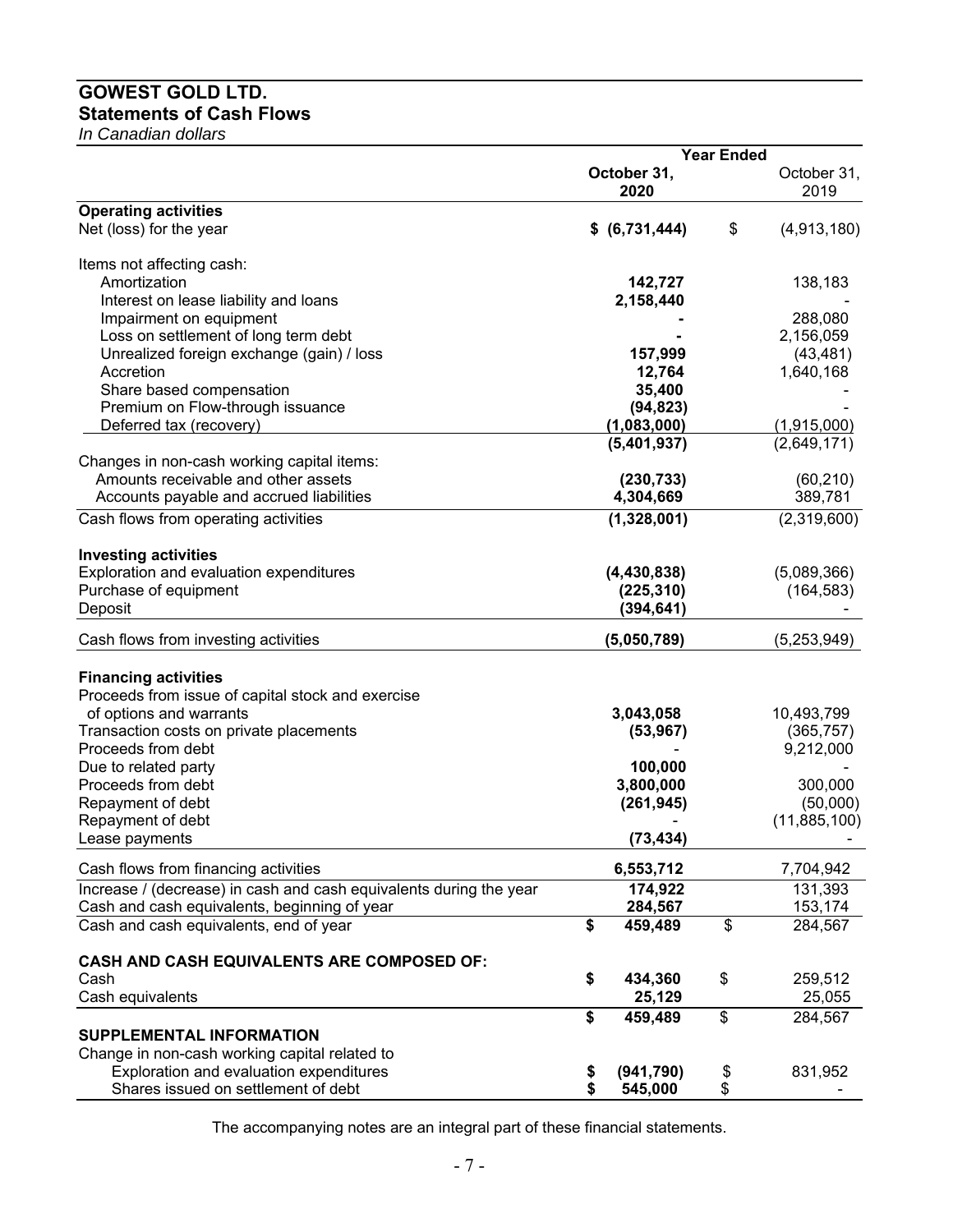## **1. NATURE OF OPERATIONS AND GOING CONCERN**

Gowest Gold Ltd. ("Gowest" or the "Company") is in the business of exploring and evaluating properties that it believes contain mineralization that is, or will, in the future, be economically recoverable. To date, the Company has not earned significant revenues from its activities. The address and registered office of the Company is 80 Richmond Street West, Suite 1400, Toronto, Ontario, Canada, M5H 2A4.

The business of mining and exploring for minerals involves a high degree of risk and there can be no assurance that planned exploration and evaluation programs will result in profitable mining operations. The recoverability of the amounts capitalized for exploration and evaluation properties is dependent upon the existence of economically recoverable reserves, the ability of the Company to obtain the necessary financing to complete exploration and development, and upon future profitable production or proceeds from dispositions of such properties. Changes in future conditions could require material write-downs of the carrying amounts of exploration and evaluation properties.

Although the Company has taken steps to verify title to its property interests, in accordance with industry standards for the current stage of exploration of such properties, these procedures do not guarantee the Company's title. Property title may be subject to government licensing requirements or regulations, social discretionary requirements, unregistered prior agreements, aboriginal claims, and noncompliance with regulatory and environmental requirements. The Company's assets may also be subject to increases in taxes and royalties, renegotiation of contracts, currency exchange fluctuations and restrictions and political uncertainty.

The accompanying financial statements have been prepared on the going concern assumption that the Company will be able to realize its assets and discharge its liabilities in the normal course of business. Due to continuing operating losses and working capital deficiency, the Company's ability to continue as a going concern is dependent upon its ability to fund its working capital and exploration requirements and eventually to generate positive cash flows, either from operations or sale of property. The Company incurred a loss of \$6,731,444 for the year ended October 31, 2020 (October 31, 2019 – \$4,913,180) and as of October 31, 2020, the Company had a working capital deficiency of \$20,741,174 (October 31, 2019 – \$9,083,442), and had a cumulative deficit of \$24,248,060 (October 31, 2019 - \$18,266,748). These conditions indicate the existence of material uncertainty that may cast significant doubt about the Company's ability to continue as a going concern.

Accordingly, readers are cautioned that these financial statements do not reflect adjustments that would be necessary if the "going concern" basis were not appropriate. Changes in future conditions could require material write downs of the carrying value of certain assets.

## COVID-19

The Company's operations could be significantly adversely affected by the effects of a widespread global outbreak of a contagious disease, including the recent outbreak of respiratory illness caused by COVID-19. The Company cannot accurately predict the impact COVID-19 will have on its operations and the ability of others to meet their obligations with the Company, including uncertainties relating to the ultimate geographic spread of the virus, the severity of the disease, the duration of the outbreak, and the length of travel and quarantine restrictions imposed by governments of affected countries. In addition, a significant outbreak of contagious diseases in the human population could result in a widespread health crisis that could adversely affect the economies and financial markets of many countries, resulting in an economic downturn that could further affect the Company's operations and ability to finance its operations.

These financial statements of the Company were reviewed by the Audit Committee and approved and authorized for issue by the Board of Directors on February 25, 2021.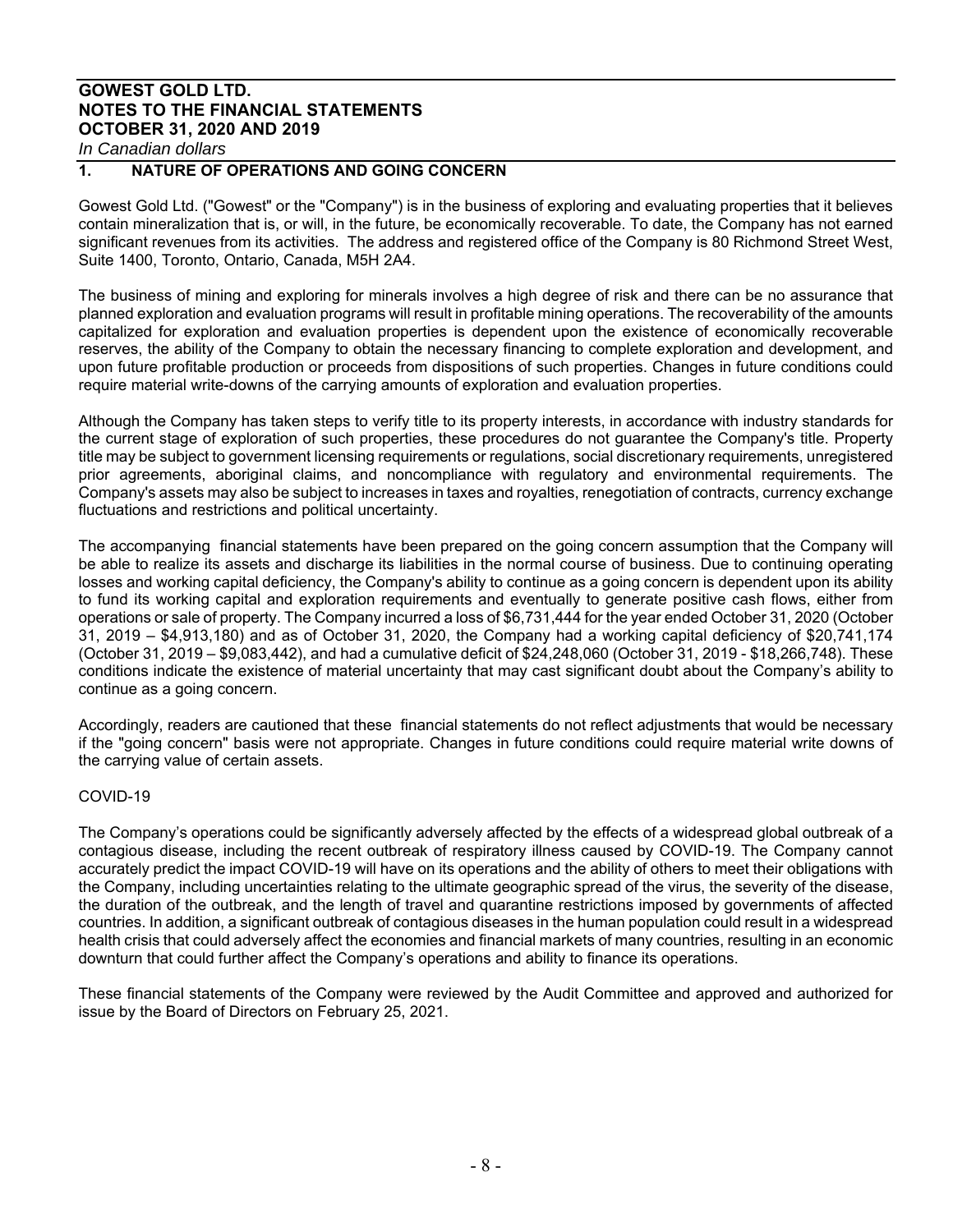## **2. SUMMARY OF SIGNIFICANT ACCOUNTING POLICIES**

## *(a) Basis of preparation*

These financial statements have been prepared in accordance with International Financial Reporting Standards ("IFRS") as issued by the International Accounting Standards Board ("IASB") and interpretations of the International Financial Reporting Committee (IFRIC).

## *(b) Foreign currency translation*

The functional currency of Gowest is the Canadian dollar. For the purpose of the financial statements, the results and financial position are expressed in Canadian dollars.

Transactions in currencies other than the functional currency are translated into the functional currency using the exchange rates prevailing at the dates of the transactions. Foreign exchange gains and losses resulting from the settlement of such transactions and from the translation of monetary assets and liabilities denominated in foreign currencies at the period end exchange rates are recognised in the statement of loss and comprehensive loss. Nonmonetary items that are measured in terms of historical cost in a foreign currency are not retranslated.

## *(c) Financial instruments*

## **Financial assets**

## **Initial recognition and measurement**

Non-derivative financial assets within the scope of IFRS 9 are classified and measured as "financial assets at fair value", as either FVPL or FVOCI, and "financial assets at amortized costs", as appropriate. The Company determines the classification of financial assets at the time of initial recognition based on the Company's business model and the contractual terms of the cash flows.

All financial assets are recognized initially at fair value plus, in the case of financial assets not at FVPL, directly attributable transaction costs on the trade date at which the Company becomes a party to the contractual provisions of the instrument.

Financial assets with embedded derivatives are considered in their entirety when determining their classification at FVPL or at amortized cost. Other amounts receivable held for collection of contractual cash flows are measured at amortized cost.

## **Subsequent measurement – financial assets at amortized cost**

After initial recognition, financial assets measured at amortized cost are subsequently measured at the end of each reporting period at amortized cost using the Effective Interest Rate ("EIR") method. Amortized cost is calculated by taking into account any discount or premium on acquisition and any fees or costs that are an integral part of the EIR. The EIR amortization is included in finance income in the statements of loss.

## **Subsequent measurement – financial assets at FVPL**

Financial assets measured at FVPL include financial assets management intends to sell in the short term and any derivative financial instrument that is not designated as a hedging instrument in a hedge relationship. Financial assets measured at FVPL are carried at fair value in the statements of financial position with changes in fair value recognized in other income or expense in the statements of loss. The Company's cash equivalents and long-term investment are measured at FVPL.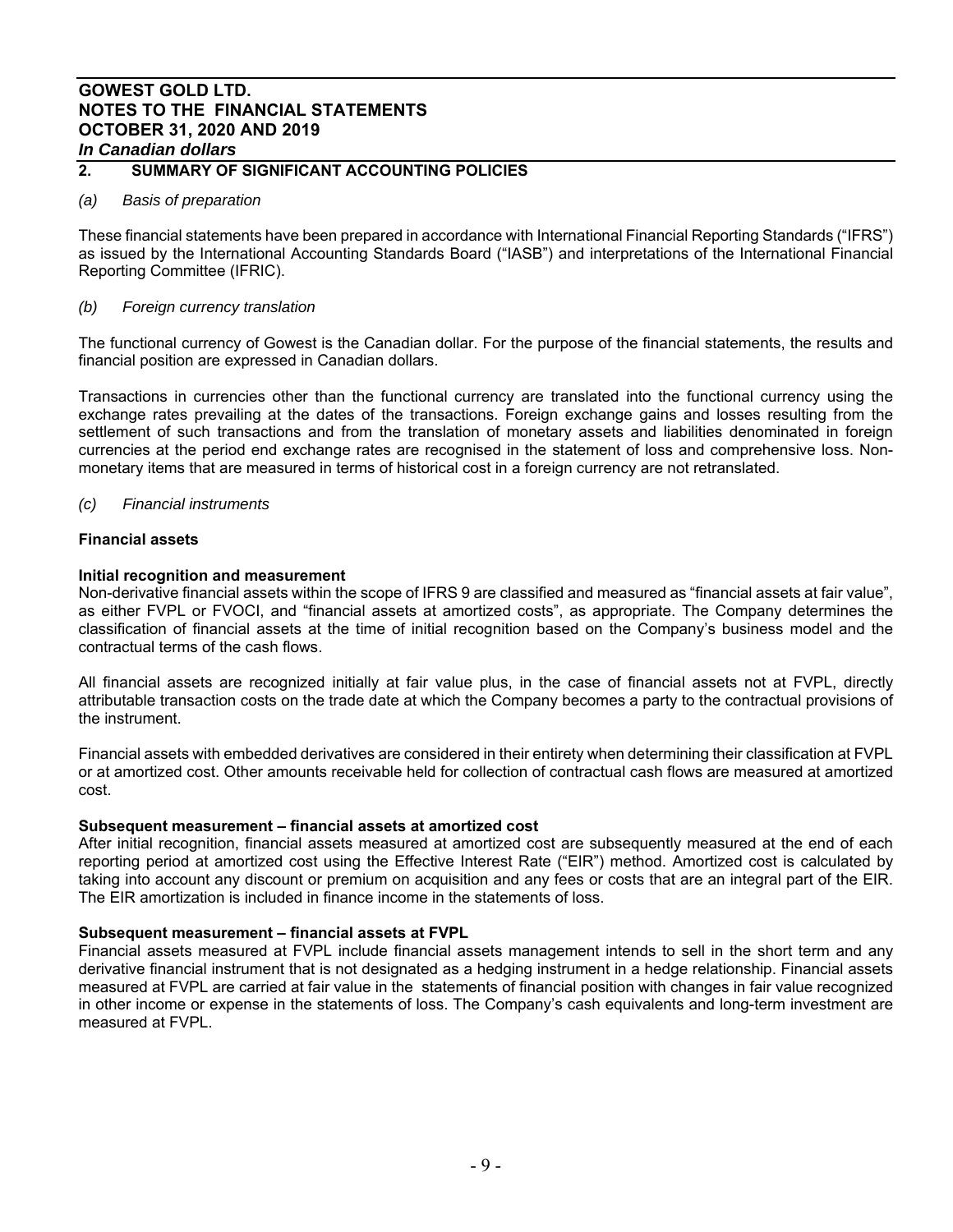## **2. SUMMARY OF SIGNIFICANT ACCOUNTING POLICIES (CONTINUED)**

## *(c) Financial instruments (continued)*

## **Subsequent measurement – financial assets at FVOCI**

Financial assets measured at FVOCI are non-derivative financial assets that are not held for trading and the Company has made an irrevocable election at the time of initial recognition to measure the assets at FVOCI. The Company's investments in publicly traded equity securities are classified as financial assets at FVOCI.

After initial measurement, investments measured at FVOCI are subsequently measured at fair value with unrealized gains or losses recognized in other comprehensive income or loss in the consolidated statements of comprehensive income (loss). When the investment is sold, the cumulative gain or loss remains in accumulated other comprehensive income or loss and is not reclassified to profit or loss.

Dividends from such investments are recognized in other income in the consolidated statements of earnings (loss) when the right to receive payments is established.

## **Derecognition**

A financial asset is derecognized when the contractual rights to the cash flows from the asset expire, or the Company no longer retains substantially all the risks and rewards of ownership.

## **Impairment of financial assets**

The Company's only financial assets subject to impairment are other assets, which are measured at amortized cost. The Company has elected to apply the simplified approach to impairment as permitted by IFRS 9, which requires the expected lifetime loss to be recognized at the time of initial recognition of the receivable. To measure estimated credit losses, accounts receivable have been grouped based on shared credit risk characteristics, including the number of days past due. An impairment loss is reversed in subsequent periods if the amount of the expected loss decreases and the decrease can be objectively related to an event occurring after the initial impairment was recognized.

## **Financial liabilities**

## **Initial recognition and measurement**

Financial liabilities are measured at amortized cost, unless they are required to be measured at FVPL as is the case for held for trading or derivative instruments, or the Company has opted to measure the financial liability at FVPL. The Company's financial liabilities include accounts payable and accrued liabilities, amounts due to related parties, current portion of debt and long-term debt, which are each measured at amortized cost. All financial liabilities are recognized initially at fair value and in the case of long-term debt, net of directly attributable transaction costs.

## **Subsequent measurement – financial liabilities at amortized cost**

After initial recognition, financial liabilities measured at amortized cost are subsequently measured at the end of each reporting period at amortized cost using the EIR method. Amortized cost is calculated by taking into account any discount or premium on acquisition and any fees or costs that are an integral part of the EIR. The EIR amortization is included in accretion expense in the statements of loss.

## **Derecognition**

A financial liability is derecognized when the obligation under the liability is discharged, cancelled or expires with any associated gain or loss recognized in other income or expense in the statements of loss.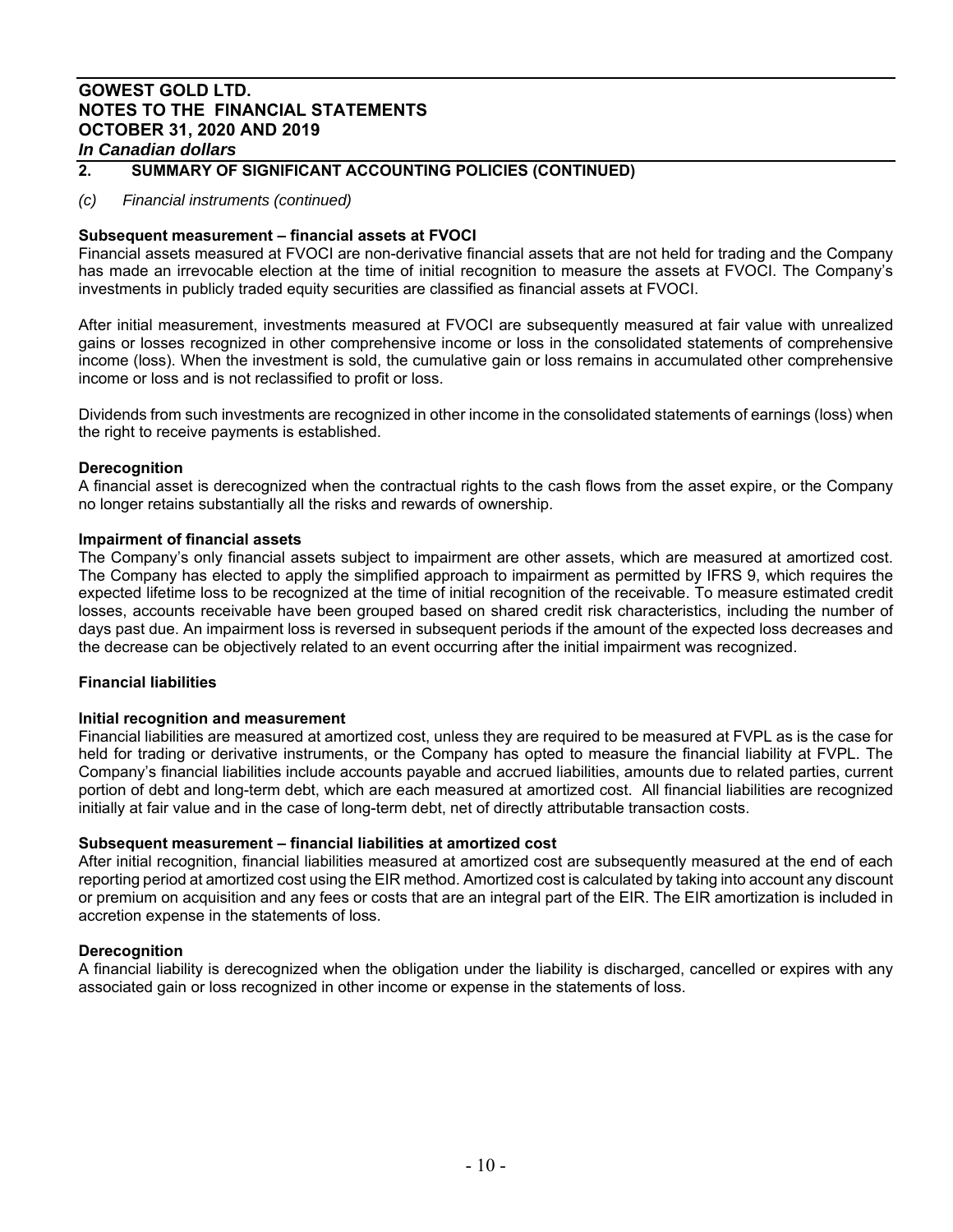## **2. SUMMARY OF SIGNIFICANT ACCOUNTING POLICIES (CONTINUED)**

## *(c) Financial instruments (continued)*

## Compound financial instruments

Compound financial instruments comprise convertible debentures that can be converted into common shares at the option of the holder, and the number of shares to be issued does not vary with changes in their fair value.

The liability component is recognized initially at the fair value of a similar liability that does not have an equity conversion option. The equity component is recognized initially as the difference between the fair value of the compound financial instrument as a whole and the fair value of the liability component. Any directly attributable transaction costs are allocated to the liability and equity components in proportion to their carrying amounts.

Subsequent to initial recognition, the liability component of a compound financial instrument is measured at an amortized cost using the effective interest method. The equity component of a compound financial instrument is not re‐measured subsequent to initial recognition. Upon expiry, the equity component is transferred to deficit.

## Impairment of financial assets

Financial assets are assessed for indicators of impairment at the end of each reporting period. Financial assets are impaired when there is objective evidence that, as a result of one or more events that occurred after the initial recognition of the financial assets, the estimated future cash flows of the financial assets have been negatively impacted.

## Financial instruments recorded at fair value

Financial instruments recorded at fair value on the statements of financial position are classified using a fair value hierarchy that reflects the significance of the inputs used in making the measurements. The fair value hierarchy has the following levels:

- Level 1 valuation based on quoted prices (unadjusted) in active markets for identical assets or liabilities;
- Level 2 valuation techniques based on inputs other than quoted prices included in Level 1 that are observable for the asset or liability, either directly (i.e. as prices) or indirectly (i.e. derived from prices); and
- Level 3 valuation techniques using inputs for the asset or liability that are not based on observable market data (unobservable inputs).

As of October 31, 2020 and 2019, cash equivalents and the long-term investment are recorded at fair value on the statement of financial position. See Note 4.

## *(d) Impairment of non-financial assets*

At the end of each reporting period, the Company reviews the carrying amounts of its non-financial assets with finite lives to determine whether there is any indication that those assets are impaired. Where such an indication exists, the recoverable amount of the asset is estimated. For the purpose of measuring recoverable amounts, assets are grouped at the lowest levels for which there are separately identifiable cash flows (cash-generating units or CGUs). The recoverable amount is the higher of an asset's fair value less costs to sell and value in use (being the present value of the expected future cash flows of the relevant CGU). An impairment loss is recognized for the amount by which the asset's carrying amount exceeds its recoverable amount. The Company evaluates impairment losses for potential reversals when events or circumstances warrant such consideration.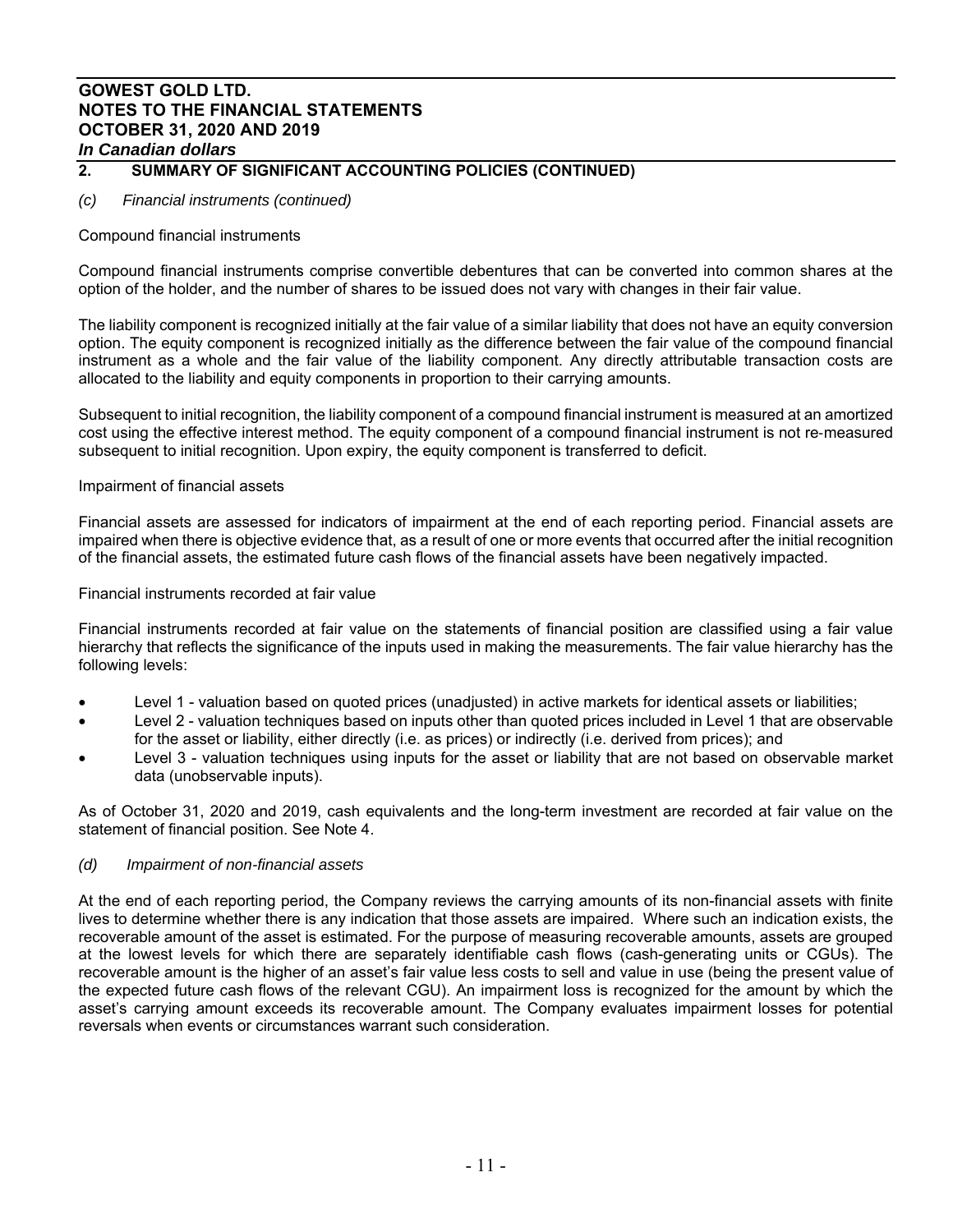## **2. SUMMARY OF SIGNIFICANT ACCOUNTING POLICIES (CONTINUED)**

## *(e) Exploration and evaluation expenditures*

The Company is in the exploration and evaluation stage with respect to its investment in exploration and evaluation properties and accordingly follows the practice of capitalizing all costs relating to the acquisition of, exploration for and evaluation of its interest in these properties. Such costs include, but are not exclusive to, geological, geophysical studies, exploratory drilling and sampling. The aggregate costs related to abandoned exploration and evaluation properties are charged to operations at the time of any abandonment or when it has been determined that there is evidence of a permanent impairment. An impairment charge relating to an exploration and evaluation property is subsequently reversed when new exploration results or actual or potential proceeds on sale or farm out of the property result in a revised estimate of the recoverable amount but only to the extent that this does not exceed the original carrying value of the property that would have resulted if no impairment had been recognized.

The recoverability of amounts shown for interest in exploration and evaluation properties is dependent upon the discovery of economically recoverable reserves, the ability of the Company to obtain financing to complete development of the properties, and on future production or proceeds of disposition. The Company recognizes in profit and loss, costs recovered on exploration and evaluation properties when amounts received or receivable are in excess of the carrying amount.

Capitalized exploration and evaluation expenditures are monitored for indications of impairment. Where a potential impairment is indicated, assessments are performed for each area of interest. To the extent that exploration and evaluation expenditures are not expected to be recovered, it is charged to profit and loss. Exploration areas where reserves have been discovered, but require major capital expenditure before production can begin, are continually evaluated to ensure that commercial quantities of reserves exist or to ensure that additional exploration work is underway as planned. Any cash consideration received directly from a farmee is credited against costs expensed in relation to the whole interest with any excess accounted for by the farmor as a gain on disposal.

## *(f) Cash and cash equivalents*

Cash and cash equivalents in the statements of financial position comprise cash at banks, and guaranteed investment certificates with an original maturity of three months or less, and which are readily convertible into a known amount of cash. The Company's cash and cash equivalents are invested with major financial institutions in business accounts and guaranteed investment certificates that are available on demand by the Company for its programs. The Company does not invest in any asset-backed deposits/investments.

## *(g) Equipment*

Equipment is carried at cost, less accumulated depreciation and accumulated impairment losses.

The cost of an item of equipment consists of the purchase price, any costs directly attributable to bringing the asset to the location and condition necessary for its intended use and an initial estimate of the costs of dismantling and removing the item and restoring the site on which it is located.

Amortization is recognized based on the cost of an item of equipment, less its estimated residual value, over its estimated useful life at the following rates:

| <b>Detail</b>         | Percentage | Method                                            |
|-----------------------|------------|---------------------------------------------------|
| <b>Vehicles</b>       | 30%        | Declining balance                                 |
| Furniture             | 20%        | Straight line                                     |
| Computer equipment    | 30%        | Declining balance                                 |
| Software              | 30%        | Declining balance                                 |
| Equipment             | 10% - 20%  | Straight line                                     |
| Right of use building |            | Straight line over term of lease of $2 - 3$ years |

An asset's residual value, useful life, and amortization method are reviewed and adjusted, if appropriate, on an annual basis.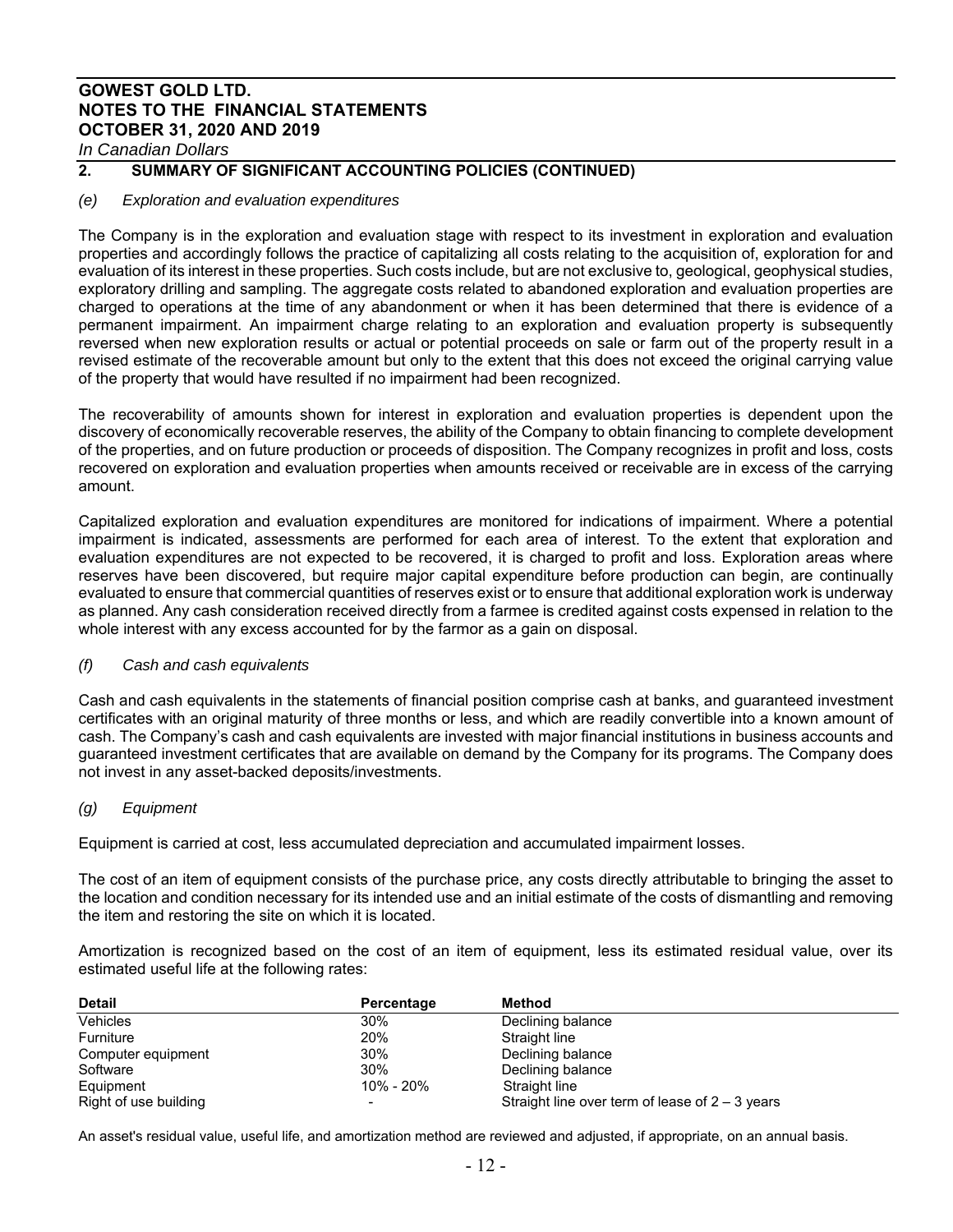## **2. SUMMARY OF SIGNIFICANT ACCOUNTING POLICIES (CONTINUED)**

## *(h) Provisions*

A provision is recognized when the Company has a present legal or constructive obligation as a result of a past event, it is probable that an outflow of economic benefits will be required to settle the obligation, and the amount of the obligation can be reliably estimated. If the effect is material, provisions are determined by discounting the expected future cash flows at a pre-tax rate that reflects current market assessments of the time value of money and, where appropriate, the risks specific to the liability.

A provision for onerous contracts is recognized when the expected benefits to be derived by the Company from a contract are lower than the unavoidable cost of meeting its obligations under the contract.

## *(i) Share based payment transactions*

The fair value of share based payments to employees and non-employees is recognized as an expense over the vesting period using the graded vesting method with a corresponding increase in equity. An individual is classified as an employee when the individual is an employee for legal or tax purposes (direct employee) or provides services similar to those performed by a direct employee, including directors of the Company.

The fair value of employee share based payments is measured at the grant date and recognized over the period during which the options vest. The fair value of the options granted is measured using the Black-Scholes option-pricing model, taking into account the terms and conditions upon which the options were granted. At each reporting date, the amount recognized as an expense is adjusted to reflect the actual number of share options that are expected to vest based on an estimate of the forfeiture rate.

Share-based payments granted to non-employees are measured at the fair value of goods received unless that cannot be reasonably estimated in which case the fair value of the share-based payments are used. The measurement date is generally the date the goods or services are received.

## *(j) Income taxes*

Income tax on the profit or loss for the periods presented comprises current and deferred tax. Income tax is recognized in the statement of loss and comprehensive loss except to the extent that it relates to items recognized directly in equity, in which case it is recognized in equity.

Current tax expense is the expected tax payable on the taxable income for the year, using tax rates enacted or substantively enacted at period end, adjusted for amendments to tax payable with regards to previous years.

In general, deferred tax is recognized in respect of temporary differences arising between the tax bases of assets and liabilities and their carrying amounts in the financial statements unless such differences arise from goodwill or the initial recognition (other than in a business combination) of other assets or liabilities in a transaction that affects neither the taxable profit nor the accounting profit or loss. Deferred income tax is determined on a non-discounted basis using tax rates and laws that have been enacted or substantively enacted at the statement of financial position date and are expected to apply when the deferred tax asset or liability is settled. Deferred tax assets are recognized to the extent that it is probable that the assets can be recovered.

Deferred income tax is provided on temporary differences arising on investments in subsidiaries and associates, except, in the case of subsidiaries, where the timing of the reversal of the temporary difference is controlled by the Company and it is probable that the temporary difference will not reverse in the foreseeable future.

Deferred income tax assets and liabilities are presented as non-current. Deferred tax assets and liabilities are offset when there is a legally enforceable right to do so, when they relate to income taxes levied by the same taxation authority and the Company intends to settle its current tax assets and liabilities on a net basis.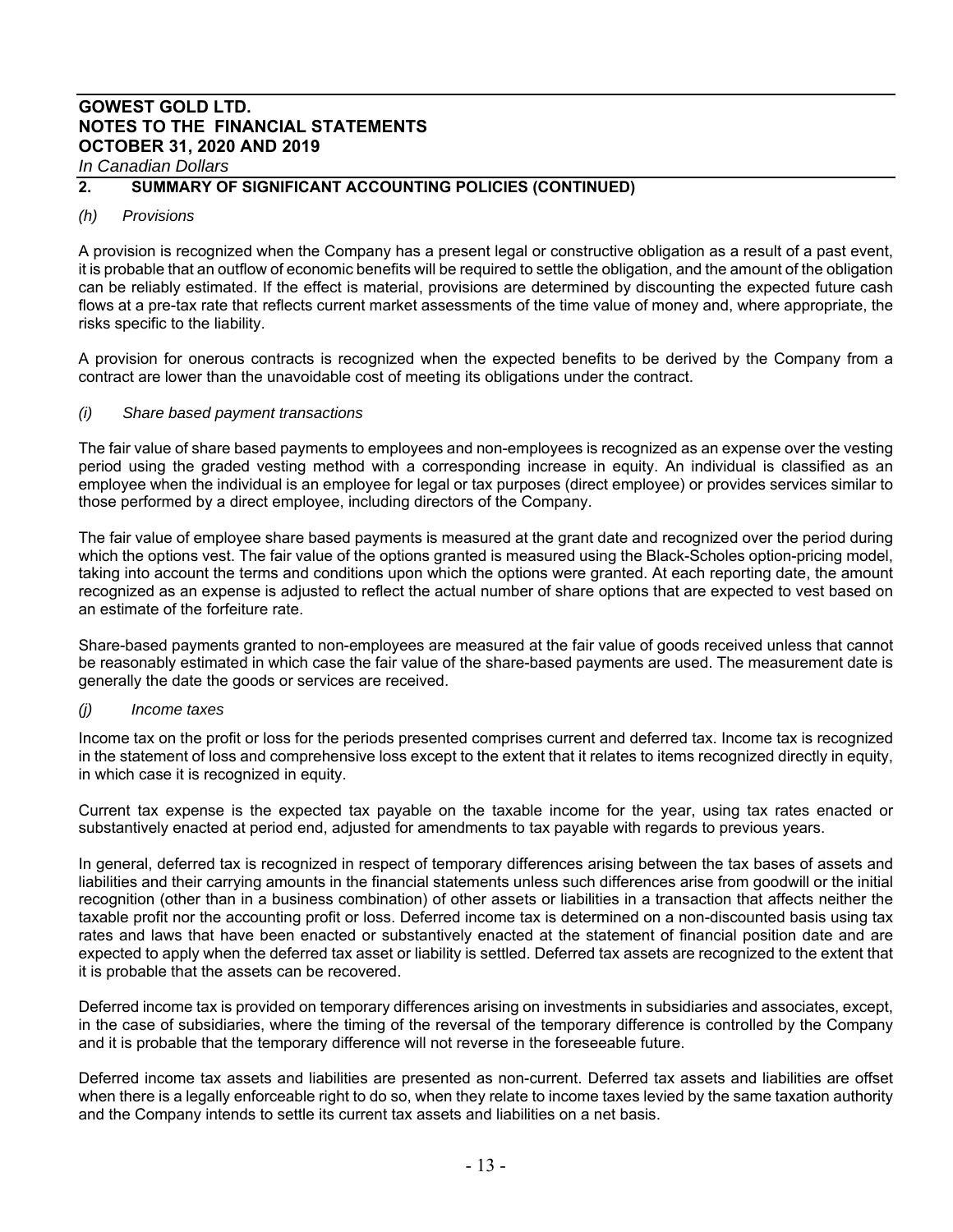*In Canadian Dollars*

## **2. SUMMARY OF SIGNIFICANT ACCOUNTING POLICIES (CONTINUED)**

## *(k) Restoration, rehabilitation and environmental obligations*

A legal or constructive obligation to incur restoration, rehabilitation and environmental costs may arise when environmental disturbance is caused by the exploration and evaluation of a property interest. Such costs are discounted to their net present value using a risk-free rate and are provided for and expensed as soon as the obligation to incur such costs arises. Discount rates using a pre-tax rate that reflects the time value of money are used to calculate the net present value. The related liability is adjusted for each period for the unwinding of the discount rate and for changes to the current market-based discount rate and the amount or timing of the underlying cash flows needed to settle the obligation.

See Note 10 for details of the reclamation and closure cost as at October 31, 2020 and October 31, 2019.

## *(l) Leases*

The Company has adopted IFRS 16 with the date of initial application of November 1, 2019 using the modified retrospective approach. Comparative information has not been restated and continues to be reported under IAS 17 — *Leases* (''IAS 17''), the accounting standard in effect for those periods.

The Company assesses whether a contract is, or contains, a lease at the inception of a contract. A contract contains a lease if the contract conveys the right to control the use of an identified asset for a period of time in exchange for consideration. The Company assesses whether:

- the contract involves the use of an explicitly or implicitly identified asset;
- the Company has the right to obtain substantially all of the economic benefits from the use of the asset throughout the contract term;
- the Company has the right to direct the use of the asset.

The Company recognizes a right-of-use asset and a lease liability at the commencement date of the lease (i.e., the date the underlying asset is available for use). Right-of-use assets are measured at cost, less any accumulated depreciation and impairment losses, and adjusted for any remeasurement of lease liabilities. The cost of right-of-use assets includes the initial amount of lease liabilities recognized, initial direct costs incurred, and lease payments made at or before the commencement date less any lease incentives received.

Unless the Company is reasonably certain to obtain ownership of the leased asset at the end of the lease term, the right-of-use assets are depreciated on a straight-line basis over the shorter of the estimated useful life and the lease term. Right-of-use assets are subject to impairment.

At the commencement date of the lease, the Company recognizes lease liabilities measured at the present value of lease payments to be made over the lease term, discounted using the interest rate implicit in the lease or, if that rate cannot be readily determined, the Company's incremental borrowing rate. The lease payments include fixed payments, variable lease payments that depend on an index or a rate, amounts expected to be paid under residual value guarantees and the exercise price of a purchase option reasonably certain to be exercised by the Company. After the commencement date, the amount of lease liabilities is increased to reflect the accretion of interest and reduced for the lease payments made. In addition, the carrying amount of lease liabilities is remeasured if there is a modification, a change in the lease term, a change in the fixed lease payments or a change in the assessment to purchase the underlying asset.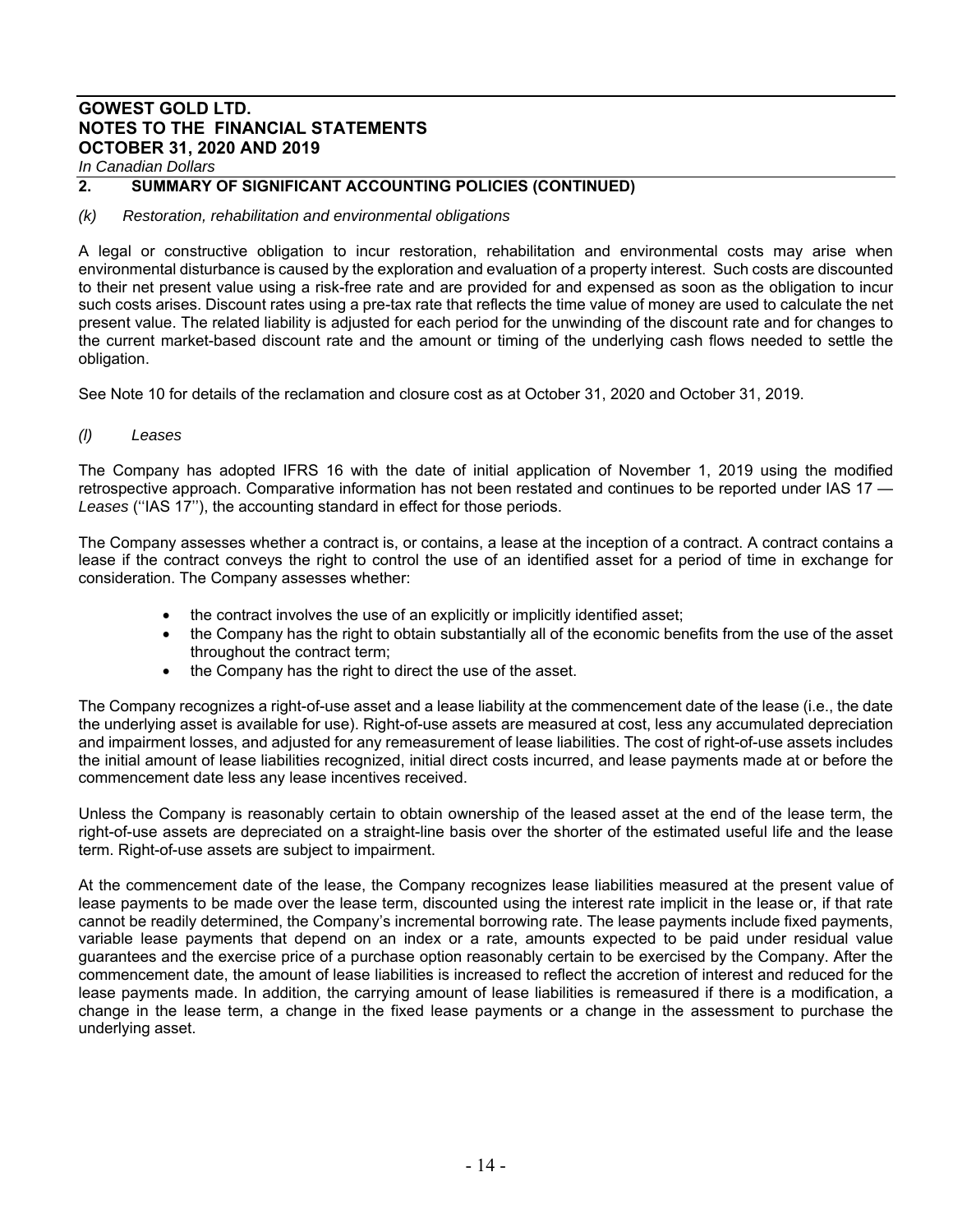*In Canadian Dollars* 

## **2. SUMMARY OF SIGNIFICANT ACCOUNTING POLICIES (CONTINUED)**

## *(l) Leases (continued)*

The Company presents right-of-use assets in the property and equipment line item on the statement of financial position and lease liabilities in the lease payable line item on the statement of financial position. The Company has elected not to recognize right-of-use assets and lease liabilities for leases that have a lease term of 12 months or less and do not contain a purchase option or for leases related to low value assets. Lease payments on short-term leases and leases of low value assets are recognized as an expense in the statement of loss.

Impact of IFRS 16 at November 1, 2019:

On adoption of IFRS 16, the Company recognized right-of-use assets and lease liabilities in relation to leases which had previously been classified as 'operating leases' under the principles of IAS 17. The right-of-use assets were recognized based on the amount equal to the lease liabilities, adjusted for any related prepaid lease payments previously recognized. The lease liabilities were measured at the present value of the remaining lease payments, discounted using the Company's incremental borrowing rate as of November 1, 2019.

The Company used the following practical expedients when applying IFRS 16:

- Applied the exemption not to recognize right-of-use assets and liabilities for leases with less than 12 months of lease term remaining at November 1, 2019;
- Excluded initial direct costs from measuring the right-of-use asset at the date of initial application;
- Used hindsight when determining the lease term if the contract contains options to extend or terminate the lease.

## *Lease policy for comparative period:*

Leased assets from which the Company receives substantially all of the risks and rewards of ownership of the asset are capitalized as finance leases at the lower of the fair value of the asset or the estimated present value of the minimum lease payments. The corresponding lease obligation is recorded within liabilities on the statement of financial position. Assets under operating leases are not capitalized, and rental payments are expensed based on the terms of the lease.

Upon transition to IFRS 16, the Company recognized \$226,123 of right-of-use assets and \$226,123 of lease liabilities. When measuring lease liabilities, the Company discounted lease payments using its incremental borrowing rate at November 1, 2019. The weighted average incremental borrowing rate applied to the lease liabilities on November 1, 2019 was 10.0%.

The lease liabilities at November 1, 2019 can be reconciled to the operating lease commitments as follows:

| Operating lease commitments at October 31, 2019                    | \$272,280    |
|--------------------------------------------------------------------|--------------|
| Discounting using the November 1, 2019 incremental borrowing rates | \$ (46, 157) |
| Lease liabilities recognized at November 1, 2019                   | \$226,123    |
| Current lease liability, November 1, 2019                          | \$45,689     |
| Non-current lease liability, November 1, 2019                      | \$180,434    |
| Lease liabilities recognized at November 1, 2019                   | \$226,123    |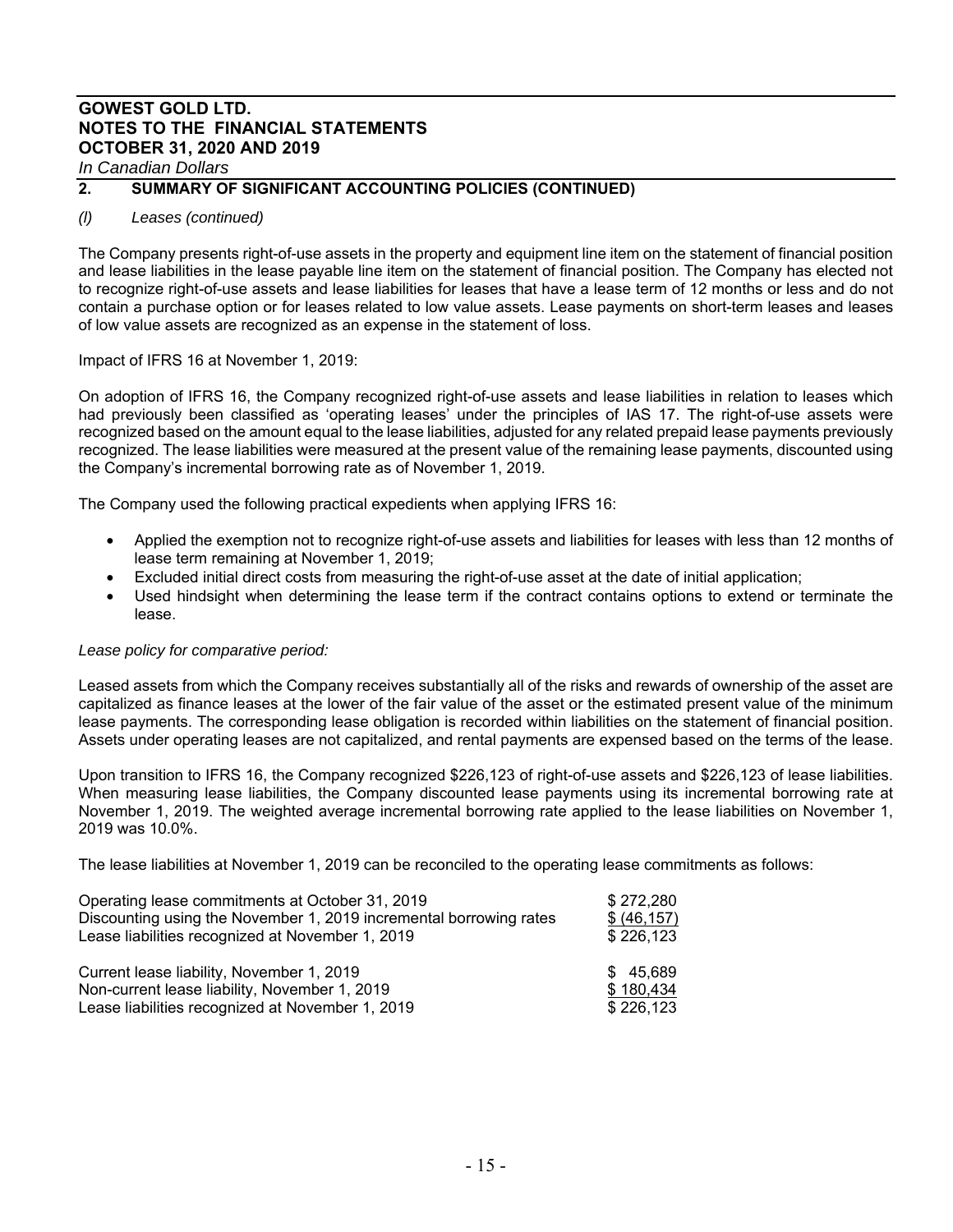*In Canadian Dollars* 

## **2. SUMMARY OF SIGNIFICANT ACCOUNTING POLICIES (CONTINUED)**

## *(l) Loss per share*

The Company presents basic and diluted loss per share data for its common shares, calculated by dividing the loss attributable to common shareholders of the Company by the weighted average number of common shares outstanding during the period. Diluted loss per share is determined by adjusting the loss attributable to common shareholders and the weighted average number of common shares outstanding for the effects of all warrants and options outstanding that may add to the total number of common shares. The Company's diluted loss per share does not include the effect of stock options and warrants as they are anti-dilutive.

## *(m) Significant accounting judgments and estimates*

The preparation of these financial statements requires management to make certain estimates, judgments and assumptions that affect the reported amounts of assets and liabilities at the date of the financial statements and reported amounts of expenses during the reporting period. Actual outcomes could differ from these estimates. These financial statements include estimates that, by their nature, are uncertain. The impacts of such estimates are pervasive throughout the financial statements, and may require accounting adjustments based on future occurrences. Revisions to accounting estimates are recognized in the period in which the estimate is revised and future periods if the revision affects both current and future periods. These estimates are based on historical experience, current and future economic conditions and other factors, including expectations of future events that are believed to be reasonable under the circumstances. The key sources of estimation uncertainty that have a significant risk of causing material adjustment to the amounts recognized in the financial statements are:

Capitalization of exploration and evaluation expenditures

Management has determined that exploration and evaluation expenditures incurred during the year have future economic benefits and are economically recoverable. In making this judgment, management has assessed various sources of information including but not limited to the geologic and metallurgic information, history of conversion of mineral deposits to proven and probable mineral reserves, scoping and feasibility studies, proximity of operating facilities, operating management expertise and existing permits.

Impairment of exploration and evaluation properties and equipment

While assessing whether any indications of impairment exist for exploration and evaluation properties and equipment, consideration is given to both external and internal sources of information. Information the Company considers include changes in the market, economic and legal environment in which the Company operates that are not within its control that could affect the recoverable amount of exploration and evaluation properties and equipment. Internal sources of information include the manner in which exploration and evaluation properties and equipment are being used or are expected to be used and indications of expected economic performance of the assets. Estimates may include but are not limited to estimates of the discounted future pre-tax cash flows expected to be derived from the Company's exploration and evaluation properties and equipment, costs to sell the properties and equipment and the appropriate discount rate. Reductions in metal price forecasts, increases in estimated future costs of production, increases in estimated future capital costs, reductions in the amount of recoverable mineral reserves and mineral resources and/or adverse current economics can result in a write-down of the carrying amounts of the Company's exploration and evaluation properties and equipment.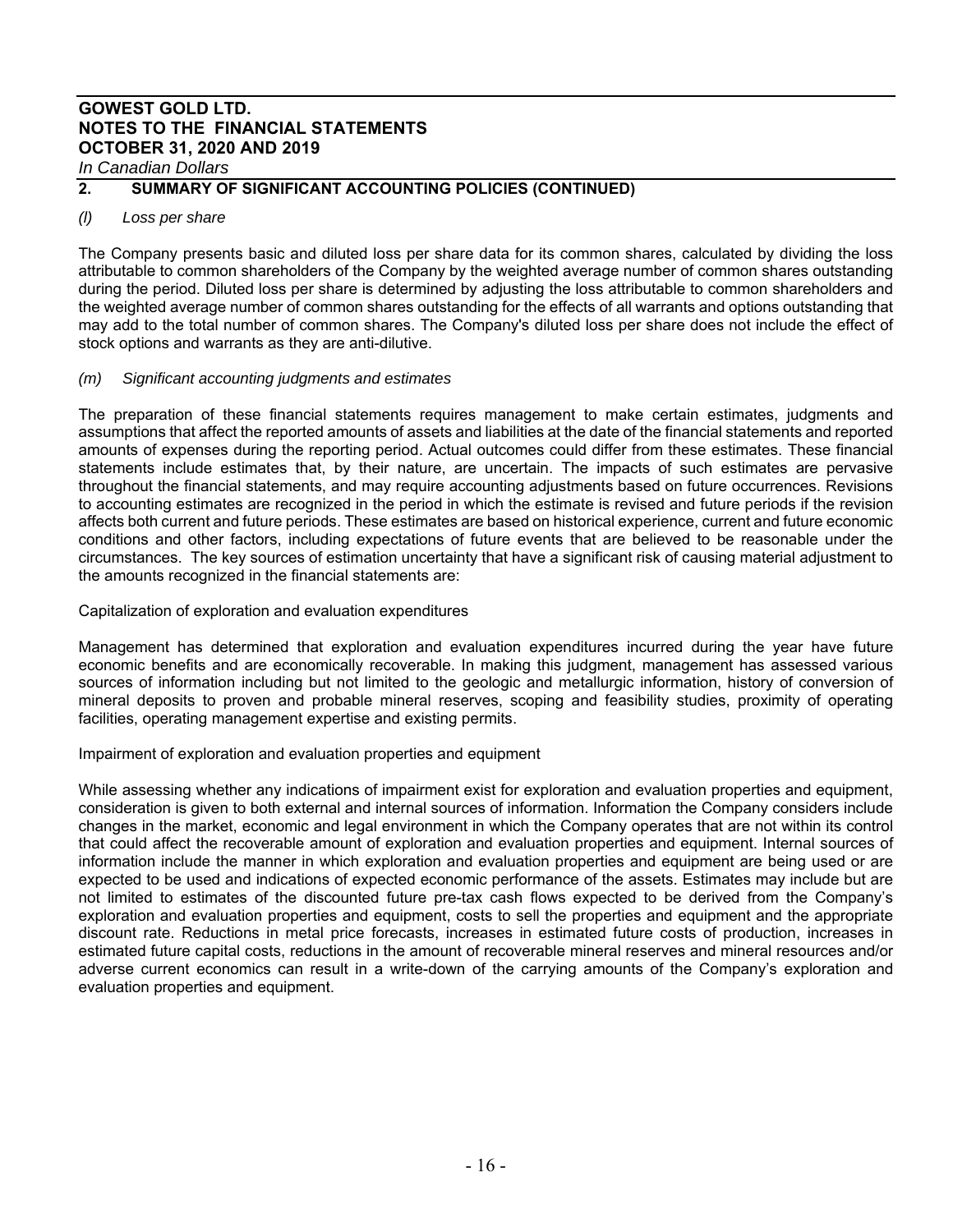*In Canadian Dollars*

## **2. SUMMARY OF SIGNIFICANT ACCOUNTING POLICIES (CONTINUED)**

*(m) Significant accounting judgments and estimates (continued)* 

Estimation of reclamation and closure cost obligation

The reclamation and closure cost estimates are updated annually to reflect known developments, (e.g. revisions to cost estimates and to the estimated lives of operations), and are subject to review at regular intervals. Reclamation costs, including decommissioning, restoration and similar liabilities, are estimated based on the Company's interpretation of current regulatory requirements, constructive obligations and are measured at fair value. Fair value is determined based on the net present value of estimated future cash expenditures for the settlement of reclamation, restoration or similar liabilities that may occur upon decommissioning of the mine. Such estimates are subject to change based on changes in laws and regulations and negotiations with regulatory authorities. Refer to Note 10.

## Long term debt

The classification of the Company's long term debt required management to analyze the terms and conditions of the long term debt and use judgment to assess whether the instrument is a liability, equity or a combination of the two. Factors considered include, but are not limited to, whether the Company has a future obligation to settle the instrument in cash or exchange other assets or liabilities, and if the settlement is already known to be equity, the amount will not vary based on the Company's future share price, future foreign exchange rates or some other factor that results in a variable number of equity instruments being issued.

The Company was required to make certain estimates when determining the value of the liability and equity components of the long term debt. The discount rate used to measure the liability component on initial recognition is subject to management estimation and has a significant impact on the allocation of the debt and equity components of the facility.

## Share-based payments

Management determines costs for share-based payments using market-based valuation techniques. The fair value of the market-based and performance-based share awards are determined at the date of grant using generally accepted valuation techniques. Assumptions are made and judgment used in applying valuation techniques. These assumptions and judgments include estimating the future volatility of the stock price, expected dividend yield, future employee turnover rates and future employee stock option exercise behaviours and corporate performance. Such judgments and assumptions are inherently uncertain. Changes in these assumptions affect the fair value estimates.

## Income, value added, withholding and other taxes

The Company is subject to income, value added, withholding and other taxes. Significant judgment is required in determining the Company's provisions for taxes. There are many transactions and calculations for which the ultimate tax determination is uncertain during the ordinary course of business. The Company recognizes liabilities for anticipated tax audit issues based on estimates of whether additional taxes will be due. The determination of the Company's income, value added, withholding and other tax liabilities requires interpretation of complex laws and regulations. The Company's interpretation of taxation law as applied to transactions and activities may not coincide with the interpretation of the tax authorities. All tax related filings are subject to government audit and potential reassessment subsequent to the financial statement reporting period. Where the final tax outcome of these matters is different from the amounts that were initially recorded, such differences will impact the tax related accruals and deferred income tax provisions in the period in which such determination is made.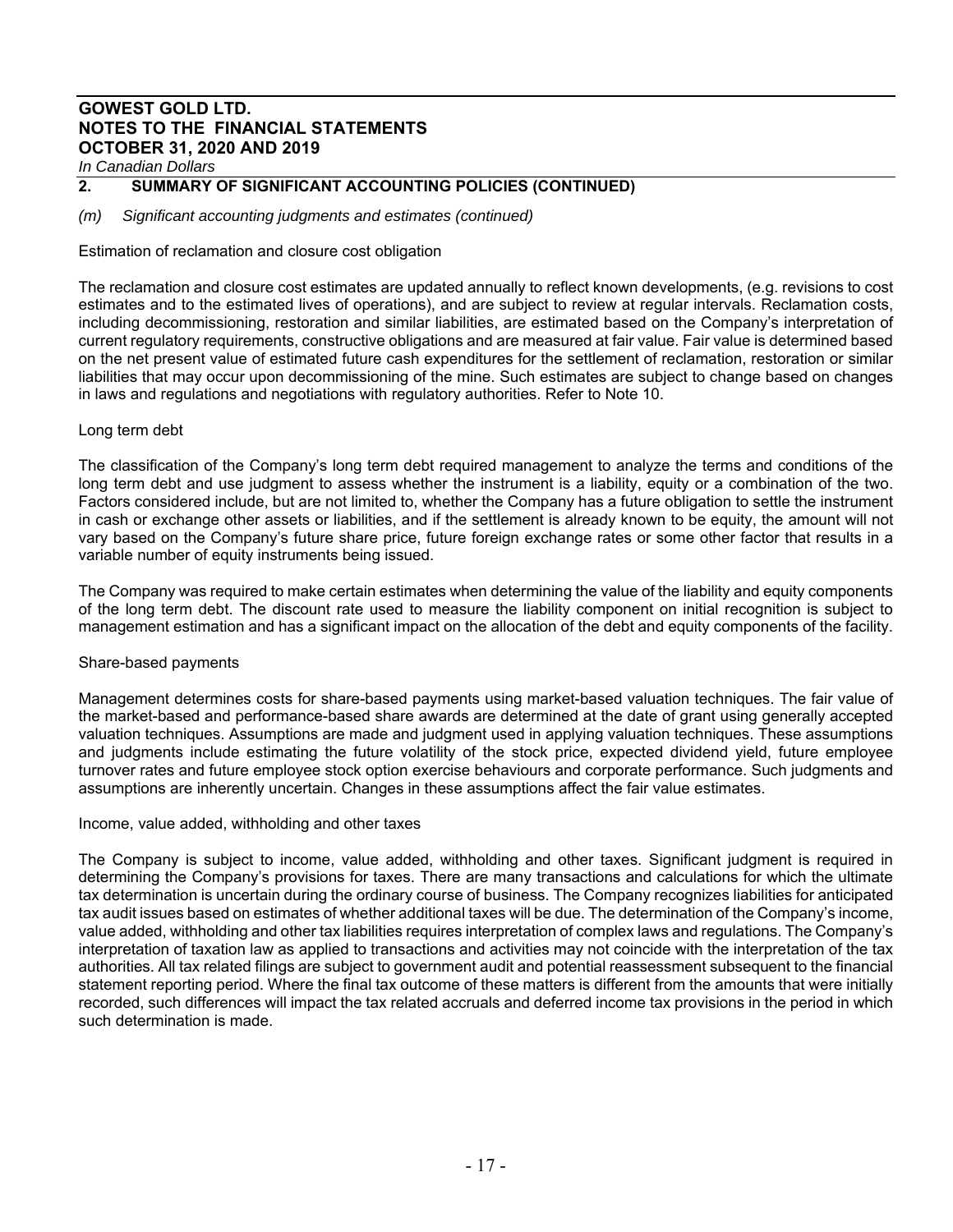## **2. SUMMARY OF SIGNIFICANT ACCOUNTING POLICIES (CONTINUED)**

## Leases

At the inception of a contract, the Company assesses whether a contract is, or contains, a lease. A contract is, or contains, a lease if the contract conveys the right to control the use of an identified asset for a period of time in exchange for consideration. The Company recognizes a right-of-use asset and a lease liability at the commencement date of the lease. The right-of-use asset is initially measured at cost, which comprises the initial amount of the lease liability adjusted for any lease payments made at or before the commencement date, plus any initial direct costs incurred and an estimate of costs to dismantle and remove the underlying asset, less any lease incentives received. The right-of-use asset is subsequently depreciated using the straight-line method from the commencement date to the earlier of the end of the useful life of the right-of-use asset or the end of the lease term. In addition, the right-of-use assets are adjusted for impairment losses, if any. The estimated useful lives and recoverable amounts of right-of-use assets are determined on the same basis as those of property, plant and equipment. The lease liability is initially measured at the present value of the lease payments that are not paid at the commencement date, discounted using the interest rate implicit in the lease or, if that rate cannot be readily determined, the Company's incremental borrowing rate. The lease liability is subsequently measured at amortized cost using the effective interest method. The Company has elected not to recognize right-of-use assets and lease liabilities for short-term leases (lease term of 12 months or less) and leases for which the underlying asset is of low value. The Company recognizes the lease payments associated with these leases as an expense on a straight-line basis over the lease term.

Contingencies – Refer to Note 16 Going concern – Refer to Note 1

## *(n) Flow-through shares*

The Company periodically finances a portion of its exploration and evaluation activities through the issue of flow through shares, which transfers the tax deductibility of exploration expenditures to the investor (referred to as renunciation). Proceeds received on the issuance of such shares up to the value of similar non-flow through shares are credited to share capital and any difference between that amount and the issue price is recognized as a flow through share premium and recognized as a liability in the statement of financial position. Upon renunciation to the investor of the tax benefits associated with the related expenditures, a deferred tax liability is recognized and the liability previously recorded is reversed with any difference being recorded as a deferred tax recovery (expense). To the extent that suitable deferred tax assets are available, the Company will reduce the deferred tax liability and record a recovery on the statement of loss. The related exploration costs are charged to exploration and evaluation properties.

## *(o) Accounting changes*

Effective November 1, 2019, the Company adopted IFRS 16 – Leases which resulted in the changes as described in Note 2(l).

## *New accounting standards and interpretations effective in future periods*

Certain pronouncements were issued by the IASB or the IFRIC that are mandatory for accounting periods commencing on or after November 1, 2020. Many are not applicable or do not have a significant impact to the Company and have been excluded. The following have not yet been adopted and are being evaluated to determine their impact on the Company.

IAS 1 – Presentation of Financial Statements ("IAS 1") was amended in January 2020 to provide a more general approach to the classification of liabilities under IAS 1 based on the contractual arrangements in place at the reporting date. The amendments clarify that the classification of liabilities as current or noncurrent is based solely on a company's right to defer settlement at the reporting date. The right needs to be unconditional and must have substance. The amendments also clarify that the transfer of a company's own equity instruments is regarded as settlement of a liability, unless it results from the exercise of a conversion option meeting the definition of an equity instrument. The amendments are effective for annual periods beginning on November 1, 2023.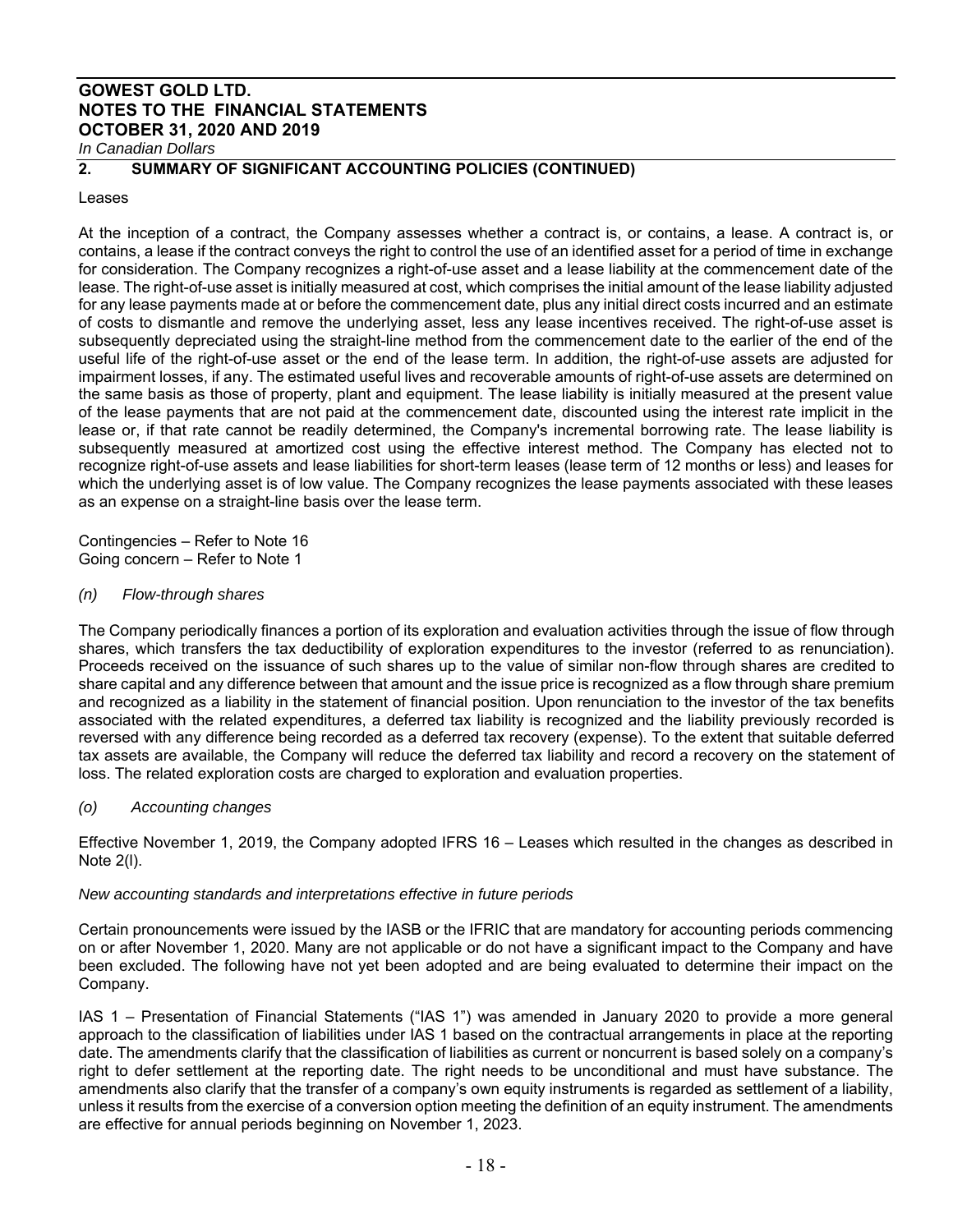## **2. SUMMARY OF SIGNIFICANT ACCOUNTING POLICIES (CONTINUED)**

## *(o) Accounting changes (continued)*

*New accounting standards and interpretations effective in future periods (continued)* 

IAS 37 – Provisions, Contingent Liabilities, and Contingent Assets ("IAS 37") was amended. The amendments clarify that when assessing if a contract is onerous, the cost of fulfilling the contract includes all costs that relate directly to the contract – i.e. a full-cost approach. Such costs include both the incremental costs of the contract (i.e. costs a company would avoid if it did not have the contract) and an allocation of other direct costs incurred on activities required to fulfill the contract – e.g. contract management and supervision, or depreciation of equipment used in fulfilling the contract. The amendments are effective for annual periods beginning on November 1, 2022.

IAS 16 – Property, Plant and Equipment ("IAS 16") was amended. The amendments introduce new guidance, such that the proceeds from selling items before the related property, plant and equipment is available for its intended use can no longer be deducted from the cost. Instead, such proceeds are to be recognized in profit or loss, together with the costs of producing those items. The amendments are effective for annual periods beginning on November 1, 2022.

## **3. CAPITAL MANAGEMENT**

When managing capital, the Company's objective is to ensure the entity continues as a going concern as well as to achieve optimal returns to shareholders and benefits for other stakeholders. Management adjusts the capital structure as necessary in order to support the acquisition, exploration and evaluation of its properties. The Board of Directors does not establish quantitative return on capital criteria for management, but rather relies on the expertise of the Company's management team to sustain the future development of the business. The Company considers its capital to be shareholders' equity, which comprises share capital, reserves, accumulated deficit and accumulated other comprehensive income, which at October 31, 2020, totalled \$29,301,194 (October 31, 2019 - \$32,557,970).

The properties in which the Company currently has an interest are in the exploration and evaluation stage. As such, the Company is dependent on external financing to fund its activities. In order to carry out its planned exploration programs and pay for administrative costs, the Company will spend its existing working capital and raise additional amounts when economic conditions permit it to do so.

Management has chosen to mitigate the risk and uncertainty associated with raising additional capital in current economic conditions by:

- (i) minimizing discretionary disbursements;
- (ii) reducing or eliminating exploration expenditures that are of limited strategic value; and
- (iii) exploring alternative sources of liquidity.

In light of the above, the Company will attempt to explore and evaluate its properties, assess new properties and seek to acquire an interest in additional properties if the Company believes there is sufficient potential and if it has adequate financial resources to do so.

Management reviews its capital management approach on an ongoing basis and believes that this approach, given the relative size of the Company, is appropriate. There were no changes in the Company's approach to capital management during the years ended October 31, 2020 and October 31, 2019.

The Company is not subject to any capital requirements imposed by a lending institution or regulatory body, other than by the TSX Venture Exchange ("TSXV") who requires adequate working capital or financial resources of the greater of (i) \$50,000 and (ii) an amount required in order to maintain operations and cover general and administrative expenses for a period of 6 months. As of October 31, 2020 and October 31, 2019, the Company may not be compliant with the policies of the TSXV. The impact of this violation is not known and is ultimately dependent on the direction of the TSXV.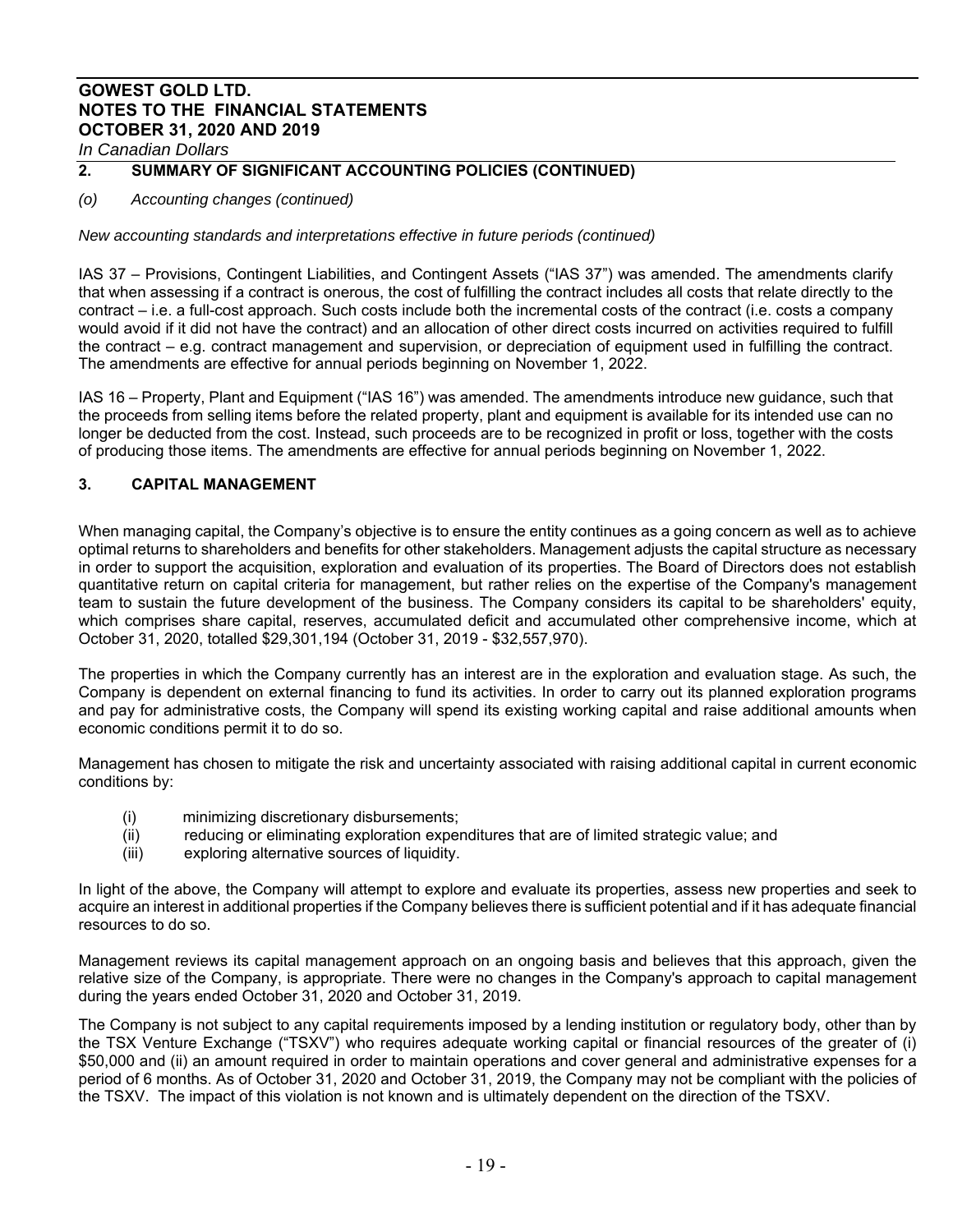#### **4. FINANCIAL RISK FACTORS**

The Company's activities expose it to a variety of financial risks: credit risk, liquidity risk, and market risk (including interest rate risk, foreign currency risk and commodity and equity price risk). Financial risk management is carried out by the Company's management team with guidance from the Board of Directors.

#### (i) Credit risk

The Company's credit risk is primarily attributable to cash and cash equivalents and long-term deposits. Cash and cash equivalents consist of cash, high interest savings accounts and certificates of deposit at select Canadian financial institutions, from which management believes the risk of loss to be remote. The long-term deposits are held by the Ontario Ministry of Energy, Northern Development and Mines. Management believes that the credit risk concentration with respect to these financial instruments is remote.

#### (ii) Liquidity risk

Liquidity risk is the risk that the Company will not have sufficient cash resources to meet its financial obligations as they come due. The Company's liquidity and operating results may be adversely affected if its access to the capital market is hindered, whether as a result of a downturn in stock market conditions generally or matters specific to the Company. The Company generates cash flow primarily from its financing activities. As at October 31, 2020, the Company had cash, cash equivalents, amounts receivable and other current assets of \$868,965 (October 31, 2019 - \$463,310) to settle current liabilities of \$21,610,139 (October 31, 2019 - \$9,546,752). All of the Company's accounts payable have contractual maturities of less than 30 days and are subject to normal trade terms. As at October 31, 2020, included in accrued liabilities are liabilities of approximately \$1,476,403 (October 31, 2019 - \$561,000) for contractor internal equipment rentals and charges that are subject to extended payment terms. The Company regularly evaluates its cash position to ensure preservation and security of capital as well as liquidity. As discussed in Note 1, the Company's ability to continually meet its obligations and carry out its planned exploration and evaluation activities is uncertain and dependent upon the continued financial support of its shareholders and securing additional financing**.** 

In addition to the commitments disclosed in Note 16, the Company is obligated to the following undiscounted contractual maturities as at October 31, 2020:

|                                          | Contractual |            |            |           |
|------------------------------------------|-------------|------------|------------|-----------|
|                                          | cash flows  | Year 1     | Year $2-3$ | Year 4-5  |
|                                          |             |            |            |           |
| Accounts payable and accrued liabilities | 12.051.124  | 12,051,124 | -          |           |
| Lease payable                            | 312.125     | 75.363     | 192.035    | 44.727    |
| Debt and amounts due to related party    | 24,423,890  | 10,900,580 | 12,020,720 | 1.502.590 |

#### (iii) Market risk

Market risk is the risk of loss that may arise from changes in market factors such as interest rates, foreign exchange rates and commodity and equity prices.

#### (a) Interest rate risk

The Company has cash and cash equivalents. The Company's current policy is to invest excess cash in high interest savings accounts and investment-grade certificates of deposit issued by its Canadian financial institutions. The Company periodically monitors the investments it makes and is satisfied with the credit ratings of its Canadian financial institutions. The Company's long-term debt effectively bears interest at a fixed rate. Currently, the Company does not hedge against interest rate risk.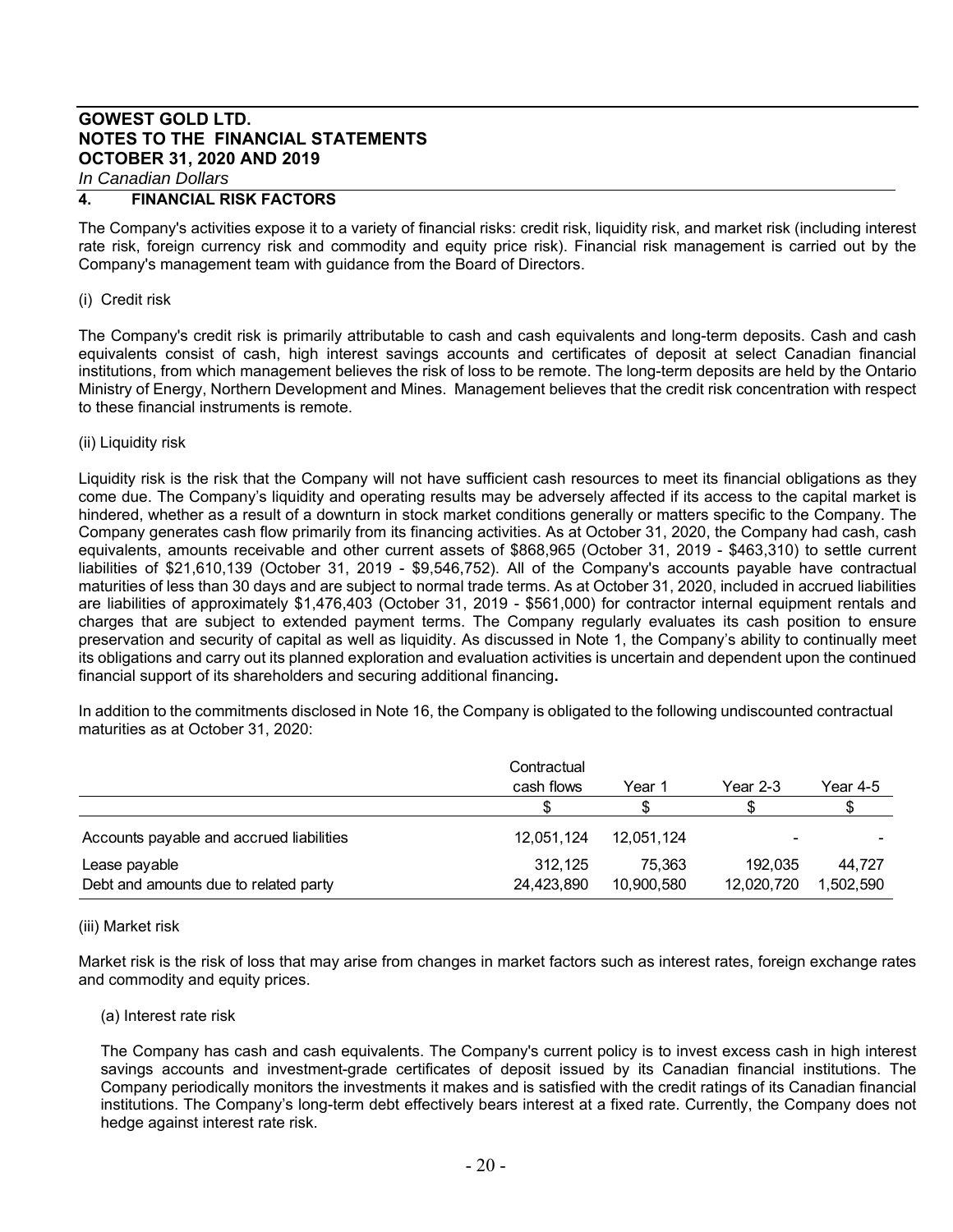## **4. FINANCIAL RISK FACTORS (CONTINUED)**

(iii) Market risk (continued)

(b) Foreign currency risk

Currency risk is the risk that the fair value of, or future cash flows from, the Company's financial instruments will fluctuate because of changes in foreign exchange rates. The Company's functional currency is the Canadian dollar and major purchases are transacted in Canadian dollars. The Company's foreign currency risk arises primarily with respect to the U.S. Dollar as its long-term debt is denominated in U.S. Dollars. Fluctuations in the exchange rates between the U.S. Dollar and the Canadian dollar could have a material effect on the Company's business, financial condition and results of operations. The Company does not currently engage in any hedging activity to mitigate this risk.

(c) Price risk

The Company is exposed to price risk with respect to commodity and equity prices. Equity price risk is defined as the potential adverse impact on the Company's earnings due to movements in individual equity prices or general movements in the level of the stock market. Commodity price risk is defined as the potential adverse impact on earnings and economic value due to commodity price movements and volatilities. The Company closely monitors commodity prices, as they relate to gold, individual equity movements, and the stock market to determine the appropriate course of action to be taken by the Company. As the Company's mineral properties are in the exploration stage, the Company does not hedge against commodity price risk. The Company's long-term investment in Crown Mining Corp. ("Crown") is subject to fair value fluctuations arising from changes in the equity and commodity markets.

#### **Sensitivity analysis**

Based on management's knowledge and experience of the financial markets, the Company believes the following movements are reasonably possible over a twelve month period:

(i) Cash equivalents are subject to floating interest rates. As at October 31, 2020, if interest rates had decreased/increased by 1% with all other variables held constant, the loss for the year ended October 31, 2020 would have not had been significantly impacted.

(ii) The Company's investment in the common shares of Crown is subject to fair value fluctuations. As at October 31, 2020, if the bid price of the common shares of Crown had changed by 10% with all other variables held constant, the other comprehensive income for the year ended October 31, 2020, before tax, would not have been significantly impacted.

(iii) The Company's long-term debt is denominated in U.S. Dollars. As at October 31, 2020, if the exchange rate had decreased/increased by 10% with all other variables held constant, the loss for the nine month period ended October 31, 2020 would increase/decrease by approximately \$1,552,000.

The following table illustrates the classification of the Company's financial instruments within the fair value hierarchy as at October 31, 2020 and October 31, 2019:

| October 31, 2020                                  | Level 1                        | Level 2                  | Level 3 |                          | Total    |  |
|---------------------------------------------------|--------------------------------|--------------------------|---------|--------------------------|----------|--|
| <b>Cash equivalents</b><br>Long-term investments: | $\overline{\phantom{a}}$       | \$25,129                 | \$      | $\overline{\phantom{a}}$ | \$25,129 |  |
| - Investment in a public company                  | 3,000                          | $\overline{\phantom{0}}$ |         | ۰                        | 3,000    |  |
|                                                   | 3.000                          | \$25,129                 |         |                          | \$28,129 |  |
|                                                   |                                |                          |         |                          |          |  |
| October 31, 2019                                  | Level 1                        | Level 2                  | Level 3 |                          | Total    |  |
| Cash equivalents<br>Long-term investments:        | \$<br>$\overline{\phantom{a}}$ | \$25,055                 | \$      | $\overline{\phantom{a}}$ | \$25,055 |  |
| - Investment in a public company                  | 3,000                          | ۰.                       |         | $\overline{\phantom{0}}$ | 3,000    |  |
|                                                   | 3,000                          | 25,055<br>\$             |         |                          | \$28,055 |  |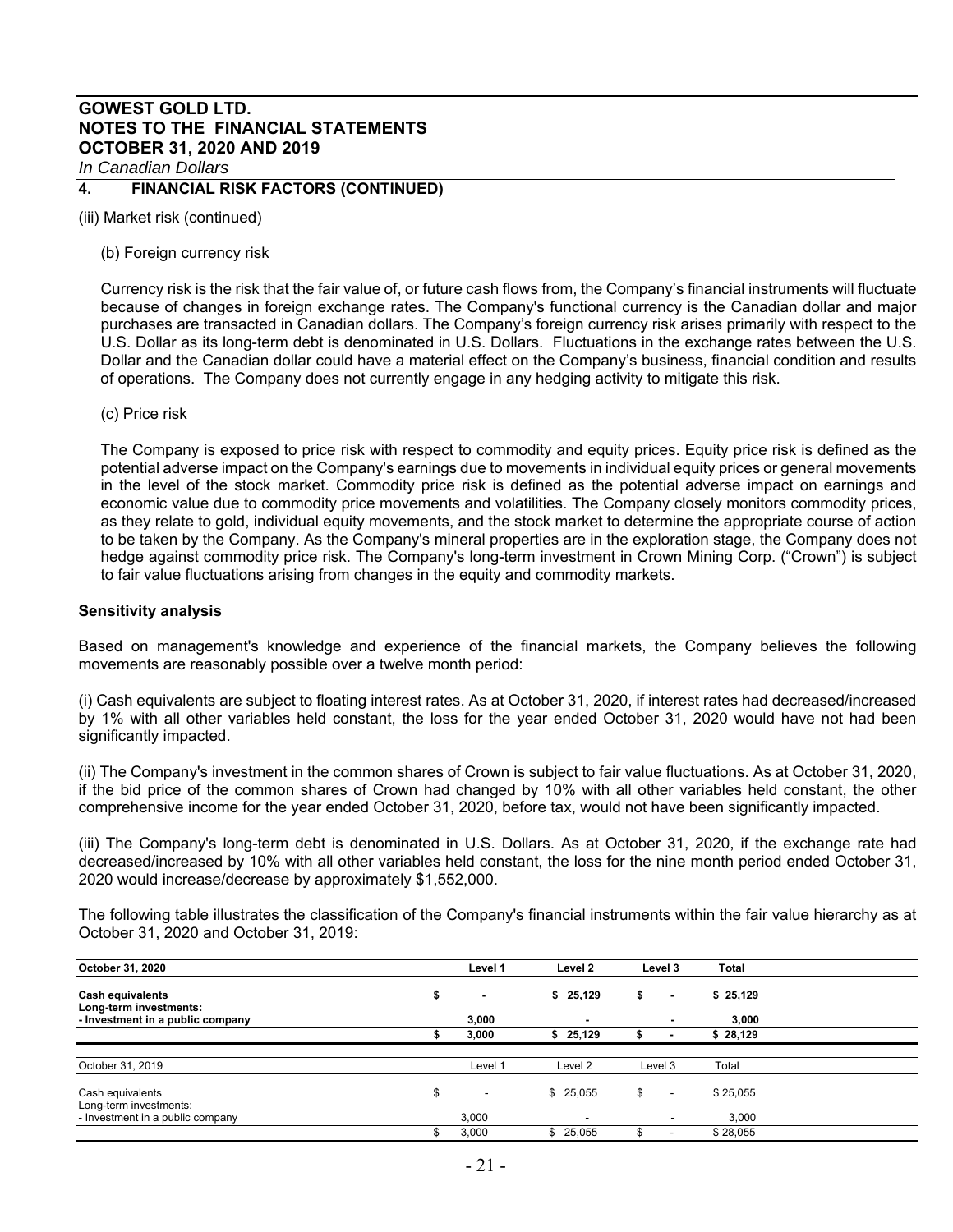*In Canadian Dollars*

## **5. CATEGORIES OF FINANCIAL INSTRUMENTS**

|                                          | October 31,<br>2020 | October 31,<br>2019 |
|------------------------------------------|---------------------|---------------------|
| <b>Financial assets:</b>                 |                     |                     |
| <b>FVTPL</b>                             |                     |                     |
| Cash equivalents                         | \$<br>25,129        | \$<br>25,055        |
| Amortized cost                           |                     |                     |
| Cash                                     | 434,360             | 259,512             |
| Long term deposit                        | 1,248,939           | 854.298             |
| <b>FVOCI</b>                             |                     |                     |
| Long term investment                     | 3,000               | 3.000               |
| Financial liabilities:                   |                     |                     |
| Amortized cost                           |                     |                     |
| Accounts payable and accrued liabilities | \$12,051,125        | \$<br>9,284,807     |
| Amounts due to related party             | 100.000             | \$<br>261.945       |
| Current portion of debt                  | 9,383,378           | \$                  |
| Long-term debt                           | 9,949,222           | 13,160,000<br>\$    |

As at October 31, 2020 and October 31, 2019, the fair value of the Company's cash, loans and receivables, accounts payable and accrued liabilities, amounts due to related party and current portion of debt approximate their estimated carrying values, due to their short-term nature. The fair value of the long-term debt approximates its carrying value. This estimate is based on discounted future principal and interest payments using estimated interest rates which are Level 3 inputs.

## **6. AMOUNTS RECEIVABLE AND OTHER ASSETS**

|                                          |   | As at<br>October 31,<br>2020 |  |                  |  |
|------------------------------------------|---|------------------------------|--|------------------|--|
| <b>HST</b> receivable<br>Prepaid expense | S | 379,428<br>30,048            |  | 91,890<br>86,853 |  |
|                                          |   | 409,476                      |  | 178,743          |  |

## **7. EQUIPMENT**

| Cost                            | Computer<br>Equipment | <b>Furniture</b><br>\$ | <b>Vehicles</b><br>\$ | Software<br>\$ | Equipment<br>5 | <b>Right of Use</b><br><b>Building</b> | Total<br>\$ |
|---------------------------------|-----------------------|------------------------|-----------------------|----------------|----------------|----------------------------------------|-------------|
|                                 |                       |                        |                       |                |                |                                        |             |
| Balance, October 31, 2018       | 13,358                | 49,241                 | 125,490               | 66,503         | 2,173,472      |                                        | 2,428,064   |
| Additions                       |                       |                        |                       |                | 164,583        |                                        | 164,583     |
| Disposal                        | ٠                     | ۰                      | (72, 313)             | ۰              | (360, 098)     | ٠                                      | (432,411)   |
| Balance, October 31, 2019       | 13,358                | 49,241                 | 53,177                | 66,503         | 1,977,957      |                                        | 2,160,236   |
| <b>Additions</b>                | ٠                     | ٠                      | ٠                     |                | 225,309        | 363,159                                | 588,468     |
| Balance, October 31, 2020       | 13,358                | 49,241                 | 53,177                | 66,503         | 2,203,266      | 363,159                                | 2,748,704   |
| <b>Accumulated amortization</b> |                       |                        |                       |                |                |                                        |             |
| Balance, October 31, 2018       | 9,035                 | 32,641                 | 99,653                | 58,609         | 118,681        | ٠                                      | 318,619     |
| Additions                       | 1,366                 | 4,559                  | 11,459                | 2,115          | 118,684        | ٠                                      | 138,183     |
| Disposal                        |                       | ۰                      | (72, 313)             | ٠              | (72, 018)      | ٠                                      | (144,331)   |
| Balance, October 31, 2019       | 10,402                | 37,200                 | 38,800                | 60,724         | 165,346        |                                        | 312,471     |
| <b>Additions</b>                | 807                   | 4,560                  | 3,922                 | 1,575          | 69,634         | 62,229                                 | 142,727     |
| Balance, October 31, 2020       | 11,209                | 41,760                 | 42,721                | 62,299         | 234,980        | 62,229                                 | 455,198     |
| Carrying value                  |                       |                        |                       |                |                |                                        |             |
| Balance, October 31, 2018       | 4,323                 | 16,600                 | 25,837                | 7,894          | 2,054,791      | ٠                                      | 2,109,445   |
| Balance, October 31, 2019       | 2,956                 | 12,041                 | 14,378                | 5,779          | 1,812,611      | ٠                                      | 1,847,765   |
| Balance, October 31, 2020       | 2,150                 | 7,481                  | 10,456                | 4,204          | 1,968,286      | 300,930                                | 2,293,507   |

During the year ended October 31, 2019, a piece of equipment was not working as intended and the Company recorded an impairment of \$288,080. During the year ended October 31, 2020, the Company received an insurance settlement and recorded a recovery of \$170,288 as related to this equipment.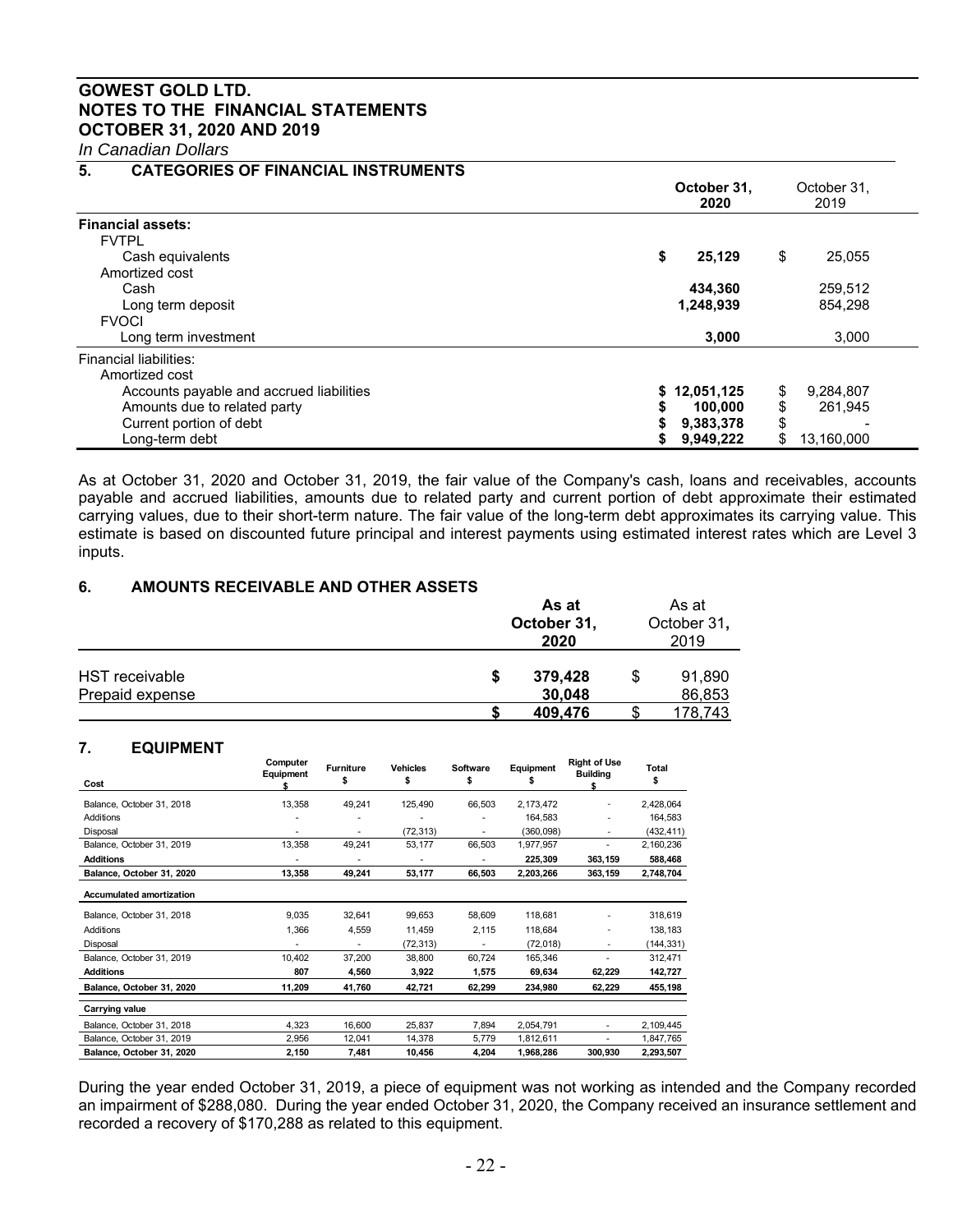*In Canadian Dollars*

## **8. LONG-TERM INVESTMENT**

|                                      |      |                              | <b>Accumulated</b><br>other<br>comprehensive<br>income | <b>October 31, 2020</b><br>estimated | October 31, 2019<br>estimated |
|--------------------------------------|------|------------------------------|--------------------------------------------------------|--------------------------------------|-------------------------------|
| Long term Investment                 | Cost | Impairment                   | adjustment                                             | fair value                           | fair value                    |
| Crown Mining Corp<br>- common shares |      | $$115,500 \t$ (111,375) \t$$ | 1,500                                                  | \$3,000                              | 3,000<br>SS.                  |

## **9. EXPLORATION AND EVALUATION PROPERTIES**

|                                    | <b>Option</b>                      |                   |                 |                 |              |
|------------------------------------|------------------------------------|-------------------|-----------------|-----------------|--------------|
|                                    | <b>Acquisition Exploration and</b> |                   | <b>Payments</b> | <b>Net Book</b> |              |
| October 31, 2020                   | Cost                               | <b>Evaluation</b> |                 | <b>Received</b> | <b>Value</b> |
| <b>Frankfield Property (i)</b>     | \$1,263,575                        | \$53,789,645      | \$              | $\blacksquare$  | \$55,053,220 |
| Pipestone Property(ii)             | 201,500                            | 1,736,815         |                 |                 | 1,938,315    |
| Tully Property <sup>(iii)</sup>    | 69,458                             | 845,588           |                 |                 | 915,046      |
| <b>Whitney Property (iv)</b>       | 126,059                            | 65,984            |                 | (77,568)        | 114,475      |
|                                    | \$1,660,592                        | \$56,438,032      | \$              | (77,568)        | \$58,021,056 |
| October 31, 2019                   |                                    |                   |                 |                 |              |
| Frankfield Property (i)            | \$1,263,575                        | \$49,851,828      | \$              |                 | \$51,115,403 |
| Pipestone Property <sup>(ii)</sup> | 201,500                            | 1,734,215         |                 |                 | 1,935,715    |
| Tully Property <sup>(iii)</sup>    | 69,458                             | 842,967           |                 |                 | 912,425      |
| Whitney Property (iv)              | 126,059                            | 65,984            |                 | (77, 568)       | 114,475      |
|                                    |                                    |                   |                 |                 |              |
|                                    | \$1,660,592                        | \$52,494,994      | S               | (77,568)        | \$54,078,018 |

(i) Frankfield Property

The Bradshaw Project is located in the Frankfield Property.

In March 2009, Gowest acquired a 100% interest in the Frankfield project in Ontario. In consideration for New Texmont Exploration Ltd's ("New Texmont") 50% interest in the Frankfield project, the Company issued 15,000,000 common shares to New Texmont and also granted New Texmont a sliding scale net smelter royalty (the "NSR"). In December 2015, the Company purchased the NSR from New Texmont with a one-time payment of the issuance of 10,000,000 common shares (estimated grant date fair value of \$800,000 based on the quoted market price of the Company's shares) at an estimated price of \$0.10.

In February, 2010, the Company completed an agreement with Goldcorp Canada Ltd. and Goldcorp Inc. (collectively "Goldcorp"), for the purchase of Goldcorp's properties in Tully Township adjacent to the Company's 100% owned Frankfield Project. Consideration for this acquisition included a 2% NSR derived from future production specifically from the Goldcorp leased claims, a 1% NSR derived from future production specifically from the Goldcorp unpatented claims and \$100,000 in cash (paid). The Company will maintain an NSR buyout option for both the Goldcorp leased claims and Goldcorp unpatented claims valued at \$500,000 for each 0.5% of the desired NSR. Goldcorp may elect not to sell the final 0.5% portion of its NSR.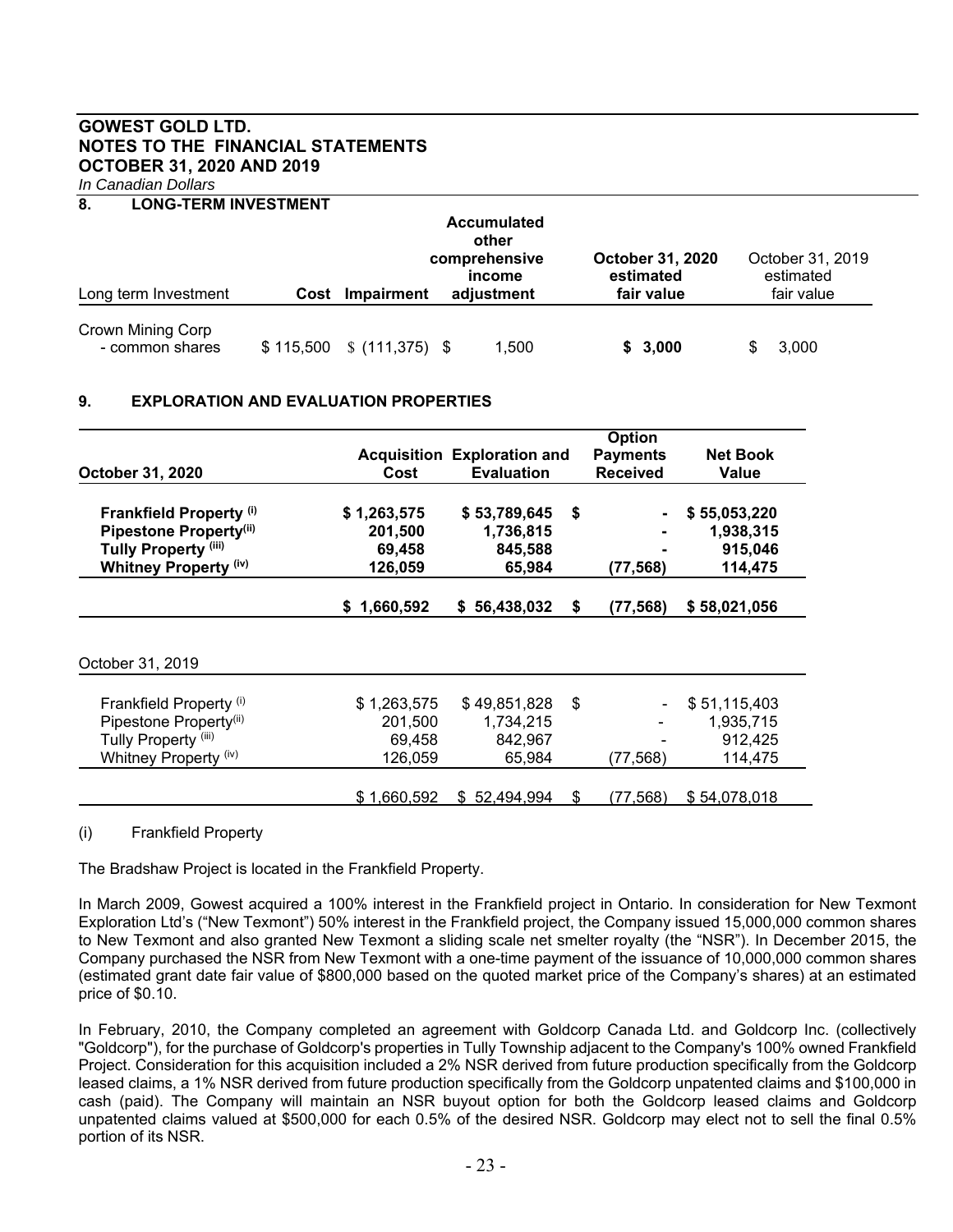*In Canadian Dollars*

## **9. EXPLORATION AND EVALUATION PROPERTIES (CONTINUED)**

## (i) Frankfield Property (continued)

In December, 2010, the Company completed its acquisition of a 100% interest of the Dowe property in Tully Township, Ontario adjacent to the Company's 100% owned Frankfield Gold Property. In consideration for this acquisition, the Company paid \$16,000 in cash, issued 70,000 common shares (estimated grant date fair value of \$18,200 based on the quoted market price of the Company's shares) of the Company and agreed to a 0.5% NSR at gold prices of less than US\$950 per ounce or 0.75% NSR at gold prices equal to or greater than US\$950 per ounce. The Company maintains an NSR buyout option valued at \$125,000 for each 0.25% of the NSR.

The Company entered into an advanced exploration bulk sample program on the Bradshaw project during the year ended October 31, 2017. During the year ended October 31, 2017, the Company increased its previously placed financial assurance bond by \$773,877 and during the year ended October 31, 2020 by \$426,990 for a total of \$1,248,939 with the Ministry of Northern Development and Mines for the Bradshaw project production closure plan, which is refundable once certain conditions are met. The bond is included in long term deposits as at October 31, 2020 and October 31, 2019. On October 31, 2018, the Company entered into a definitive Custom Milling Agreement with QMX Gold Corporation ("QMX") to process material from the Bradshaw project. On October 30, 2019 the Company announced that it had terminated the agreement with QMX and has signed a binding term sheet with Northern Sun to process the Bradshaw ore.

The following costs have been capitalized during the years ended October 31, 2020 and October 31, 2019 to exploration and evaluation expenditures in respect of the Frankfield Property:

|                                              |   | 2020       | 2019       |
|----------------------------------------------|---|------------|------------|
| <b>Opening Balance</b>                       | S | 51,115,403 | 46,840,456 |
| Additions during the year:                   |   |            |            |
| Engineering, permitting and overhead         |   | 3,048,910  | 3,920,921  |
| Asset retirement obligation (Note 10)        |   | 426,990    |            |
| Site access and development                  |   | 333,233    |            |
| Exploration, geophysics, drilling and assays |   | 128,684    | 354,026    |
| <b>Total additions</b>                       |   | 3,937,817  | 4,274,947  |
| <b>Closing Balance</b>                       |   | 55,053,220 | 51,115,403 |

## (ii) Pipestone Property

On April 26, 2011, the Company entered into an option and joint venture agreement (the "Option Agreement") with Transition Metals Corp. ("TMC") to explore and earn an interest in certain claims in the Porcupine mining district in Ontario (the "Pipestone Property"). The Company completed its earn in option for a 60% interest in the properties on April 26, 2016. Upon earning the 60% interest, as applicable, a joint venture automatically formed between Gowest and TMC, pursuant to which the companies will continue to explore and develop the Pipestone Property as warranted. Should either party's joint venture interest be diluted below 10%, its interest will be converted to a 2% NSR. As of April, 2018, the Company's interest had increased to 67.7% by spending \$400,000 on the property.

(iii) Tully Property

The Company owns 100% of certain claim blocks in Tully Township.

## (iv) Whitney Property

The Company has a 100% interest in certain claims in Whitney Township, Ontario.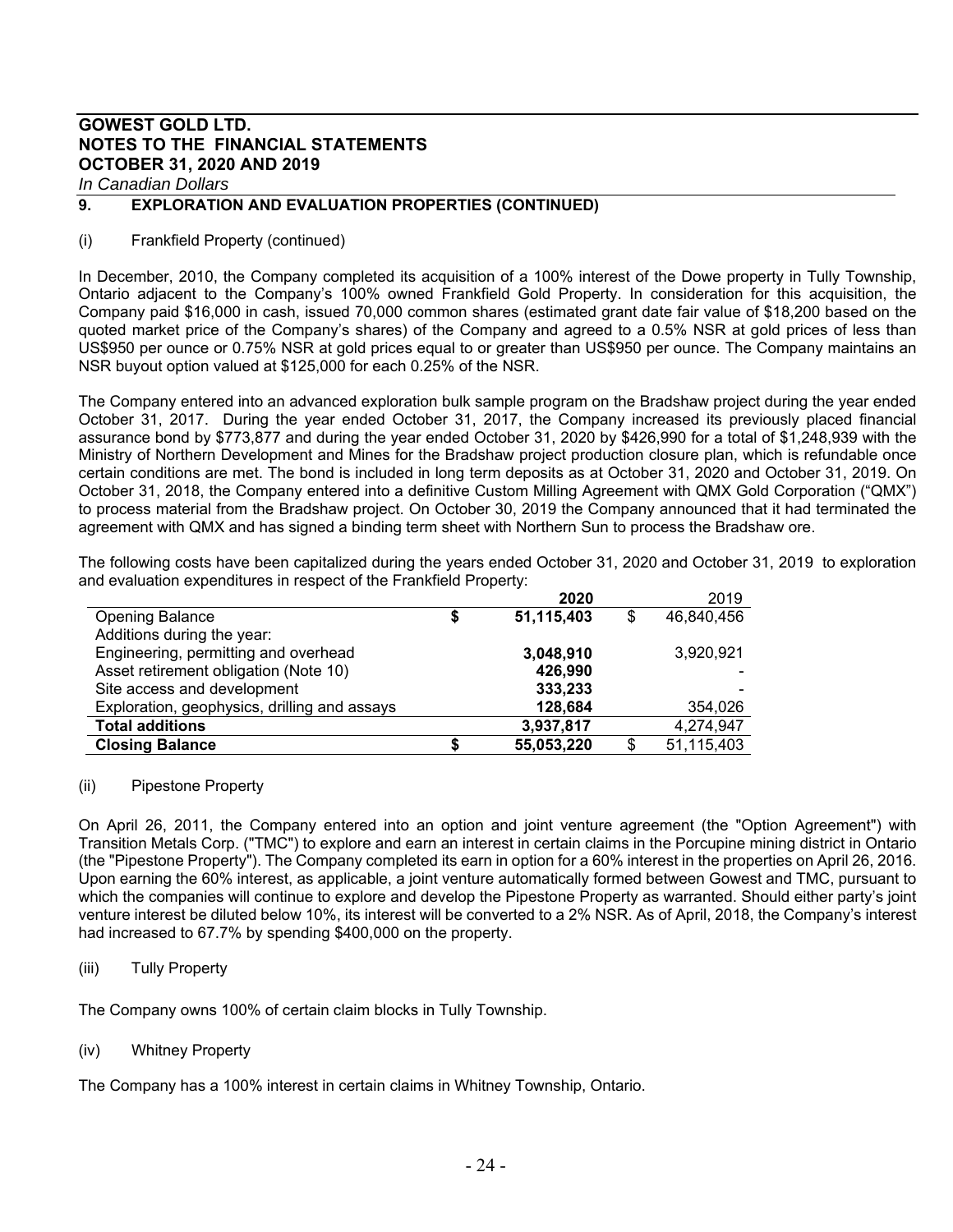*In Canadian Dollars*

## **10. RECLAMATION AND CLOSURE COST OBLIGATIONS**

Pursuant to the Bradshaw Project Closure Plan, the Company is obligated to rehabilitate the Bradshaw site. Each period the Company reviews cost estimates and other assumptions used in the valuation of the obligations at each of its mining properties and development properties to reflect events, changes in circumstances and new information available. Changes in these cost estimates and assumptions have a corresponding impact on the fair value of the obligation. The fair values of the obligations are measured by discounting the expected cash flows using a discount factor that reflects the risk-free rate of interest. The Company prepares estimates of the timing and amount of expected cash flows when an obligation is incurred. Expected cash flows are updated to reflect changes in facts and circumstances. The principal factors that can cause expected cash flows to change are: the construction of new processing facilities; obligations realized through additional ore bodies mined; changes in the quantities of material in reserves and a corresponding change in the life of mine; changing ore characteristics that impact required environmental protection measures and related costs; changes in water quality that impact the extent of water treatment required; and changes in laws and regulations governing the protection of the environment. The present value of the future estimated obligation is recorded when it is incurred. Assumptions including an inflation rate of 1.11 % (2019 -1.15%) and a discount rate of 0.56% (2019 – 1.42%) and an expected time to completion of 7 years (2019 – 9 years) have been made which management believes are a reasonable basis upon which to estimate the future liability.

During the year ended October 31, 2020, accretion expense was recorded of \$12,764 (October 31, 2019 - \$12,094). The present value of the future rehabilitation liability was estimated at \$1,338,423 as at October 31, 2020 (October 31, 2019 - \$898,669).

|                                      | Year        | Year        |
|--------------------------------------|-------------|-------------|
|                                      | Ended       | Ended       |
|                                      | October 31, | October 31, |
|                                      | 2020        | 2019        |
|                                      | \$          | S           |
| Balance, as at beginning of year     | 898,669     | 851,720     |
| Accretion                            | 12,764      | 12,094      |
| Change in estimate                   | 426,990     | 34,855      |
| Reclamation and closure cost balance |             |             |
| at end of year                       | 1.338.423   | 898,669     |

## **11. SHORT TERM AND LONG TERM DEBT**

## (i) Pre-Paid Forward Gold Purchase Agreement

On December 16, 2016, the Company entered into a definitive Pre-Paid Forward Gold Purchase Agreement (the "PPF Agreement") with PGB Timmins Holdings LP ("PGB"), an investment vehicle controlled by Pandion Mine Finance, LP (the "Agreement") finance the development of its Bradshaw project.

Pursuant to the Agreement, the Company may be advanced up to an aggregate of US\$17,600,000 (the "Gold Prepayment Amount"), in four tranches over a period of approximately 12 months, as partial consideration for the purchase of up to an aggregate of 65,805 ounces of gold to be produced from Bradshaw. The full funding of the Gold Prepayment Amount was subject to the satisfaction of certain conditions precedent applicable in respect of each tranche, as specified in the Agreement.

Over a period of 60 months following the date of each tranche of the Gold Prepayment Amount, Gowest was obligated to deliver a specified number of ounces of gold in respect of each such tranche; provided, however, no gold shall be deliverable by the Company during the first 27 months following the initial tranche payment date. The Company, on each delivery of gold, would have received an amount per ounce of gold equal to the market price at the time, less a specified discount. During the term of the Agreement, the lender would also participate in the upside of any increase in the price of gold.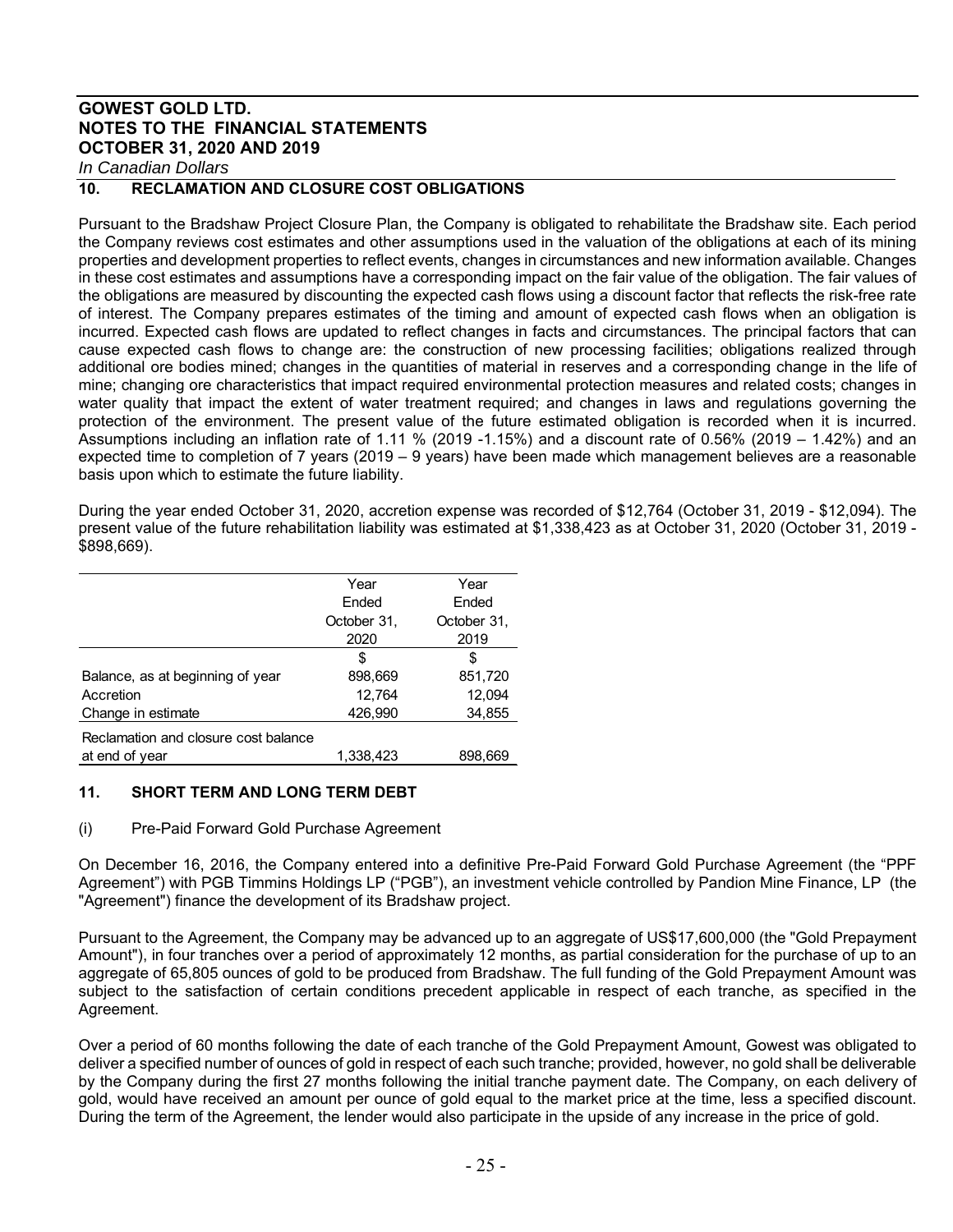## *In Canadian Dollars*

## **11. SHORT TERM AND LONG TERM DEBT (CONTINUED)**

The obligations of the Company under the Agreement will be secured by a first lien (subject to permitted liens) over all of the Company's properties and assets, other than certain excluded properties or assets specified in the Agreement.

On February 1, 2017, the Company received payment of only the initial tranche in the amount of US\$5,600,000 less the costs of issuance of the debt. The Company has recognized \$771,440 as deferred financing cost and allocated \$259,388 of these costs against the initial tranche and allocated \$47,000 of costs to the conversion feature as at October 31, 2018 and 2017.

On August 9, 2019, the Company received from PGB a Notice of Events of Default and Termination (the "Default Notice") and a Notice of Intention to Enforce Security pursuant to section 244 of the *Bankruptcy and Insolvency Act* (Canada) (the "BIA Notice").

Pursuant to the Default Notice, PGB alleges certain defaults by Gowest of its obligations under the PPF Agreement and demanded an early termination fee under the PPF Agreement in the amount of US\$25,542,789

On August 19, 2019, the Company announced that it has entered into minutes of settlement (the "Settlement Agreement") with PGB with respect to certain alleged defaults by Gowest of its obligations under the PPF Agreement. As at August 16, 2019, the Company had recorded debt of \$10,089,223.

Gowest was obligated to pay to PGB an aggregate of US\$9 million in cash as follows (i) US\$1,500,000, as a nonrefundable deposit, on or prior to August 20, 2019 *(paid)*, and (ii) US\$7.5 million on or before October 16, 2019 *(paid) (*collectively, the "Cash Settlement Amount"); Gowest shall be further obligated to pay an aggregate of 3,500 ounces of gold produced from Bradshaw, at a rate of 15% of gold as produced. The parties are now fully and finally released in respect of any and all claims and other matters arising in respect of the PPF Agreement.

In connection with the completion of the settlement with PGB, Gowest has entered into a credit agreement ("Credit Agreement"), dated as of October 16, 2019, with Greenwater Investment Hong Kong Limited ("Greenwater"), pursuant to which Greenwater advanced US\$7.0 million (CDN \$9,212,000) to Gowest. The proceeds advanced under the Credit Agreement were used by Gowest, together with cash on hand, to fund the final cash payment obligation owed to PGB under the Agreement of Settlement. The Credit Agreement amends and restates the PPF Agreement, which was assigned to Greenwater (together with all security granted in favour of PGB under the PPF Agreement), as part of the settlement with PGB.

Pursuant to the Credit Agreement, the obligations thereunder are to be repaid in 33 equal consecutive monthly payments of blended principal and interest of 20.54%, each such payment totalling US\$376,080 (CDN\$504,098), commencing as of May 2021. No payments of principal or interest are required to be paid by Gowest under the Credit Agreement until May 2021. All payments of principal and interest under the Credit Agreement are payable in cash and the Company has no future gold sale or delivery obligations under the Credit Agreement.

Subject to the terms of the Credit Agreement, at the option of the Company, the payment obligations under the Credit Agreement may be postponed for a period of up to six months such that the first payment would not be due until November 2021. In respect of each month the first payment date is postponed the Company will be obligated to make an additional payment to the Lender in the amount of US\$191,330 (CDN\$254,813) on the date that is 33 months following the date on which any postponed payment was originally due. The obligations of the Company under the Credit Agreement are secured by a first lien (subject to permitted liens) over all of the Company's properties and assets, other than certain excluded properties or assets specified in the Credit Agreement. See Note 15.

Should any payments be postponed, Greenwater would become entitled to an upside participation amount as additional compensation. The calculation of the compensation is based on monthly gold sales and the gold price.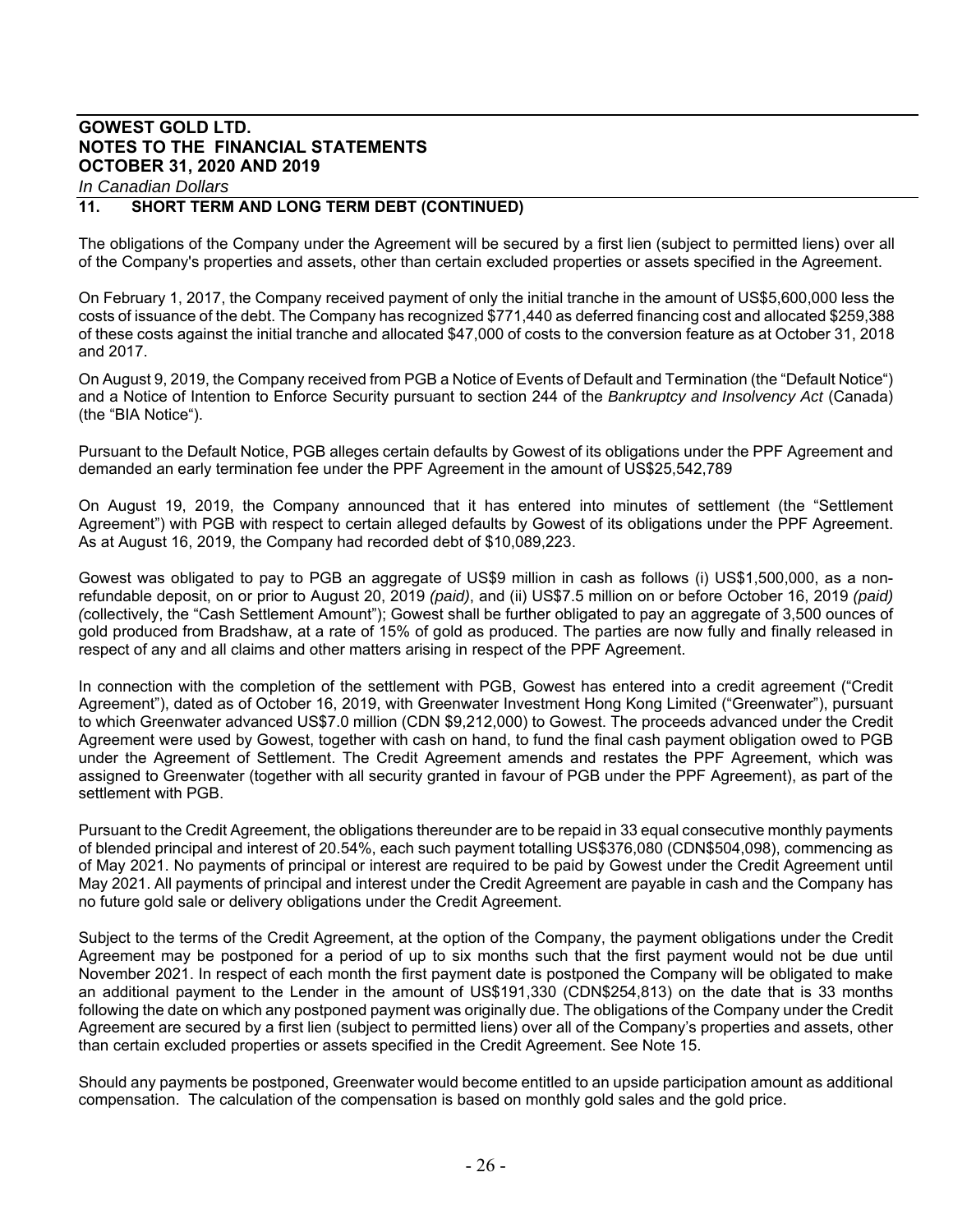*In Canadian Dollars*

## **11. SHORT TERM AND LONG TERM DEBT (CONTINUED)**

#### Balance of long term debt as at:

| Greenwater Loan                     | Year<br>Ended<br>October 31.<br>2020 | Year<br>Ended<br>October 31.<br>2019 | Pre-Paid Forward Gold Loan           | Year<br>Ended<br>October 31.<br>2019 |
|-------------------------------------|--------------------------------------|--------------------------------------|--------------------------------------|--------------------------------------|
|                                     | S                                    | S                                    |                                      |                                      |
| Balance, as at beginning of year    | 9.212.000                            |                                      | Balance, as at beginning of year     | 8.617.150                            |
| Total proceeds                      |                                      | 9.212.000                            | Total proceeds tranche 1             |                                      |
| Interest accrual                    | 2.214.600                            |                                      | Accretion                            | 1.628.074                            |
| Foreign Exchange adjustment         | 110,600                              |                                      | Repayment of long term debt          | (11,885,100)                         |
| Balance as at end of year           | 11.537.200                           | 9.212.000                            | Loss on settlement of long term debt | 2.156.059                            |
| Less: Current Portion               | (1,587,978)                          |                                      | Foreign exchange adjustment          | 516,183                              |
| Long term balance as at end of year | 9,949,222                            | 9,212,000                            | Balance as at end of year            |                                      |
|                                     |                                      |                                      | Less: Current Portion                |                                      |

## (ii) Prepayment for Gold Concentrate

- 100 minutes

On February 14, 2018, the Company received from Shandong Humon Smelting ("Humon"), an arm's length party CDN\$3,764,700 (US\$3,000,000) in connection with entering into an agreement to sell gold concentrate produced from its wholly-owned Bradshaw Gold Deposit ("Bradshaw"). Humon has advanced the funds as pre-payment for the planned delivery and sale of gold concentrate to be produced as part of Gowest's ongoing bulk sample program. The Company promised to complete the repayment to Humon of the amount on or prior to June 30, 2019. Subject to the prior approval of the TSX Venture Exchange, the amount that remains outstanding, from time to time, was convertible prior to June 30, 2019, at the option of the Company, into common shares of the Company (which common shares would be listed and posted for trading on the TSX Venture Exchange). The conversion price per common share woulld be equal to the "market price" of the Company's common shares on the TSX Venture Exchange determined as of the date that the conversion of option is exercised by the Company. Humon will be paid a monthly arrangement fee in respect of the pre-payment. As at October 31, 2020, \$3,995,400 (October 31, 2019 - \$3,948,000) is recorded in current debt. The balance increased due to the fluctuation in the foreign exchange rate. Included in accounts payable and accrued liabilities is \$1,712,652 (2019 - \$1,079,120) of accrued monthly fees associated with the arrangement of the prepaid amount. The Company entered into an amendment to the gold concentrate purchase and sale agreement which extends the initial term of the Purchase and Sale Agreement to December 31, 2020 and permits Gowest to extend such term for an additional period of 36 months from the Initial Term Expiry Date provided it provides at least 60 days written notice to Humon. The Company is in discussions regarding the execution of a further amendment to the agreement with Humon.

Long term balance as at end of year

## (iii) Lush Land Investment Loan Agreements

On March 31, 2020, the Company entered into an unsecured loan agreement with Lush Land Investment Canada Inc. ("Lush Land") for a principal amount of \$1,600,000 dollars for a term of one year and interest rate of ten percent (10%). Subject to the terms of the loan agreement, the outstanding principal balance, together with accrued and unpaid interest thereon, shall be due and payable on March 31, 2021. Interest on the daily outstanding principal balance shall accrue daily and be calculated and payable quarterly, in arrears. On June 30, 2020, the Company entered into an additional unsecured loan agreement with Lush Land for an additional principal amount of \$2,500,000 for a term of one year and interest rate of ten percent (10%). Subject to the terms of the loan agreement, the outstanding principal balance, together with accrued and unpaid interest thereon, shall be due and payable on June 30, 2021. Interest on the daily outstanding principal balance shall accrue daily and be calculated and payable periodically on each of September 15, 2020, December 15, 2020, March 15, 2021 and June 15, 2021, in arrears. As of October 31, 2020, the Company received \$2,000,000 of the \$2,500,000 loan. On October 21, 2020, the Company signed a Promissory Note with Lush Land for an unsecured \$200,000 loan with an interest rate of 10% and a term of one year. As at October 31, 2020, \$115,014 of interest is included in accounts payable and accrued liabilities.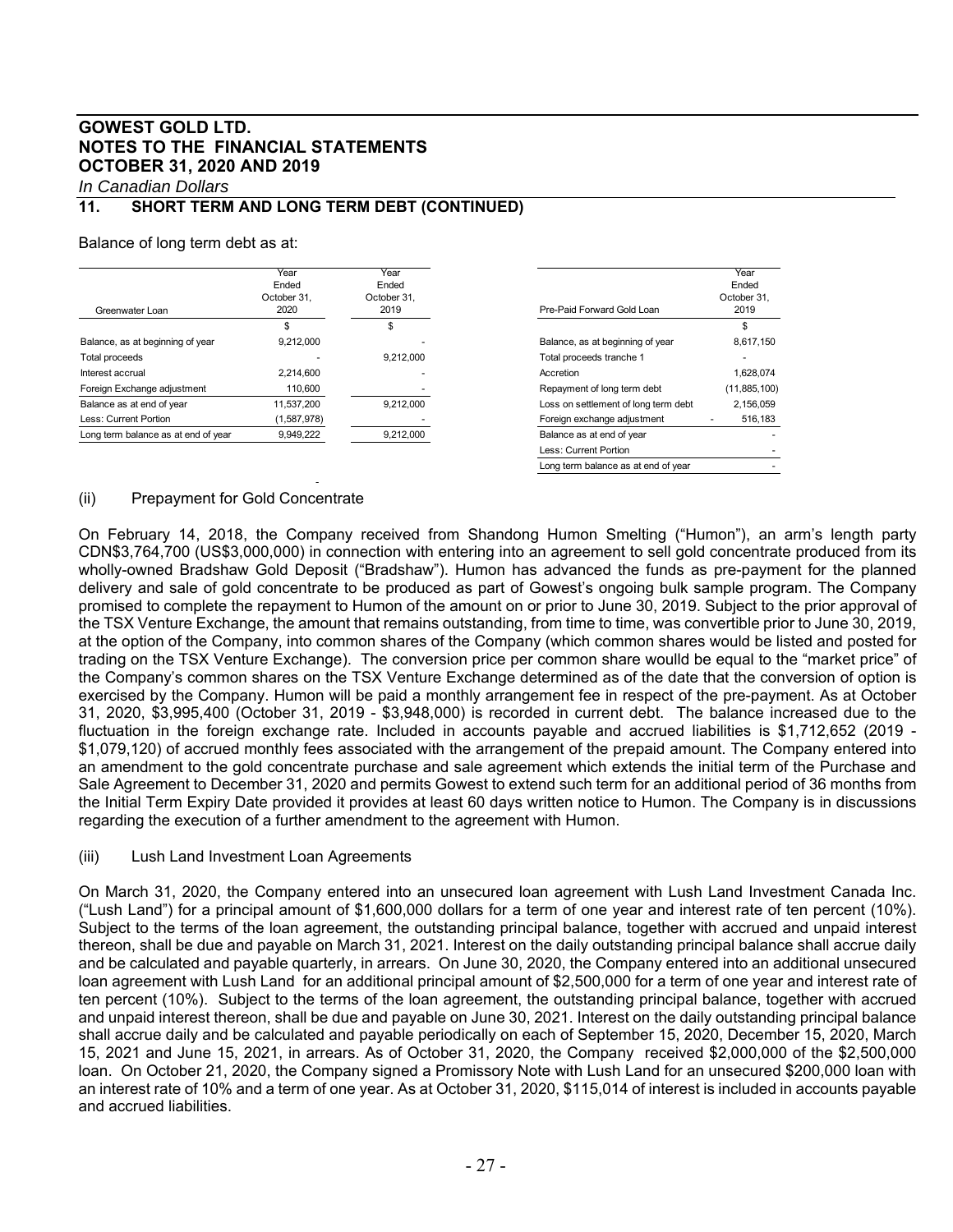## **12. LEASE LIABILITY**

The Company is committed to minimum amounts under lease agreements for office space, which expire on November 30, 2023 and July 31, 2025, respectively.

The following table reflects the lease activity for the year ended October 31, 2020:

|                             | 2020      |
|-----------------------------|-----------|
|                             | \$        |
| Balance, October 31, 2019:  |           |
| Adoption of IFRS 16         | 226,123   |
| Net investment in new lease | 137,036   |
| Interest expense            | 22,400    |
| Lease payments for the year | (73, 434) |
| Balance, October 31, 2020   | 312,125   |

The following is a reconciliation from the undiscounted lease payments to the lease liabilities:

|                                        | 2020<br>Ś |
|----------------------------------------|-----------|
| Current portion of lease liabilities   | 101,418   |
| Long term portion of lease liabilities | 269,122   |
| Total contractual cash flows           | 370,540   |
| Less: discount                         | (58, 415) |
| Lease liabilities                      | 312,125   |

## **13. SHARE CAPITAL**

#### (a) Authorized capital

Unlimited number of common shares, and 2,000,000 special shares, redeemable, voting, non-participating.

#### (b) Issued common shares

|                                       | No. of shares*           | Amount       |
|---------------------------------------|--------------------------|--------------|
| Balance, October 31, 2018             | 36.869.524               | \$38,778,878 |
| Private placements (i)(ii)(iii)       | 23,765,377               | 10,839,500   |
| Share issue costs, net of tax         |                          | (462, 757)   |
| Balance, October 31, 2019             | 60.634.901               | \$49.155.621 |
| Private placements(iv)(vi)            | 14,741,130               | 2,640,326    |
| Shares issued for debt settlement (v) | 2.725.000                | 545.000      |
| Share issue costs                     | $\overline{\phantom{0}}$ | (53,967)     |
| Flow through premium                  |                          | (94, 823)    |
| Balance, October 31, 2020             | 78,101,031               | \$52,192,157 |

\* On June 17, 2019, the Company consolidated its outstanding common shares on a ten-for-one basis. All share and per share figures in these financial statements have been presented on a retroactive basis showing the effect of the share-consolidation.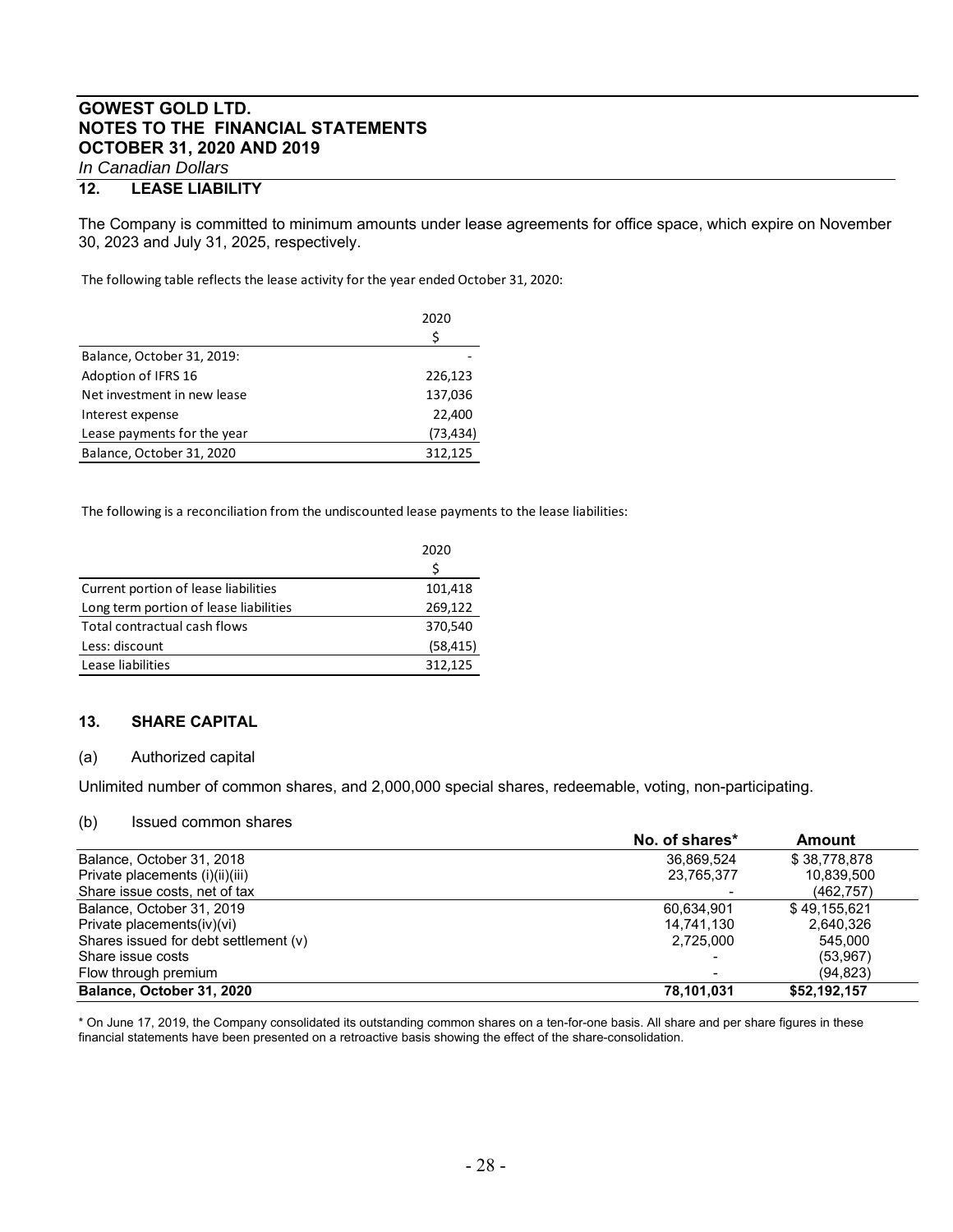## **13. SHARE CAPITAL (CONTINUED)**

(b) Issued common shares (continued)

(i) On December 21, 2018, the Company closed a private placement for aggregate proceeds of \$993,800. Pursuant to the offering, the Company issued and sold 819,999 flow-through units of the Company at a price of \$0.50 per unit for gross proceeds of \$410,000 and 1,167,600 common share units of the Company at a price of \$0.50 per unit for gross proceeds of \$583,800. Each unit is comprised of one common share and one-half of one common share purchase warrant with each warrant exercisable at a price of \$0.70 per warrant until December 21, 2020.

The grant date fair value of \$154,300 was assigned to 993,800 warrants issued as part of the offering was estimated by using the Black-Scholes valuation model with the following assumptions: expected dividend yield of 0%, expected volatility 92%; risk-free rate of return 1.94% and an expected life of 2 years.

(ii) On March 25, 2019, the Company closed a private placement for aggregate proceeds of \$2,000,000. Pursuant to the offering the Company issued and sold 4,000,000 common shares, of the Company at a price of \$0.50 per share for gross proceeds of \$2,000,000.

(iii) On June 19, 2019, the Company closed a private placement with Fortune Future Holdings Limited for aggregate proceeds of \$8,000,000. Pursuant to the offering the Company issued and sold 17,777,777 common shares of the Company at a price of \$0.45 per share for gross proceeds of \$8,000,000.

(iv) On December 20, 2019, the Company closed a private placement for aggregate proceeds of \$2,043,049. Pursuant to the offering the Company issued and sold 4,741,130 flow-through units of the Company at a price of \$0.22 per unit and 5,000,000 common share units of the Company at a price of \$0.20 per unit. Each unit is comprised of one common share and one-half of one common share purchase warrant exercisable at a price of \$0.30 per whole warrant until December 20, 2021. A flow-through premium of \$94,823 has been included in the statement of loss in relation to this flow-through financing. Two directors and a significant shareholder subscribed for proceeds of \$1,490,000. In connection with the offering the Company paid finders fees of \$25,774.

The grant date fair value of \$272,789 was assigned to 4,870,565 warrants issued as part of the offering was estimated by using the Black-Scholes valuation model with the following assumptions: share price of \$0.17, expected dividend yield of 0%, expected volatility 87%; risk-free rate of return 1.65% and an expected life of 2 years

(v) On January 16, 2020, the Company settled an aggregate of \$545,000 of indebtedness through the issuance of 2,725,000 common shares based on the market price of \$0.20 per share. 1,725,000 of these common shares were issued in satisfaction of directors' fees owing and outstanding.

(vi) On January 30, 2020, the Company closed a private placement for aggregate proceeds of \$1,000,000. Pursuant to the offering the Company issued and sold 5,000,000 common share units of the Company at a price of \$0.20 per unit. Each unit is comprised of one common share and one-half of one common share purchase warrant exercisable at a price of \$0.30 per whole warrant until January 31, 2022.

The grant date fair value of \$129,943 was assigned to 2,500,000 warrants issued as part of the offering was estimated by using the Black-Scholes valuation model with the following assumptions: share price of \$0.17, expected dividend yield of 0%, expected volatility 88%; risk-free rate of return 1.47% and an expected life of 2 years.

Volatility was calculated based on the historical price of the Company's shares.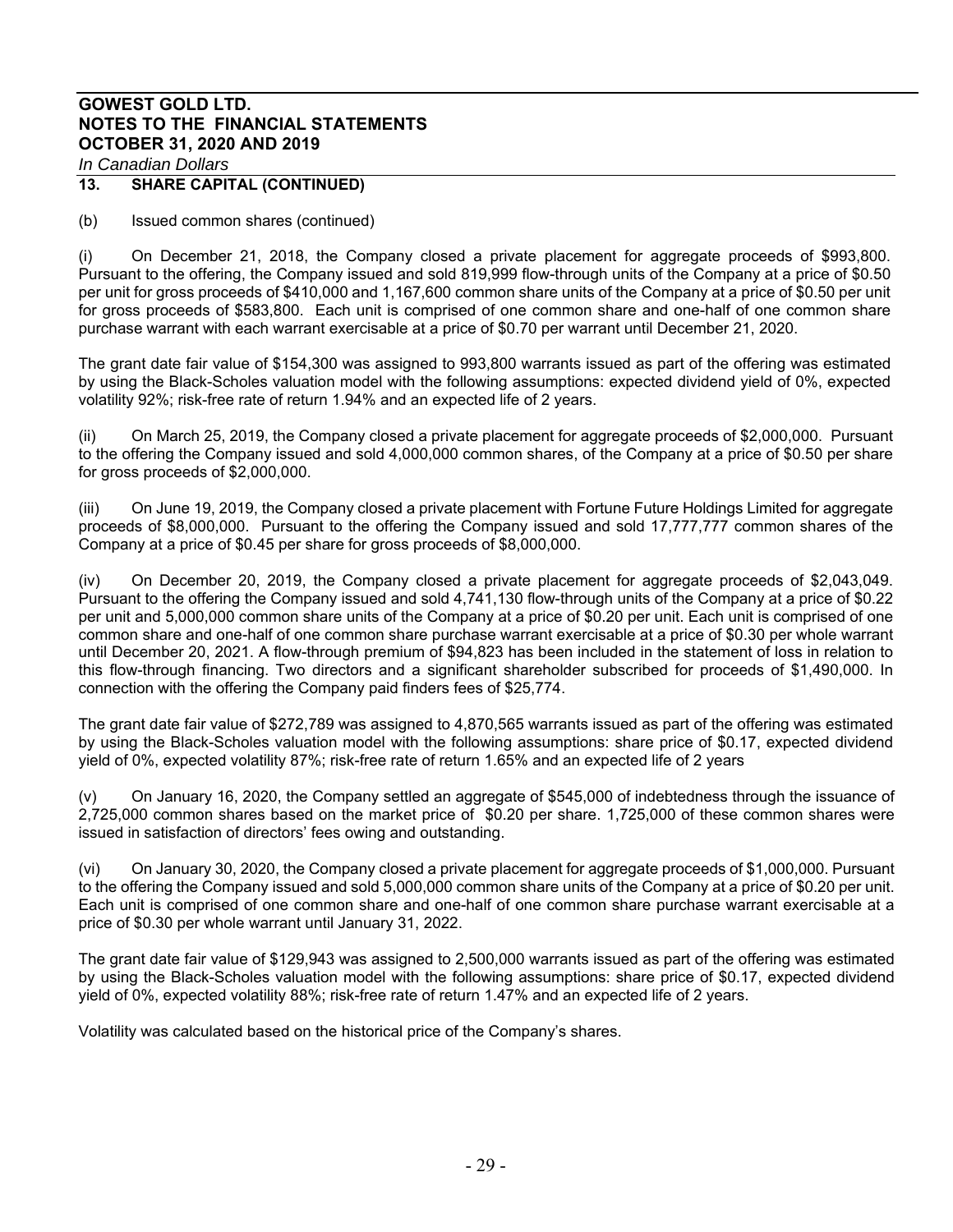## **13. SHARE CAPITAL (CONTINUED)**

## (c) Stock options

The Company has an incentive stock option plan that allows it to grant options to its employees, directors and consultants. The plan received shareholder re-approval on May 25, 2016. The plan allows the Company to grant options to acquire up to 10% of the issued and outstanding common shares. The plan provides that the exercise price of an option granted under the plan shall not be less than the market price at the time of granting the option. Options have a maximum term of 5 years, vest immediately upon issue, unless otherwise stated and terminate on the 90th day after the optionee ceases to be any of: an employee, director or consultant of the Company.

On May 5, 2020, the Company granted 200,000 options to purchase common shares at a price of \$0.25 per share for a period of five years, which vested immediately. The fair value of the 200,000 options was estimated to be \$35,400 using the Black-Scholes option pricing model with the following assumptions: share price of \$0.145, dividend yield of 0%; expected volatility of 93.92%; risk-free interest rate of 0.40% and an expected life of 5 years

The following table reflects the continuity of options for the years ended October 31, 2020 and 2019:

|                           | Number of<br>Options* | <b>Weighted Average</b><br><b>Exercise Price (\$)</b> |  |
|---------------------------|-----------------------|-------------------------------------------------------|--|
| Balance, October 31, 2018 | 1,257,500             | 1.10                                                  |  |
| Expired                   | (285,000)             | 0.70                                                  |  |
| Balance, October 31, 2019 | 972.500               | 1.17                                                  |  |
| <b>Issued</b>             | 200,000               | 0.25                                                  |  |
| Expired                   | (300,000)             | 0.81                                                  |  |
| Balance, October 31, 2020 | 872.500               | 1.08                                                  |  |

\* On June 17, 2019, the Company consolidated its outstanding common shares on a ten-for-one basis. All share and per share figures in these financial statements have been presented on a retroactive basis showing the effect of the share-consolidation.

During the year ended October 31, 2020, \$35,400 (October 31, 2019 - \$Nil) was recorded as share-based payment in the statement of loss. The weighted average remaining contractual life of the options outstanding at October 31, 2020 was 1.91 years (October 31, 2019 – 1.65 years).

The estimated volatility used in the Black-Scholes valuation model is based on the historical volatility of the Company's shares.

The following table reflects the options issued and outstanding for the years ended October 31, 2020 and 2019:

| <b>Expiry Date</b> | <b>Exercise</b><br>Price (\$) | <b>Number of Options</b><br><b>Outstanding and Exercisable</b> |  |
|--------------------|-------------------------------|----------------------------------------------------------------|--|
| June 21, 2021      | 0.95                          | 282,500                                                        |  |
| March 28, 2022     | 1.60                          | 325,000                                                        |  |
| September 24, 2022 | 1.60                          | 25,000                                                         |  |
| October 31, 2022   | 1.60                          | 40.000                                                         |  |
| May 5, 2025        | 0.25                          | 200,000                                                        |  |
|                    |                               | 872.500                                                        |  |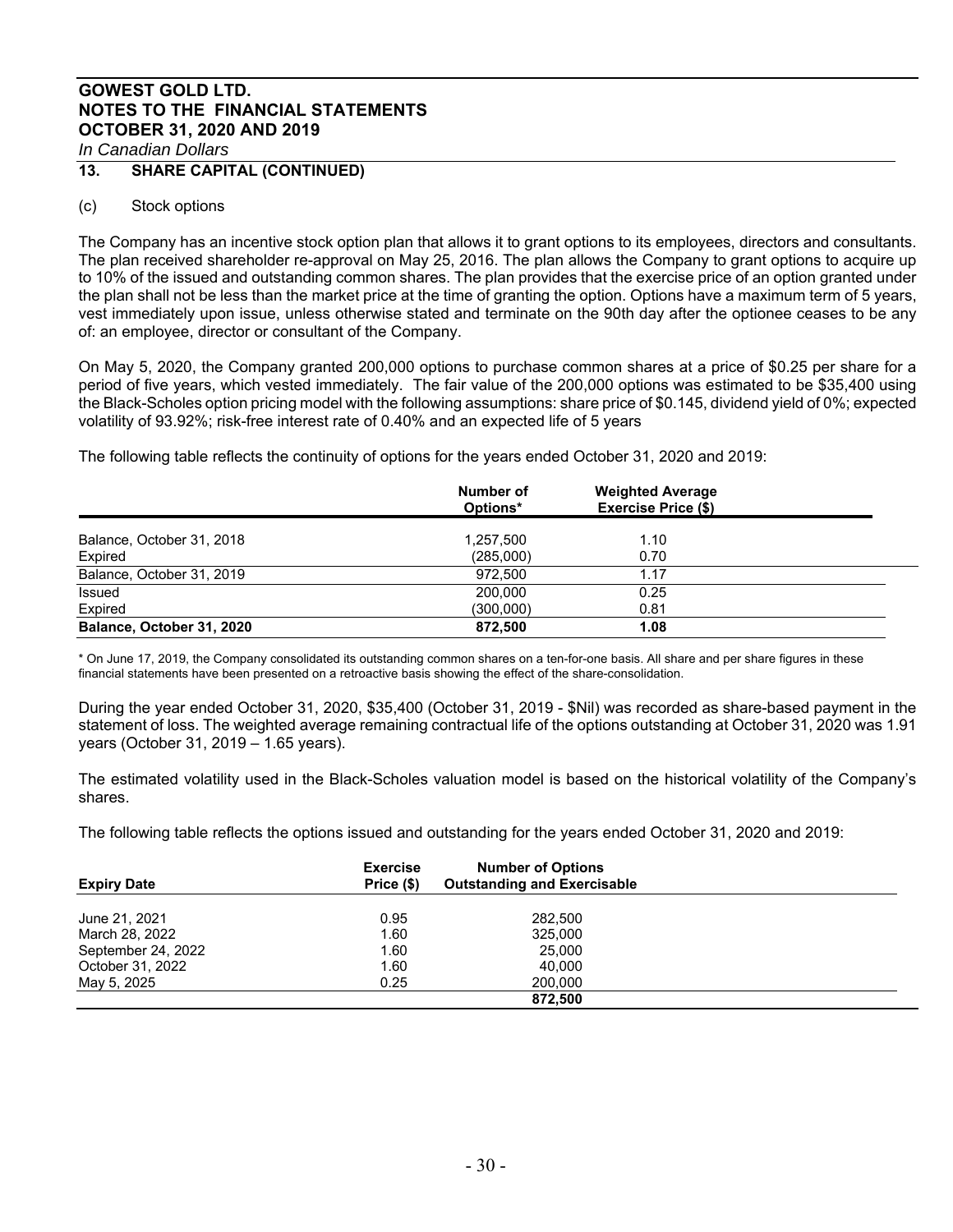## **13. SHARE CAPITAL (CONTINUED)**

## (d) Warrants

The following table reflects the continuity of warrants for the years ended October 31, 2020 and 2019:

|                           | Number of<br>Warrants* | <b>Weighted Average</b><br><b>Exercise Price (\$)</b> |
|---------------------------|------------------------|-------------------------------------------------------|
| Balance, October 31, 2018 | 2.722.392              | 2.20                                                  |
| Issued                    | 993.800                | 0.70                                                  |
| Expired                   | (949,419)              | 2.50                                                  |
| Balance, October 31, 2019 | 2,766,773              | 1.60                                                  |
| Issued                    | 7,370,565              | 0.30                                                  |
| Expired                   | (1,772,973)            | 2.10                                                  |
| Balance, October 31, 2020 | 8,364,365              | 0.35                                                  |

\* On June 17, 2019, the Company consolidated its outstanding common shares on a ten-for-one basis. All share and per share figures in these financial statements have been presented on a retroactive basis showing the effect of the share-consolidation.

The following table reflects the warrants issued and outstanding as of October 31, 2020:

| Number    | Fxercise | <b>Grant Date</b> | <b>Expiry Date</b> |
|-----------|----------|-------------------|--------------------|
| οf        | Price    | <b>Fair Value</b> |                    |
| Warrants  | \$`      | \$                |                    |
| 993.800   | 0.70     | 154.299           | December 21, 2020* |
| 2,500,000 | 0.30     | 129.943           | December 20, 2021  |
| 2,370,565 | 0.30     | 142.846           | December 20, 2021  |
| 2,500,000 | 0.30     | 129,943           | January 30, 2022   |
| 8.364.365 |          | 557.032           |                    |

\* Expired subsequent to October 31, 2020

## (e) Convertible Debt

Pursuant to the PPF Agreement (See Note 11), during the 27 month period following the payment of the initial tranche of the Gold Prepayment Amount (the "Conversion Period"), the lender may elect to reduce the amount of gold deliverable by the Company by up to 10,000 ounces in exchange for up to 43,054,838 common shares of the Company (the "Conversion") having an aggregate value equal to US\$5,000,000 (or CDN\$6,673,500, based on an exchange rate of US\$1.00 = CDN\$1.3347, being the closing rate of exchange on the date prior to the execution of the Agreement as published by the Bank of Canada). For the purposes of the Conversion, the price per common share has been fixed at CDN\$0.155, being the closing price of the common shares on the TSX Venture Exchange on the date prior to the execution of the Agreement.

The Conversion may be exercised during the Conversion Period, in whole or in part, in increments of US\$1,000,000 and in exchange for 8,610,967 common shares (corresponding to a reduction in the total quantity of gold deliverable under the Agreement by 2,000 ounces). Following the Conversion, if applicable, the scheduled monthly quantities of gold to be delivered will be reduced on a pro rata basis. Further, if at any time during the term of the Agreement the common shares of the Company trade at a price greater than CDN\$0.465 per share (being a trading price three (3) times the Conversion price) for a period of twenty (20) consecutive trading days, the lender shall be obligated to consummate the Conversion.

As August 16, 2019, the conversion period had expired with the signing of the Settlement Agreement and as a result the Company reallocated the conversion component recognized in equity to retained earnings.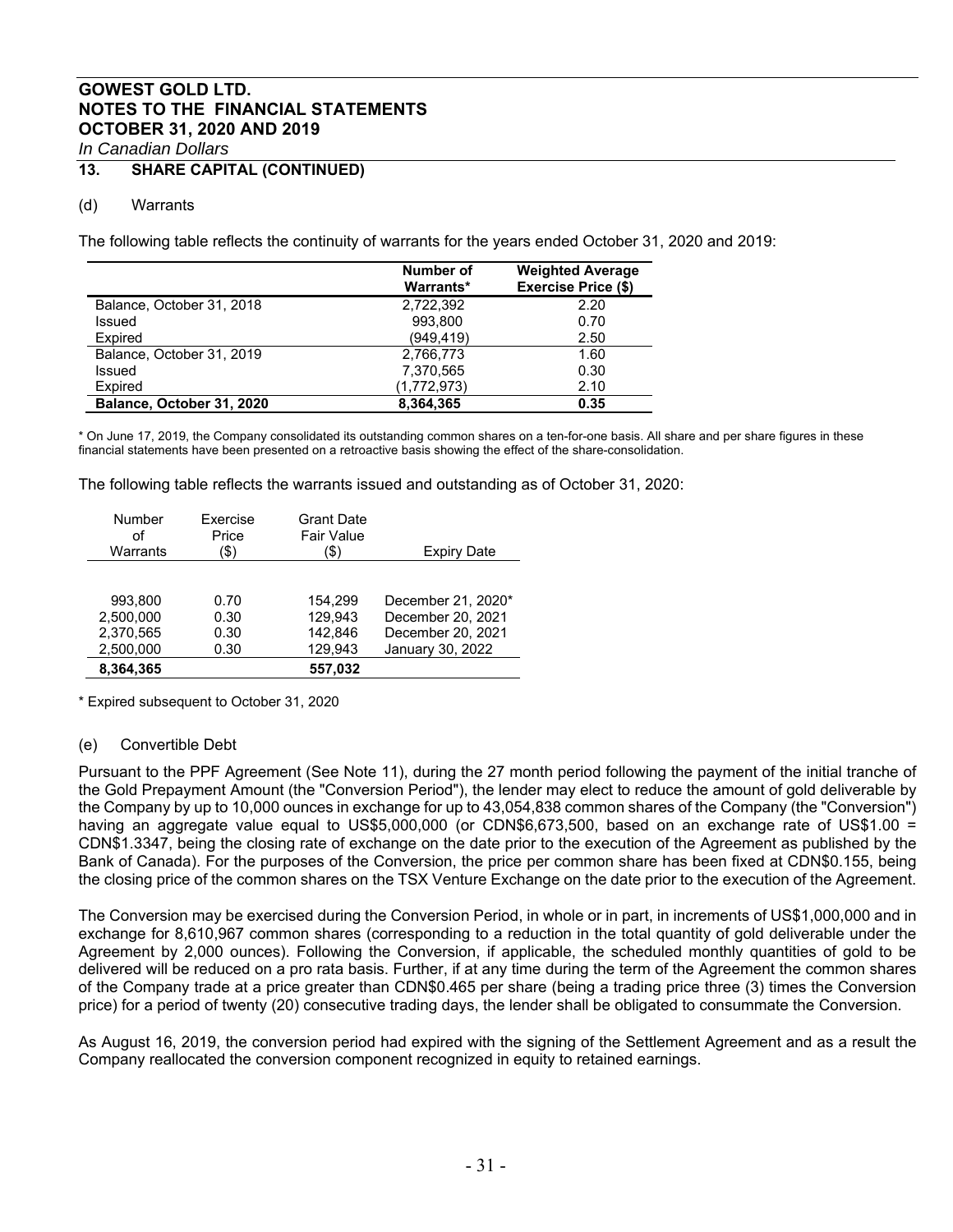*In Canadian Dollars*

## **14. GENERAL AND ADMINISTRATIVE EXPENSES**

|                                  | Year            | Year            |
|----------------------------------|-----------------|-----------------|
|                                  | <b>Ended</b>    | Ended           |
|                                  | 2020            | 2019            |
| General and administrative       | \$<br>1,037,745 | \$<br>1,617,598 |
| Professional fees                | 156,283         | 655,647         |
| Investor relations               | 39,574          | 30,000          |
| Shareholder communications       | 6,774           | 44,901          |
| Share based payments             | 35,400          |                 |
| Transfer agent and exchange fees | 26,042          | 21,070          |
| Amortization                     | 142,727         | 138,183         |
| Gain on disposal of equipment    |                 | (1,800)         |
| Mill stand by charge (Note 16)   | 3,125,960       | 200,000         |
|                                  | \$<br>4,570,505 | \$<br>2.705.599 |

## **15. RELATED PARTY TRANSACTIONS**

The remuneration for directors and key management of the Company for the years ended October 31, 2020 and 2019, is as follows:

|                        | 2020    | 2019    |
|------------------------|---------|---------|
|                        |         |         |
| Aggregate compensation | 769.367 | 382,000 |
| Share based payments   | 35.400  | $\sim$  |

In accordance with IAS 24, key management personnel are those persons having authority and responsibility for planning, directing and controlling the activities of the Company directly or indirectly, including any directors (executive and nonexecutive) of the Company.

During the year ended October 31, 2020, officers, directors and insiders subscribed for 2,227,273 units in the private placement for proceeds of \$490,000 (October 31, 2019 – 1,250,000 units for proceeds of \$625,000) and Fortune Future Holdings Limited, a significant shareholder of the Company with three nominated directors subscribed for 5,000,000 units in the private placement for proceeds of \$1,000,000 (October 31, 2019 – 17,777,777 shares for proceeds of \$8,000,000).

The loans to Lush Land and Greenwater as disclosed in Note 11 are due to companies of which a director of Gowest, Meirong Yuan, is also a director and included in Commitments is an obligation to Northern Sun of which Meirong Yuan is also a director. See Notes 11 and 16.

Included in aggregate compensation during the year ended October 31, 2020, \$110,400 was recorded to Mr. Wu, a director who provided geological services to the Company (October 31, 2019 - \$36,800) and \$150,967 was recorded to Mr. Yuan, a director who provided Corporate Development services to the Company (October 31, 2019 - \$50,400).

Included in accounts payable and accrued liabilities as at October 31, 2020 is \$126,000 (October 31, 2019 - \$380,900) owing to directors, payable in shares, of the Company of which the amount payable is unsecured, non-interest bearing, with no fixed terms of repayment.

## **16. COMMITMENTS AND CONTINGENCIES**

The Company is party to a management and consulting contract. The contract contains clauses requiring additional payments of \$617,000 to be made upon the occurrence of certain events such as a change of control or termination. As of October 31, 2020, no triggering event has occurred, and the contingent payment has not been reflected in these financial statements.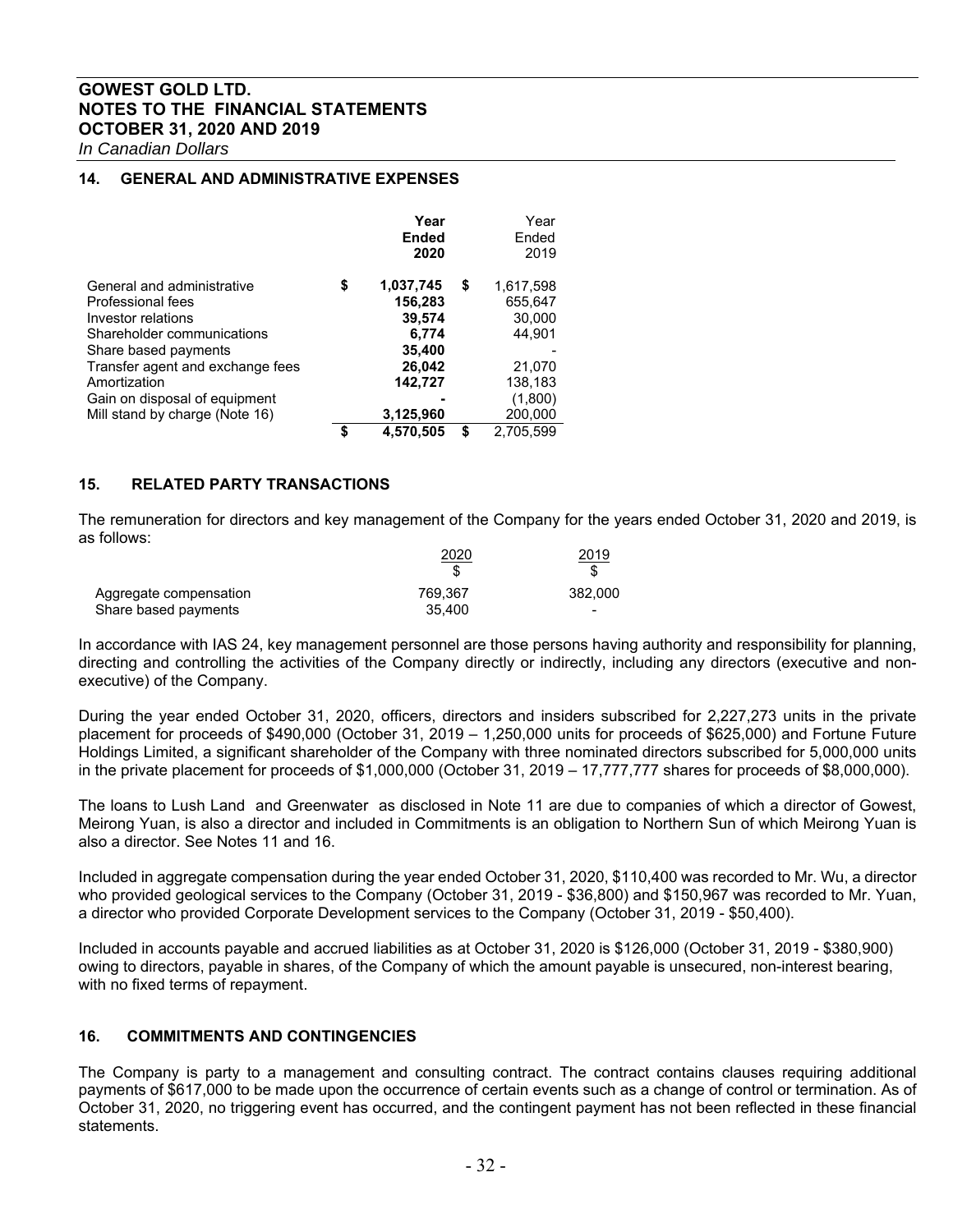## **16. COMMITMENTS AND CONTINGENCIES (CONTINUED)**

The Company's exploration and evaluation activities are subject to various laws and regulations governing the protection of the environment. These laws and regulations are continually changing and generally becoming more restrictive. The Company has made, and expects to make in the future, expenditures to comply with such laws and regulations.

On December 20, 2019, the Company issued \$1,043,058 in flow-through shares. As at October 31, 2020, the Company had expended \$1,043,058 of the related commitments to these flow-through funds. The Company has indemnified the subscribers of current and previous flow-through share offerings against any tax related amounts that become payable by the shareholder as a result of the Company not meeting its expenditure commitments. See Note 18.

On October 30, 2019, the Company announced that it has entered into a binding term sheet with Northern Sun Mining Corp. ("Northern Sun") with respect to the processing at Northern Sun's Redstone Mill in Timmins, Ontario of up to 30,000 tonnes of ore developed from the Company's Advanced Exploration Bulk Sample program. Pursuant to the term sheet, which expired September 30, 2020, Gowest is responsible for certain care and maintenance costs of the Redstone Mill, in the form of a standby fee of \$200,000 per month for the first six months and was reduced to \$150,000 for the remaining six months of the agreement to September 30, 2020.

On November 25, 2020, the Company signed an amendment to the binding termsheet with Northern Sun, which expires on January 31, 2021, whereby Gowest is no longer responsible for any stand by fees as of September 30, 2020 and is responsible for certain capital improvement costs required to process the Gowest ore. As at October 31, 2020, there is \$3,080,335 in accounts payable and accrued liabilities owing to Northern Sun. See Note 15.

## **17. INCOME TAXES**

## a) Provision for Income Taxes

The following table reflects the major items causing the Company's income tax recovery to differ from the Canadian combined federal and provincial statutory rate of 26.5% (2019 – 26.5%).

|                                                   | 2020<br>S   | 2019<br>\$  |
|---------------------------------------------------|-------------|-------------|
| Loss before income taxes                          | (7,909,267) | (6,828,180) |
| Expected income tax (recovery) at statutory rates | (2,096,000) | (1,773,000) |
| Adjustment to expected income tax benefit:        |             |             |
| Flow-through renunciation                         | 276,000     | 109,000     |
| Non-deductible amounts for tax purposes           | 2,000       | (10,000)    |
| Foreign exchange                                  |             | 13,000      |
| Deferred tax assets not recognized                | 791,000     |             |
| Other                                             | (56,000)    | (254,000)   |
| Deferred income tax (recovery)                    | (1,083,000) | (1,915,000) |
| Deferred income tax recognized directly in equity |             | 97,000      |
| Total taxation                                    | (1,083,000) | (1,818,000) |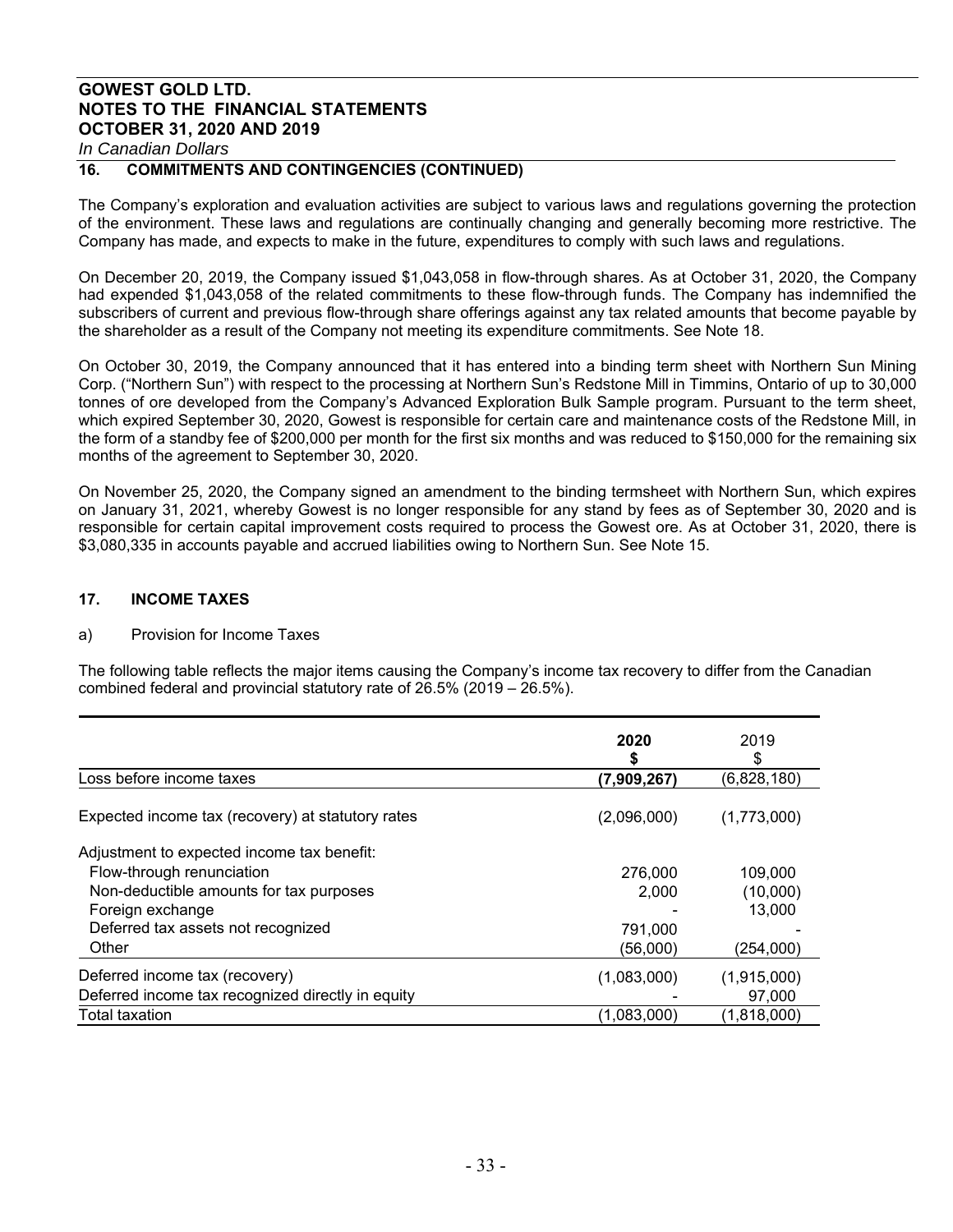## **17. INCOME TAXES**

## b) Deferred Income Tax

The following table reflects deferred income tax assets (liabilities):

|                                       | 2020        | 2019        |  |
|---------------------------------------|-------------|-------------|--|
|                                       |             | S           |  |
| Non-capital losses                    | 1,092,000   | 1,058,000   |  |
| Exploration and evaluation properties | (1,092,000) | (2,719,000) |  |
| Share issue costs                     |             | 237,000     |  |
| Asset retirement obligation           |             | 230,000     |  |
| Other temporary differences           |             | 111,000     |  |
| Net deferred income tax (liabilities) |             | (1,083,000) |  |

The following table reflects unrecognized deferred tax assets in respect of the following temporary differences:

|                              | 2020      | 2019                     |  |
|------------------------------|-----------|--------------------------|--|
|                              |           |                          |  |
| Other temporary differences  | 154,000   | 15,000                   |  |
| Non capital lossess          | 397,000   |                          |  |
| Share issue costs            | 581,000   | -                        |  |
| Asset retirement obligations | 1,338,000 | $\overline{\phantom{0}}$ |  |
| Long-term debt               | 400,000   | ۰                        |  |
| Equipment                    | 490,000   |                          |  |
| <b>Total</b>                 | 3,360,000 |                          |  |

The Company has approximately \$53,899,000 (2019 - \$43,600,000) of Canadian development and exploration expenditures as at October 31, 2020, which under certain circumstances can be used to reduce the taxable income of future years.

The Company has also incurred non-capital losses for income tax purposes of approximately \$4,519,000 (2019 - \$4,883,000) atOctober 31, 2020 which under certain circumstances can be used to reduce the taxable income of future years. These non-capital losses expire as follows:

| <b>Year of Expiry</b> | Amount       |
|-----------------------|--------------|
| 2027                  | \$<br>83.000 |
| 2028                  | 196.000      |
| 2029                  | 483.000      |
| 2030                  | 153.000      |
| 2031                  | 310.000      |
| 2032                  |              |
| 2033                  | 310,000      |
| 2034                  | 123.000      |
| 2035                  | 270,000      |
| 2036                  | 191.000      |
| 2037                  | 1.364.000    |
| 2038                  | 312,000      |
| 2039                  | 358,000      |
| 2040                  | 367,000      |
|                       |              |

\$4,520,000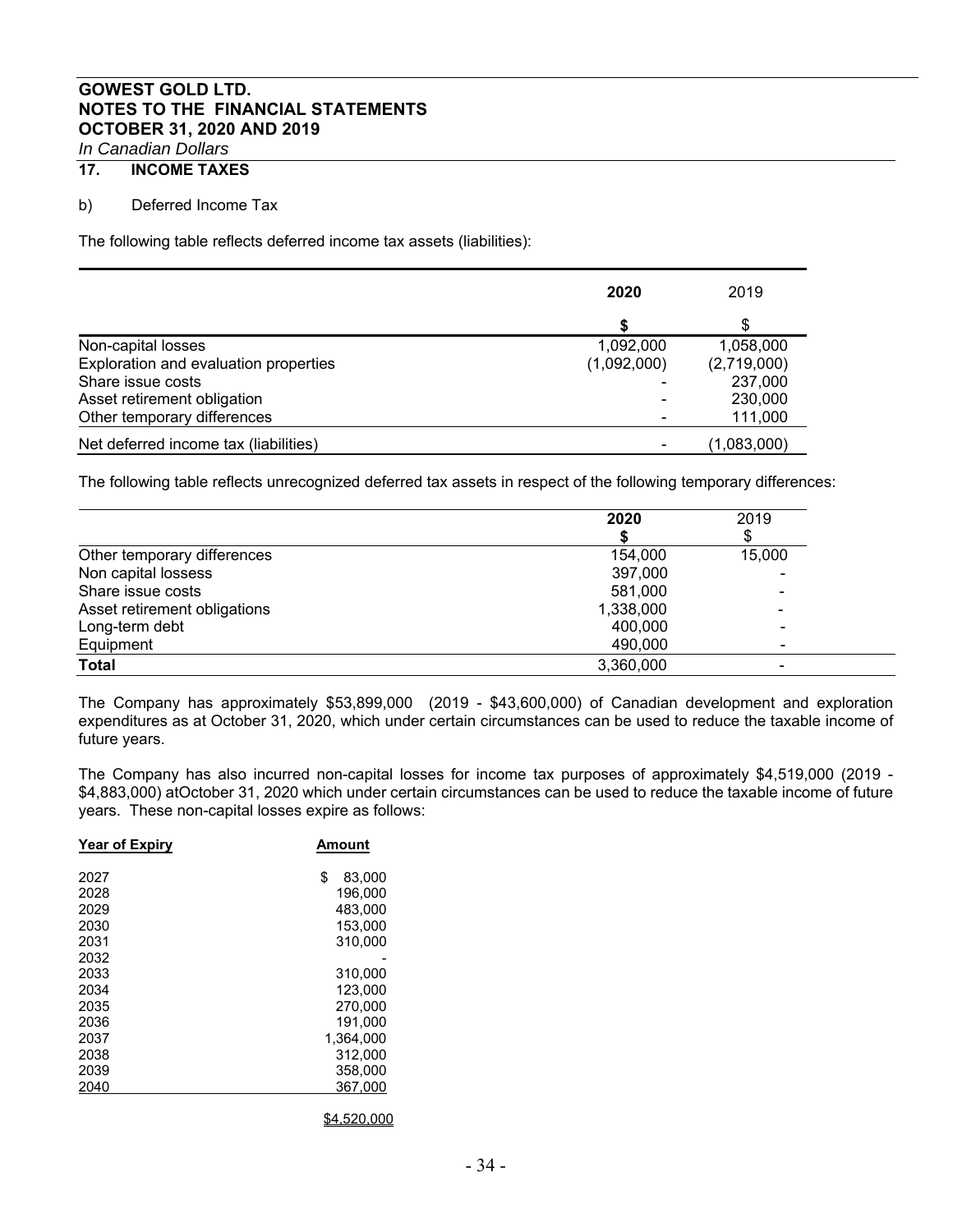## *In Canadian Dollars*

## **18. SUBSEQUENT EVENTS**

On November 16, 2020, 56,818 common share purchase warrants at a price of \$0.30 per warrant were exercised for a gross value of \$17,045.

On December 9, 2020, 200,000 common share purchase warrants at a price of \$0.30 per warrant were exercised for a gross value of \$60,000.

On December 11, 2020, 822,727 common share purchase warrants at a price of \$0.30 per warrant were exercised for a gross value of \$246,818.

On December 15, 2020 and December 18, 2020, the Company signed an unsecured promissory note with Lush Land for a total of \$350,000 with an interest rate of 10% and a term of one year.

On December 21, 2020, 993,800 warrants to acquire common shares at a price of \$0.70 per warrant expired unexercised.

On December 21, 2020, the Company closed a private placement for aggregate proceeds of \$1,040,092. Pursuant to the offering the Company issued and sold 2,666,903 flow-through units of the Company at a price of \$0.39 per unit. Each unit is comprised of one flow-through common share and one-half of one common share purchase warrant exercisable at a price of \$0.45 per warrant until December 31, 2022. In connection with the offering, the Company paid finder's fees in an aggregate amount of \$68,056 in cash and issued compensation warrants exercisable to acquire an aggregate of 128,350 common shares of the Company, at a price of \$0.39 per share, until December 31, 2022.

On December 23, 2020, the Company closed a private placement for aggregate proceeds of \$130,035. Pursuant to the offering the Company issued and sold 333,423 flow-through units of the Company at a price of \$0.39 per unit. Each unit is comprised of one flow-through common share and one-half of one common share purchase warrant exercisable at a price of \$0.45 per warrant until December 31, 2022. In connection with the offering, the Company paid finder's fees in an aggregate amount of \$8,802 in cash and issued compensation warrants exercisable to acquire an aggregate of 17,955 common shares of the Company, at a price of \$0.39 per share, until December 31, 2022.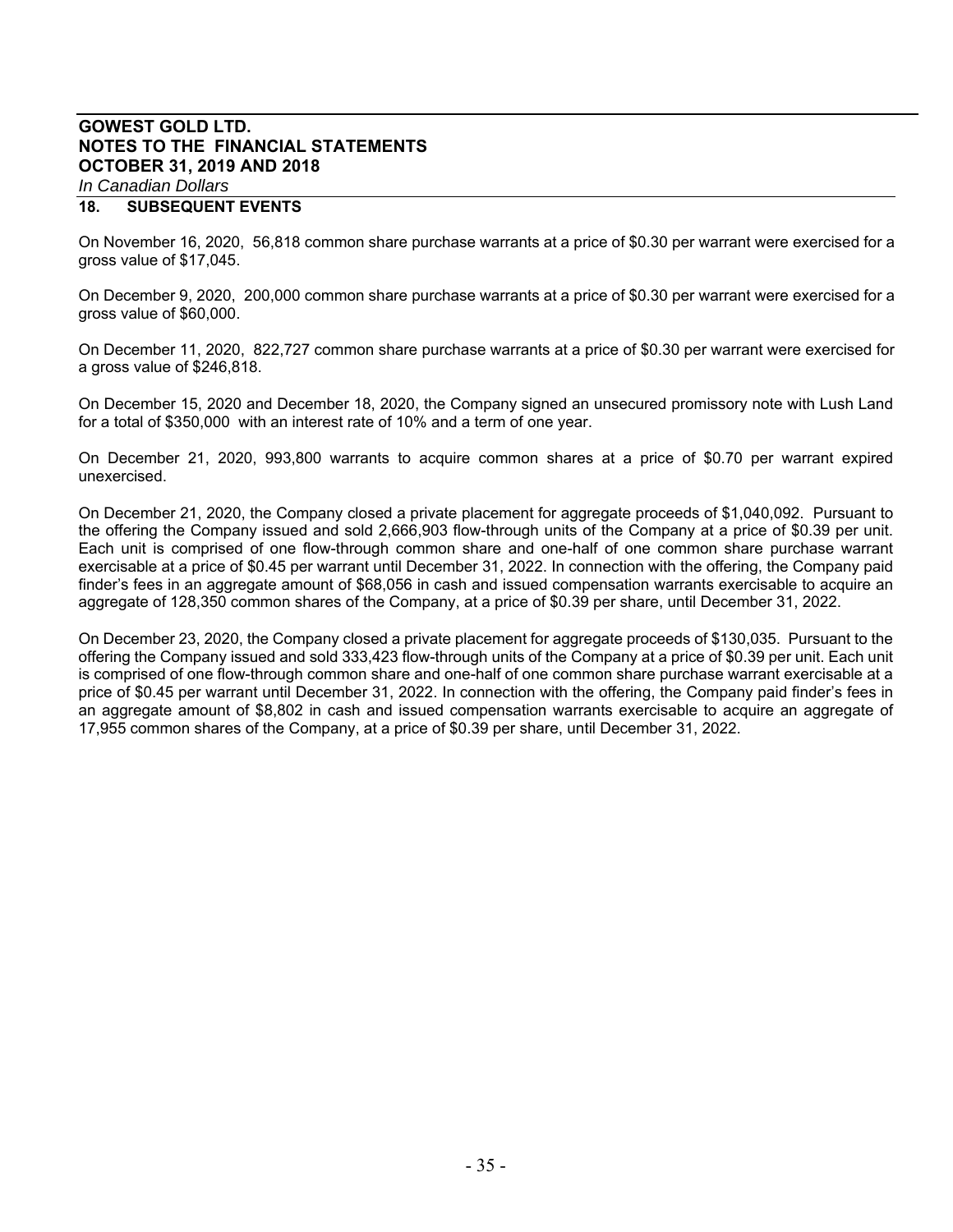#### **GOWEST GOLD LTD. MANAGEMENT'S DISCUSSION AND ANALYSIS FOR THE YEAR ENDED OCTOBER 31, 2020**

This management discussion and analysis ("MD&A") of the financial condition and results of operations of Gowest Gold Ltd. ("Gowest" or the "Company") describes the operating and financial results of the Company for the three and twelve months ended October 31, 2020. This MD&A has been prepared in compliance with the requirements of National Instrument 51-102 – Continuous Disclosure Obligations. The MD&A supplements, but does not form part of the financial statements of the Company and should be read in conjunction with Gowest's audited financial statements for the years ended October 31, 2020 and 2019, together with the notes thereto. The Company prepares and files its financial statements in accordance with International Financial Reporting Standards ("IFRS"). All amounts are stated in Canadian dollars unless otherwise noted and gold is measured in fine troy ounces ("ounces").

## **Forward-looking Statements**

This MD&A contains certain forward-looking information and forward-looking statements, as defined in applicable securities laws (collectively referred to herein as "forward-looking statements"). These statements relate to future events or the Company's future performance. All statements other than statements of historical fact are forward-looking statements. Often, but not always, forward-looking statements can be identified by the use of words such as "plans", "expects", "is expected", "budget", "scheduled", "estimates", "continues", "forecasts", "projects", "predicts", "intends", "anticipates" or "believes", or variations of, or the negatives of, such words and phrases, or state that certain actions, events or results "may", "could", "would", "should", "might" or "will" be taken, occur or be achieved. Forward-looking statements involve known and unknown risks, uncertainties and other factors that may cause actual results to differ materially from those anticipated in such forward-looking statements. The forward-looking statements in this MD&A speak only as of the date of this MD&A or as of the date specified in such statement. Specifically, this MD&A includes, but is not limited to, forward-looking statements regarding: the potential of Gowest's properties to contain economic precious and base metal deposits; the Company's ability to meet its working capital needs for the next twelve-month period, or the foreseeable future; the plans, costs, timing and capital for future exploration and evaluation of Gowest's property interests, including the costs and potential impact of complying with existing and proposed laws and regulations; management's outlook regarding future trends; sensitivity analysis on financial instruments, which may vary from amounts disclosed; prices and price volatility for precious and base metals; and general business and economic conditions.

Inherent in forward-looking statements are risks, uncertainties and other factors beyond Gowest's ability to predict or control. These risks, uncertainties and other factors include, but are not limited to, precious and base metal deposits, price volatility, changes in debt and equity markets, timing and availability of external financing on acceptable terms, the uncertainties involved in interpreting geological data and confirming title to the Company's properties, the possibility that future exploration results will not be consistent with Gowest's expectations, increases in costs, environmental compliance and changes in environmental and other local legislation and regulation, interest rate and exchange rate fluctuations, changes in economic and political conditions and other risks involved in the precious and base metal exploration and evaluation , as well as those risk factors listed in the "Risks and Uncertainties" section below. Readers are cautioned that the foregoing list of factors is not exhaustive of the factors that may affect the forward-looking statements. Actual results and developments are likely to differ, and may differ materially, from those expressed or implied by the forward-looking statements contained in this MD&A. Such statements are based on a number of assumptions that may prove to be incorrect, including, but not limited to, assumptions about the following: the availability of financing for Gowest's exploration and evaluation activities; operating and exploration costs; the Company's ability to retain and attract skilled staff; timing of the receipt of regulatory and governmental approvals for exploration projects and other operations; market competition; and general business and economic conditions.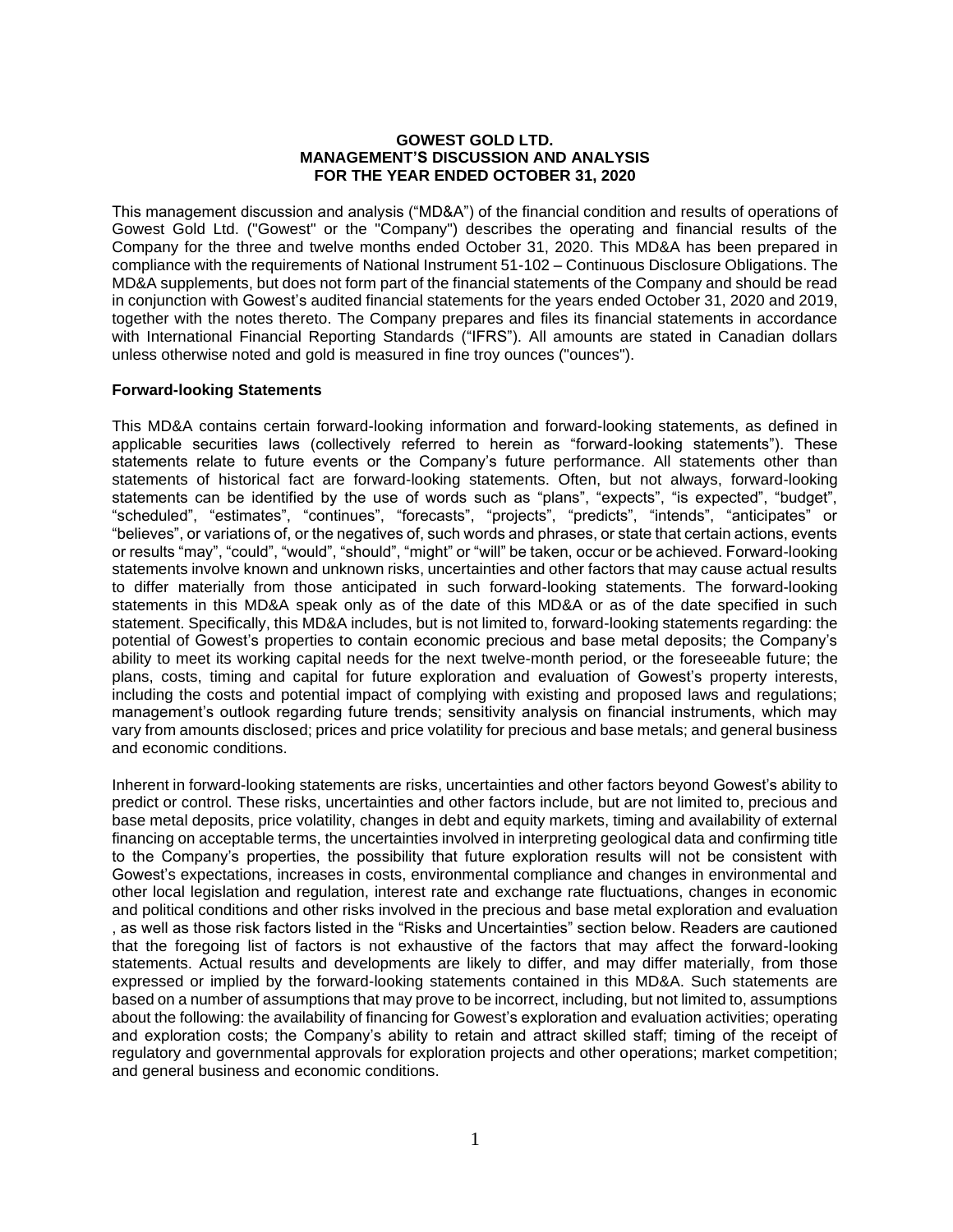Forward-looking statements involve known and unknown risks, uncertainties and other factors that may cause Gowest's actual results, performance or achievements to be materially different from any of its future results, performance or achievements expressed or implied by forward-looking statements. All forwardlooking statements herein are qualified by this cautionary statement. Accordingly, readers should not place undue reliance on forward-looking statements. The Company undertakes no obligation to update publicly or otherwise revise any forward-looking statements, whether as a result of new information or future events or otherwise, except as may be required by law. If the Company does update one or more forward-looking statements, no inference should be drawn that it will make additional updates with respect to those or other forward-looking statements, unless required by law.

## **Date of MD&A**

This MD&A is dated February 25, 2021.

## **Description of the Business and Going Concern**

Gowest is in the business of exploring and evaluating properties that it believes contain mineralization that is, or will, in the future, be economically recoverable. The Company is focused on the exploration and evaluation of the North Timmins Gold Project ("NTGP"), which includes its wholly-owned Bradshaw gold deposit (formerly Frankfield East gold deposit). Gowest's 11,185-hectare (111 square kilometres) NTGP land package is located near Timmins, Ontario, in the Timmins Gold Camp, which since its discovery in the early 1900's, has produced almost half of all the gold mined in Canada.

The Company's primary objective is to advance its Bradshaw gold deposit to development and increase the resource through exploration in the NTGP. The Company also remains open to evaluating other potential opportunities to enhance shareholder value.

In addition to its focus on exploration and evaluation of its Bradshaw gold deposit, which represents approximately 50-hectare (0.5 square kilometre), the Company is exploring additional gold targets on the remainder of its land package. This land package generally surrounds, or is contiguous with, the Frankfield property and includes exploration interests along the largely undeveloped Pipestone Fault area of the Timmins Gold Camp, including a contiguous block of claims extending approximately 18 kilometres along the Pipestone Fault from the Bradshaw gold deposit southeast towards the Clavos deposit. The Company regularly evaluates the potential to increase its holdings in the vicinity of the Pipestone Fault, among other acquisition opportunities.

The business of mining and exploring for minerals involves a high degree of risk and there can be no assurance that planned exploration and evaluation programs will result in the development of a profitable mine. The recoverability of the amount shown for mineral properties is dependent upon the existence of economically recoverable reserves, the ability of the Company to obtain the necessary financing to complete exploration and evaluation, and the subsequent development of a mine and upon future profitable production or proceeds from dispositions of such properties. Changes in future conditions could require material write-downs of the carrying amounts of mineral properties.

Although the Company has taken steps to verify title to its mineral property interests, in accordance with industry standards for the current stage of exploration of such property, these procedures do not guarantee the Company's title. Property title may be subject to unregistered prior agreements, aboriginal claims, and noncompliance with regulatory and environmental requirements. The Company's assets may also be subject to increases in taxes and royalties, renegotiation of contracts, currency exchange fluctuations and restrictions and political uncertainty.

The accompanying financial statements have been prepared on the going concern assumption that the Company will be able to realize its assets and discharge its liabilities in the normal course of business. Due to continuing operating losses, the Company's ability to continue as a going concern is dependent upon its ability to fund its working capital and exploration requirements and eventually to generate positive cash flows, either from operations or sale of property.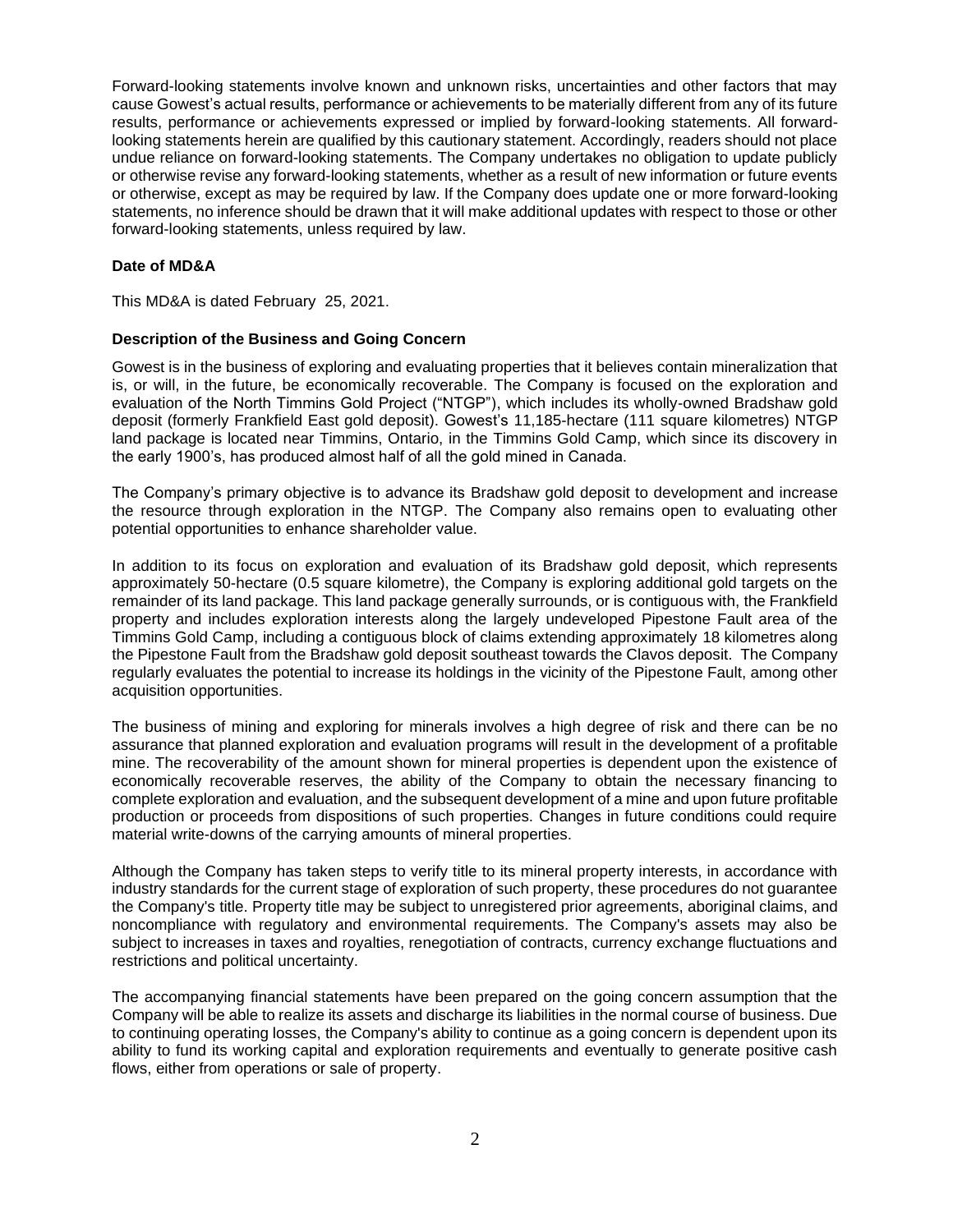In assessing whether the going concern assumption is appropriate, management takes into account all available information about the future, which is at least, but is not limited to, twelve months from the end of the reporting period. The ability of the Company to continue operations is dependent upon obtaining the necessary financing to complete the development of a mineral property. Management is aware, in making its assessment, of material uncertainties related to events or conditions that may cast significant doubt upon the entity's ability to continue as a going concern.

Accordingly, they do not give effect to adjustments that would be necessary should the Company be unable to continue as a going concern and therefore be required to realize its assets and liquidate its liabilities and commitments in other than the normal course of business and at amounts different from those in the accompanying financial statements.

#### **COVID-19**

In light of the ongoing COVID-19 situation, to ensure the safety of all of the Company's employees and contractors, all appropriate health and safety precautions continue to be instituted and followed at the Bradshaw site as well as the Company's offices in Timmins and Toronto.

The Company's operations could be significantly adversely affected by the effects of a widespread global outbreak of a contagious disease, including the recent outbreak of respiratory illness caused by COVID-19. The Company cannot accurately predict the impact COVID-19 will have on its operations and the ability of others to meet their obligations with the Company, including uncertainties relating to the ultimate geographic spread of the virus, the severity of the disease, the duration of the outbreak, and the length of travel and quarantine restrictions imposed by governments of affected countries. In addition, a significant outbreak of contagious diseases in the human population could result in a widespread health crisis that could adversely affect the economies and financial markets of many countries, resulting in an economic downturn that could further affect the Company's operations and ability to finance its operations.

#### **Highlights and Outlook**

On September 16, 2020, the Company announced that it has received all environmental permits required to bring the mine into commercial production, with the exception of the Mine Production Closure Plan ("the Closure Plan"), which has now been submitted to Ontario's Ministry of Energy, Northern Development and Mines ("ENDM") for final review and filing. According to the Ontario Mining Act, the ENDM had 45-days from September 14, 2020, the date of receipt of the plan, for final review and filing. On October 27, 2020, the Ministry announced that it had filed the Mine Closure Plan and the Company was in receipt of the Commercial Mine Production permit for Bradshaw.

In November 2020, the Northern Sun Mining Redstone Mill ("Redstone") operators advised that they had received the required authorization to begin processing the Bradshaw ore and are finalizing the necessary upgrades with the expectation that the circuit will be ready to receive the Bradshaw material and begin processing beginning of December 2020.

In December 2020, the Company executed a 4 party agreement whereby Gowest assigned the rights and control of it's mixed development ore to Northern Sun Mining ("Northern Sun"). The agreement sets out that Northern Sun will process the Gowest surface material ore and deliver the concentrate to Humon through an agreement with a third party Metal Trader. Northern Sun will receive funding for the estimated ore value and after applying the operating costs associated with the processing and delivery of the ore and certain fees will credit Gowest with any balance.

The Company completed processing approximately 23,000 tonnes of the mixed development ore at Redstone. The Company had planned to first process this material in order to gather valuable evidence of the response to ore-sorting, grinding, floatation, dewatering and concentrate smelting. The trial demonstrated that the mill site water quality and tailing impoundment were in regulatory compliance. This trial at the Redstone Mill confirmed that Bradshaw would be able to provide a sustained delivery to the mill, using local trucking company, hauling at an expected average rate of 800-850 tonnes per day of material. The delivered material was processed at the mill at an average rate of 600-900 tonnes per day during the 6 week operating period. Approximately 1,040 tonnes of concentrate was produced for shipping to the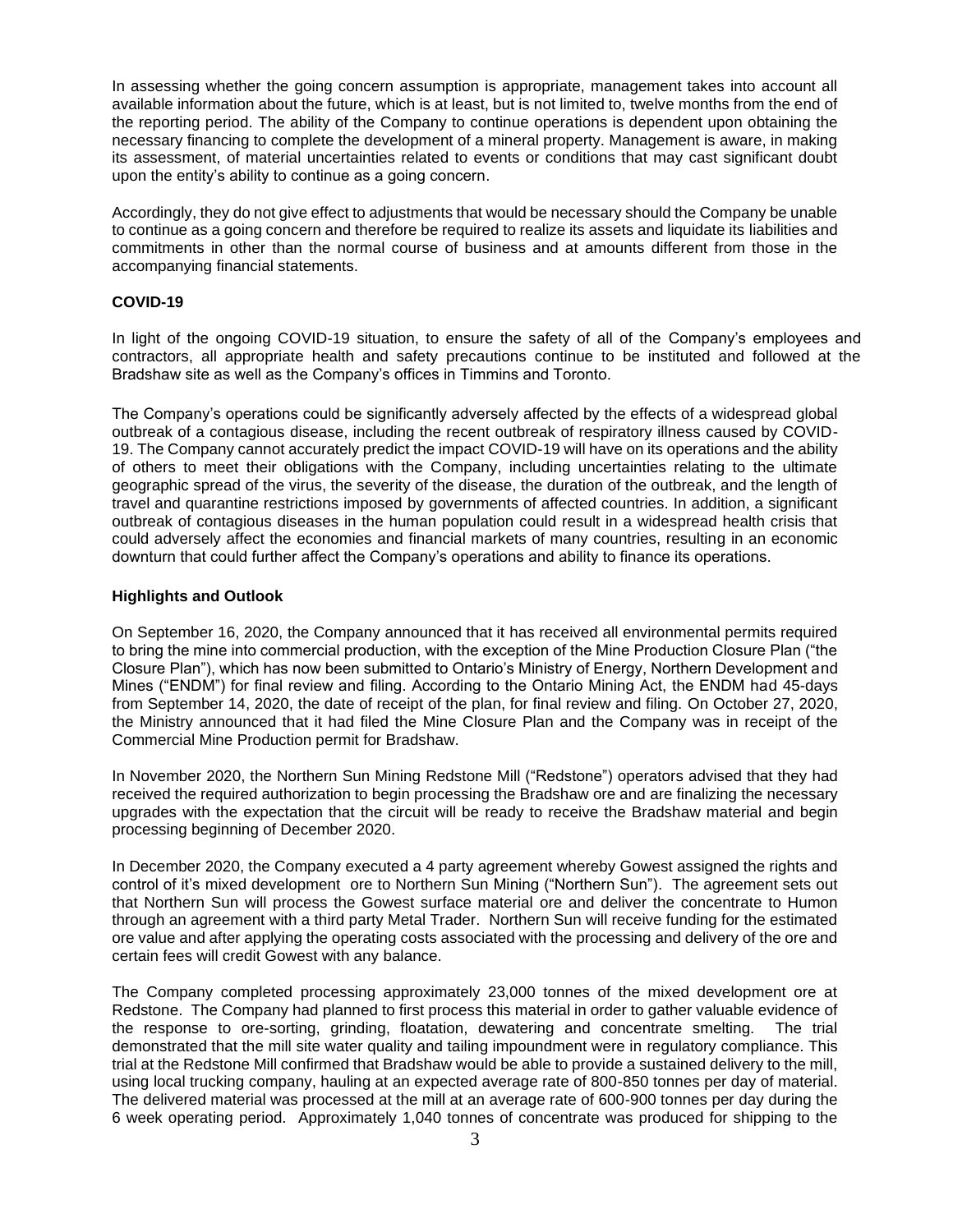Humon smelter. The Company is looking forward to receiving the final results after the concentrate has been processed at the Humon smelter.

During this trial, 5,000 tonnes of the mixed development material was passed through the Company's onsite x-ray ore sorting plant. The initial tests were conducted to commission and optimize the sorter plant operations, including adjusting the sorter's operating parameters with the aim of maximizing metal recovery and material throughput. The sorter successfully separated waste rock from the mineralised material as expected from previous test work, raising the gold grade prior to milling.

The Company has received the vent raise permit and construction required for production mining is well underway.

The Company requires additional funding to meet its operational objectives and is working with interested parties who are reviewing both short term and long term financing opportunities in order to complete the bulk sample and advance towards commercial production.

#### **Subsequent Events**

On November 16, 2020, 56,818 common share purchase warrants at a price of \$0.30 per warrant were exercised for a gross value of \$17,045.

On December 9, 2020, 200,000 common share purchase warrants at a price of \$0.30 per warrant were exercised for a gross value of \$60,000.

On December 11, 2020, 822,727 common share purchase warrants at a price of \$0.30 per warrant were exercised for a gross value of \$246,818.

On December 15, 2020 and December 18, 2020, the Company signed a Promissory Note with Lush Land for a total of \$350,000 with an interest rate of 10% and a term of one year.

On December 21, 2020, 993,800 warrants to acquire common shares at a price of \$0.70 per warrant expired unexercised.

On December 21, 2020, the Company closed a private placement for aggregate proceeds of \$1,040,092. Pursuant to the offering the Company issued and sold 2,666,903 flow-through units of the Company at a price of \$0.39 per unit. Each unit is comprised of one common share and one-half of one common share purchase warrant exercisable at a price of \$0.45 per warrant until December 31, 2022. In connection with the offering, the Company paid finder's fees in an aggregate amount of \$68,056 in cash and issued compensation warrants exercisable to acquire an aggregate of 128,350 common shares of the Company, at a price of \$0.39 per share, until December 31, 2022.

On December 23, 2020, the Company closed a private placement for aggregate proceeds of \$130,035. Pursuant to the offering the Company issued and sold 333,423 flow-through units of the Company at a price of \$0.39 per unit. Each unit is comprised of one common share and one-half of one common share purchase warrant exercisable at a price of \$0.45 per warrant until December 31, 2022. In connection with the offering, the Company paid finder's fees in an aggregate amount of \$8,802 in cash and issued compensation warrants exercisable to acquire an aggregate of 17,955 common shares of the Company, at a price of \$0.39 per share, until December 31, 2022.

#### **Selected quarterly information**

The following tables set out certain financial performance highlights for the last eight quarters: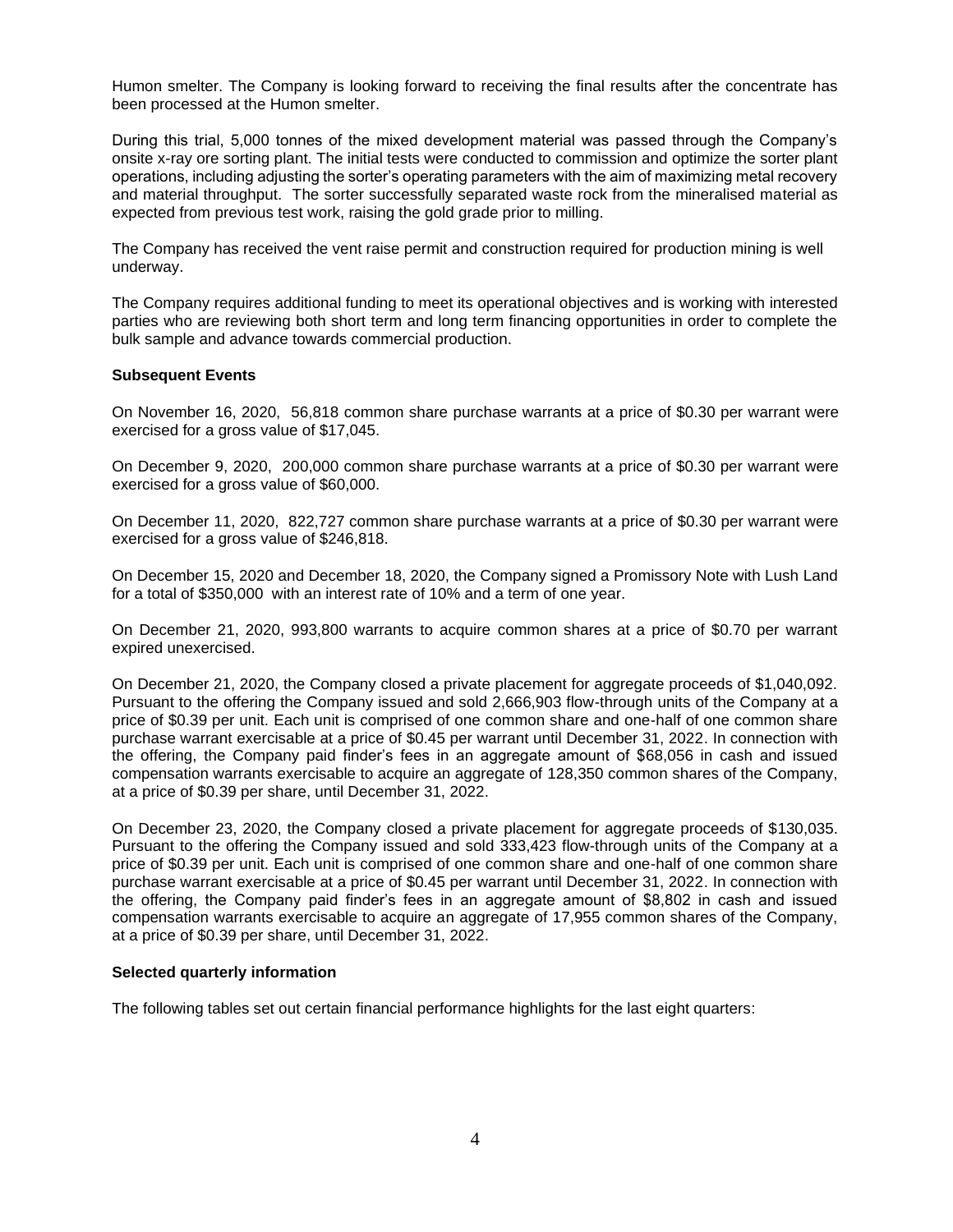|                                           | <b>Fourth</b><br>Quarter<br><b>October</b><br>31.<br>2020 | Third<br>Quarter<br>July<br>31,<br>2020 | Second<br>Quarter<br>April<br>30,<br>2020 | <b>First</b><br>Quarter<br>January<br>31,<br>2020 |
|-------------------------------------------|-----------------------------------------------------------|-----------------------------------------|-------------------------------------------|---------------------------------------------------|
|                                           | \$                                                        | \$                                      | \$                                        | S                                                 |
| General and administrative (expenses)     | (2,009,834)                                               | (788,363)                               | (861, 244)                                | (911, 064)                                        |
| Foreign exchange gain / (loss)            | 95,344                                                    | 506,000                                 | (677,000)                                 | (73,000)                                          |
| Interest (expense)                        | (929,265)                                                 | (1,062,933)                             | (707,198)                                 | (648,234)                                         |
| Accretion (expense)                       | (3,191)                                                   | (3, 191)                                | (3, 191)                                  | (3, 191)                                          |
| Deferred income tax (expense) recovery    | 1,083,000                                                 |                                         |                                           |                                                   |
| Flow through premium recovery             | 94,823                                                    |                                         |                                           |                                                   |
| Net comprehensive (loss)                  | (1,669,123)                                               | (1,178,199)                             | (2,248,633)                               | (1,635,489)                                       |
| Net comprehensive (loss) per share, basic |                                                           |                                         |                                           |                                                   |
| and diluted                               | (0.021)                                                   | (0.015)                                 | (0.0290)                                  | (0.025)                                           |
| Cash flow (used in) operations            | 2,308,485                                                 | (2,039,748)                             | (689,170)                                 | (907,568)                                         |
| Cash & cash equivalents,                  |                                                           |                                         |                                           |                                                   |
| end of period                             | 459,489                                                   | 992,720                                 | 855,046                                   | 1,484,291                                         |
| Assets                                    | 62,435,467                                                | 60,811,251                              | 59,741,533                                | 59,351,191                                        |
| Deferred tax liabilities                  |                                                           | 1,083,000                               | 1,083,000                                 | 1,083,000                                         |

|                                         | <b>Fourth</b><br>Quarter<br><b>October</b><br>31.<br>2019 | <b>Third</b><br>Quarter<br>July<br>31.<br>2019 | <b>Second</b><br>Quarter<br>April<br>30,<br>2019 | <b>First</b><br>Quarter<br>January<br>31,<br>2019 |
|-----------------------------------------|-----------------------------------------------------------|------------------------------------------------|--------------------------------------------------|---------------------------------------------------|
|                                         |                                                           | \$                                             |                                                  |                                                   |
| General and administrative (expenses)   | (1,224,354)                                               | (638,952)                                      | (438,232)                                        | (404,061)                                         |
| Foreign exchange gain (loss)            | (3,332)                                                   | 131,319                                        | (90, 011)                                        | 3,212                                             |
| Interest (expense)                      | (76, 548)                                                 | (187)                                          | (2,727)                                          |                                                   |
| Accretion (expense)                     | (156, 679)                                                | (530, 675)                                     | (476, 407)                                       | (476, 407)                                        |
| Deferred income tax expense             | 1,851,000                                                 | 26,000                                         | 19,000                                           | 19,000                                            |
| Net comprehensive (loss) / gain         | (2,055,552)                                               | (1,012,495)                                    | (988,377)                                        | (858, 256)                                        |
| Net (loss) per share, basic and diluted | (0.040)                                                   | (0.019)                                        | (0.024)                                          | (0.02)                                            |
| Cash flow (used in) operations          | (283, 323)                                                | (1,909,930)                                    | (353,823)                                        | 227,476                                           |
| Cash & cash equivalents, end of period  | 284,567                                                   | 5,098,636                                      | 461,462                                          | 274,607                                           |
| Assets                                  | 57,246,391                                                | 61,555,866                                     | 55,279,684                                       | 54,239,671                                        |
| Deferred tax liabilities                | 1,083,000                                                 | 2,837,000                                      | 2,863,000                                        | 2.882,000                                         |

The following is a summary of selected audited financial information for the fiscal years of:

|                                          | 2020        | 2019        | 2018        |
|------------------------------------------|-------------|-------------|-------------|
|                                          |             |             | \$          |
| General and administrative expenses      | 4,570,505   | 2,705,599   | 2,162,293   |
| Foreign exchange (loss) / gain           | (148,656)   | 41,188      | (443.640)   |
| Interest, other (expense) / income       | (3,347,630) | (79.462)    | (25, 836)   |
| Accretion (expense)                      | 12,764      | (1,640,168) | (1,527,089) |
| Deferred income tax (expense) / recovery | 1,083,000   | 1,915,000   | (1,665,000) |
| Net loss for the year                    | (6,731,444) | (4,913,180) | (4,782,716) |
| Net comprehensive loss for the year      | (6,731,444) | (4,914,680) | (4,784,216) |
| Net loss per share, basic and diluted    | (0.09)      | (0.103)     | (0.134)     |
| Cash flow (used in) operations           | (1,328,001) | (2,319,600) | (596,880)   |
| Cash & cash equivalents,                 |             |             |             |
| end of year                              | 459,489     | 284,567     | 153,174     |
| Assets                                   | 62,435,467  | 57,246,391  | 53,493,001  |
| Long term debt                           | 9.949.222   | 13.160.000  | 7,862,935   |
| Deferred tax liabilities                 |             | 1,083,000   | 2,901,000   |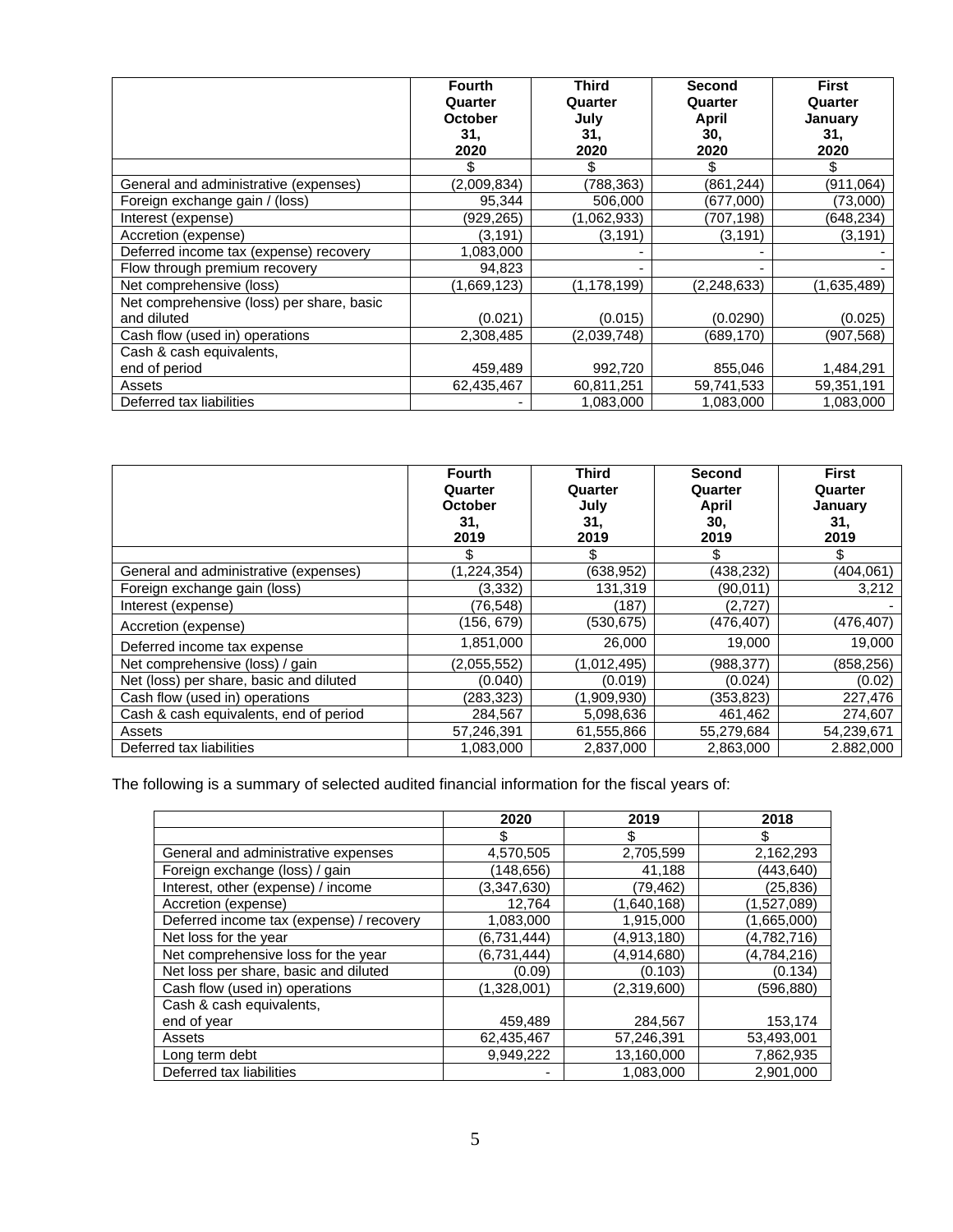## **Results of Operations**

The Company's activities during the three and twelve month period ended October 31, 2020, produced a net comprehensive (loss) of (\$1,669,123) and (\$6,731,444) respectively, as compared to a net comprehensive loss of (\$2,055,552) and (\$4,914,680) respectively for the comparable prior year period.

The expenditures listing below are followed by a brief discussion of significant line items in expenses.

| Expenses                                | Three<br><b>Months</b><br>Ended<br>October 31,<br>2020<br>\$ | Three<br><b>Months</b><br>Ended<br>October 31,<br>19<br>\$ | Twelve<br><b>Months</b><br>Ended<br>October 31,<br>2020<br>\$ | Twelve<br>Months<br>Ended<br>October 31,<br>2019<br>\$ |
|-----------------------------------------|--------------------------------------------------------------|------------------------------------------------------------|---------------------------------------------------------------|--------------------------------------------------------|
| General and administrative              | 335,106                                                      | 837,373                                                    | 1,037,745                                                     | 1,617,598                                              |
| <b>Professional fees</b>                | 114,810                                                      | 123,993                                                    | 156,283                                                       | 655,647                                                |
| Investor relations                      | 11,955                                                       | 10,000                                                     | 39,574                                                        | 30,000                                                 |
| Shareholder communications              | 579                                                          | 17,284                                                     | 6,774                                                         | 44,901                                                 |
| Transfer agent and exchange fees        | 3,106                                                        | 3,041                                                      | 26,042                                                        | 21,070                                                 |
| Share based payment                     |                                                              |                                                            | 35,400                                                        |                                                        |
| Amortization                            | 18,318                                                       | 138,183                                                    | 142,727                                                       | 138,183                                                |
| Mill Stand By and Capital Charge        | 1,525,960                                                    | 200,000                                                    | 3,125,960                                                     | 200,000                                                |
| Gain on disposal                        |                                                              | (1,800)                                                    |                                                               | (1,800)                                                |
| <b>Total General and administration</b> | 2,009,834                                                    | 1,328,074                                                  | 4,570,505                                                     | 2,705,599                                              |
| Accretion                               | 3,191                                                        | 156,679                                                    | 12,764                                                        | 1,640,168                                              |
| Foreign exchange (loss) /gain           | 95,344                                                       | (3, 332)                                                   | (148, 656)                                                    | 41,188                                                 |
| Gain/(Loss) on settlement / impairment  |                                                              | (288,080)                                                  | 170,288                                                       | (288,080)                                              |
| Interest and other expenses             | 906,865                                                      | 76,548                                                     | 3,347,630                                                     | (79, 462)                                              |
| Total Loss before taxes                 | (2,846,946)                                                  | (956, 531)                                                 | (7,909,267)                                                   | (6,828,180)                                            |

**General and Administrative Expenses** – The current three and twelve month period as compared to the prior year comparable period reflects the ongoing corporate and administrative expense provisions associated with additional corporate management services fees.

**Professional Fees** – The current three and twelve month period costs reflect legal and audit fees for the period as well as fees associated with the Company's financing efforts during the period.

**Shareholder Communications –** The shareholder communication expenses during the current three and twelve month period reflect costs associated with the public news releases.

**Transfer agent and regulatory fees** – Transfer agent and regulatory fees for the current three and twelve month period reflects costs associated with exchange filing fees and ongoing shareholder management.

**Mill Stand by Charge –** The stand by charge is associated with the signing of the term sheet on October 30, 2019, with Northern Sun Mining with respect to the processing of Gowest ore at the Redstone Mill. The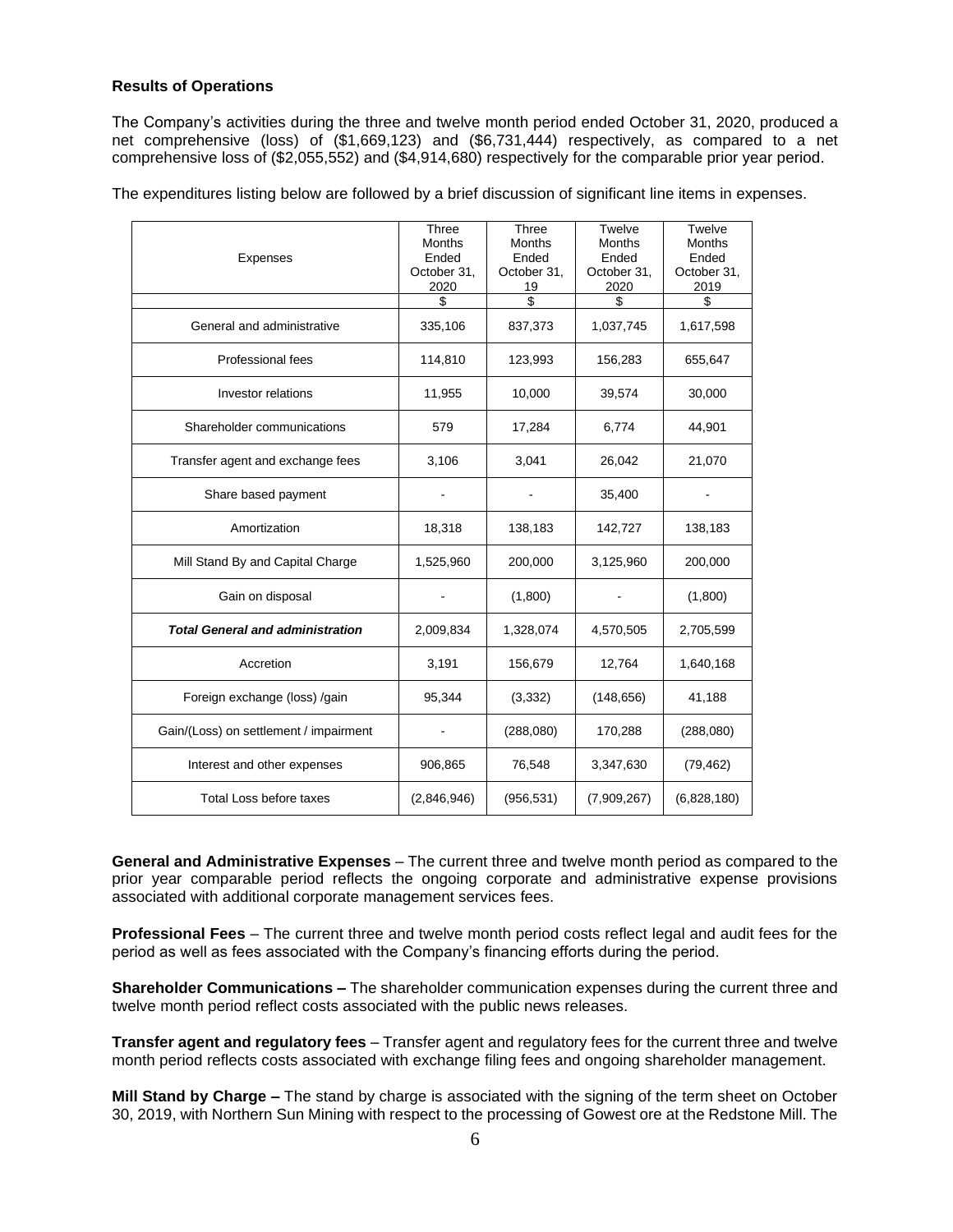Company is responsible for certain care and maintenance and upgrade capital costs until the Mill is available for processing but no later than September 30, 2020.

**Accretion -** Accretion expense on long-term debt for the current three and twelve month period reflects accretion recorded for the present value of the future rehabilitation liability as compared to the prior year period which recorded the effective interest on the Prepaid Forward Gold Agreement that was settled in October 2019 and the accretion for the present value of the future rehabilitation liability for the prior year period.

**Foreign Exchange –** The foreign exchange gain and loss in the current three and twelve month period reflects the revaluation of the current Prepaid Forward Gold Agreement debt and the Prepayment for gold concentrate from Shandong Humon Smelting both denominated in US dollars re-valued at the closing rate at the end of the current period.

## **Liquidity and Capital Resources**

The activities of the Company, which are primarily the acquisition, exploration and evaluation of mineral properties that it believes contain mineralization, are financed through the completion of equity transactions such as equity offerings and the exercise of stock options and warrants. There is no assurance that equity capital will be available to the Company in the required amounts, with acceptable terms or at the time required. See "Risk Considerations" below.

As at October 31, 2020 and October 31, 2019, the Company reported a cash and cash equivalent position of \$459,489 and \$284,567 respectively, and working capital deficit of \$20,741,174 and \$9,083,442 respectively. Included in the current period working capital are costs associated with deferred fees and equipment rentals, interest charges on the debt and the current portion of the long-term debt.

The Company's cash used by operating activities was (\$1,328,001) for the twelve month period ended October 31, 2020. Cash used in investing activities was (\$5,050,789) for the twelve month period ended October 31, 2020 reflecting costs attributed to the advanced exploration activities including, care and maintenance during the suspension of bulk sample mining, engineering and permitting, site development work associated with the ventilation raise, additional deposit required for the updated closure plan and a development for the ore-sorting area.

The Company's cash provided by financing activities was \$6,553,712 for the twelve month period ended October 31, 2020, reflecting the net proceeds from private placement financings in December 2019 and January 2020 and proceeds from loans. The Company is assessing its future funding requirements to advance on the development of Bradshaw. The Company expects funding to complete the development of Bradshaw through equity transactions such as equity offerings, exercise of stock options and warrants. The Company will continue to explore various alternative methods to continue the advancement of its projects.

#### **Mineral Properties**

According to Gowest's Exploration and Evaluation Properties as at October 31, 2020, accumulated costs related to the Company's interest in mineral properties owned, leased, under consideration to be acquired or under option, were as follows: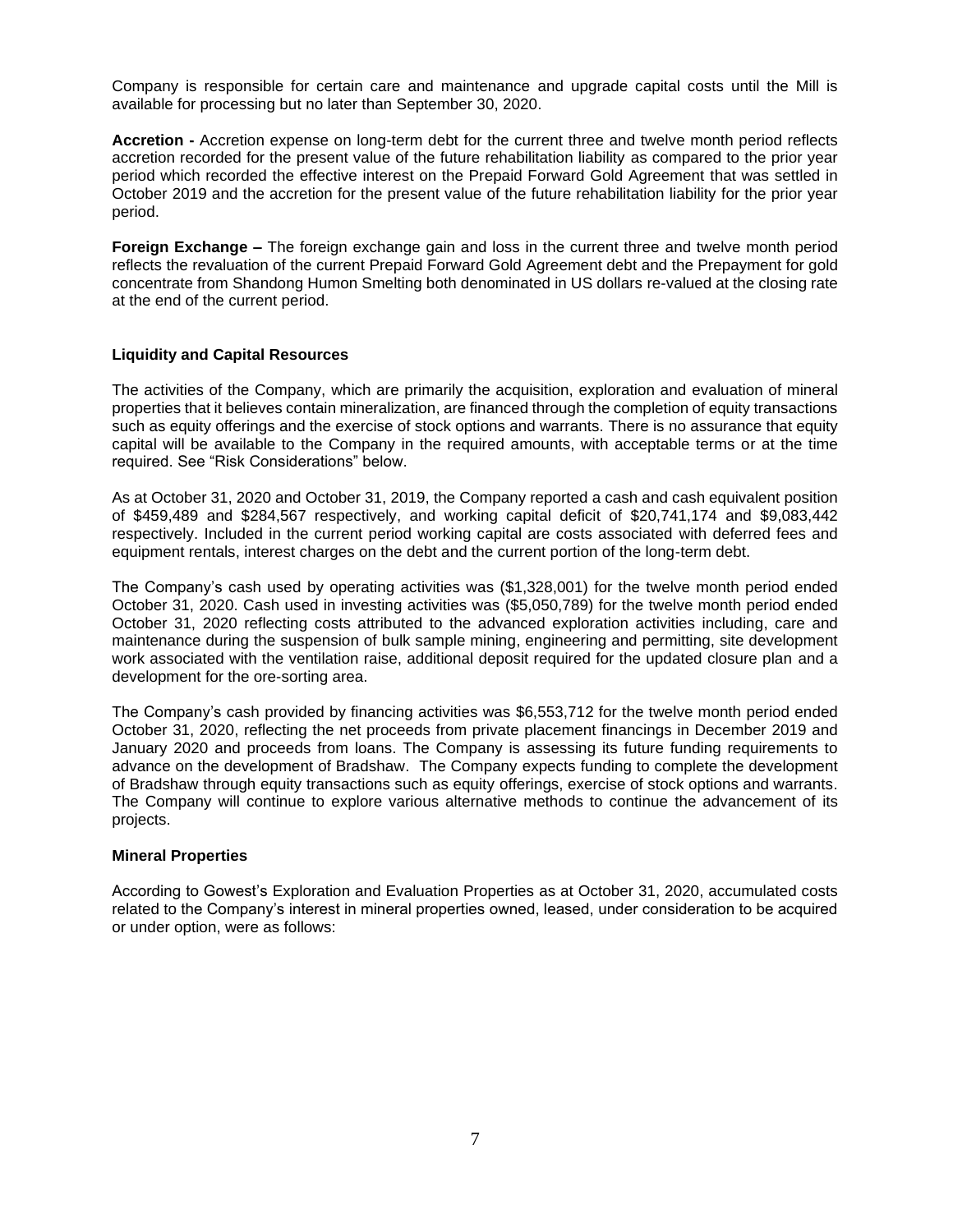|                        | Opening          | Expenditures          | Closing        |
|------------------------|------------------|-----------------------|----------------|
|                        | Net Book Value   | For the Year<br>Ended | Net Book Value |
|                        | November 1, 2019 | October 31, 2020      | 31-Oct-20      |
|                        | \$               | \$                    | \$             |
| Frankfield<br>Property | 51,115,403       | 3,937,817             | 55,053,220     |
| Pipestone<br>Property  | 1,935,715        | 2,600                 | 1,938,315      |
| <b>Tully Property</b>  | 912,425          | 2,621                 | 915,046        |
| Whitney<br>Property    | 114.475          |                       | 114,475        |
|                        | 54,078,018       | 3,943,038             | 58,021,056     |

|                                                                                     | Frankfield<br>Property |                | Pipestone<br>Property |                |                            | Tully<br>Property | Whitney<br>Property |                | Total              |                |
|-------------------------------------------------------------------------------------|------------------------|----------------|-----------------------|----------------|----------------------------|-------------------|---------------------|----------------|--------------------|----------------|
|                                                                                     |                        |                |                       |                | <b>Twelve Months Ended</b> |                   |                     |                |                    |                |
|                                                                                     | Oct 31<br>2020         | Oct 31<br>2019 | Oct 31<br>2020        | Oct 31<br>2019 | Oct 31<br>2020             | Oct 31<br>2019    | Oct 31<br>2020      | Oct 31<br>2019 | Oct31<br>2020      | Oct 31<br>2019 |
|                                                                                     | \$                     | \$             | \$                    | \$             | \$                         | \$                | \$                  | \$             | \$                 | \$             |
| Opening Balance,<br><b>Beginning of period</b>                                      | 51, 115, 403           | 46,840,456     | 1,935,715             | 1,924,443      | 912,425                    | 906,375           | 114,475             |                | 114,475 54,078,018 | 49,785,749     |
| <b>Acquisition and holding</b><br>costs                                             |                        |                |                       |                | 2,621                      |                   |                     |                | 2,621              |                |
| Property upgrades, site<br>infrastructure, site<br>clearing and ramp<br>development | 333,233                |                |                       |                |                            |                   |                     |                | 333,233            |                |
| Mining                                                                              |                        |                |                       |                |                            |                   |                     |                |                    |                |
| Asset retirement<br>obligation                                                      | 426,990                |                |                       |                |                            |                   |                     |                | 426,990            |                |
| Office, Camp,<br>Engineering, Study,<br>Consultation.<br>Permitting, Care &         | 3,048,910              | 3,920,921      |                       |                |                            |                   |                     |                | 3,048,910          | 3,920,921      |
| <b>Exploration, Drilling</b><br>and Geophysics                                      | 128,684                | 354,026        | 2,600                 | 11,272         |                            | 6,050             |                     |                | 131,284            | 371,348        |
|                                                                                     |                        |                |                       |                |                            |                   |                     |                |                    |                |
| Closing Balance, End of<br>period                                                   | 55,053,220             | 51,115,403     | 1,938,315             | 1,935,715      | 915,046                    | 912,425           | 114,475             |                | 114,475 58,021,056 | 54,078,018     |

#### Exploration and Development Expenditures

Gowest's North Timmins Gold Project (NTGP) currently covers one patented mining claim, 11 mining leases and 56 unpatented mining claims over a total of 11,185 hectares (111 square kilometres) in Evelyn, Gowan, Little, Prosser, Tully, and Wark Townships in the Timmins gold camp. This includes 26 unpatented mining claims (3,302 hectares) held under joint venture with Transition Metals Corp. (Transition). The project is comprised of three main properties: Frankfield, Tully and Pipestone.

The project is located approximately 32 km north-northeast of the City of Timmins, Ontario. Gowest owns a 100% interest in all of the claims that are not part of the Transition joint venture.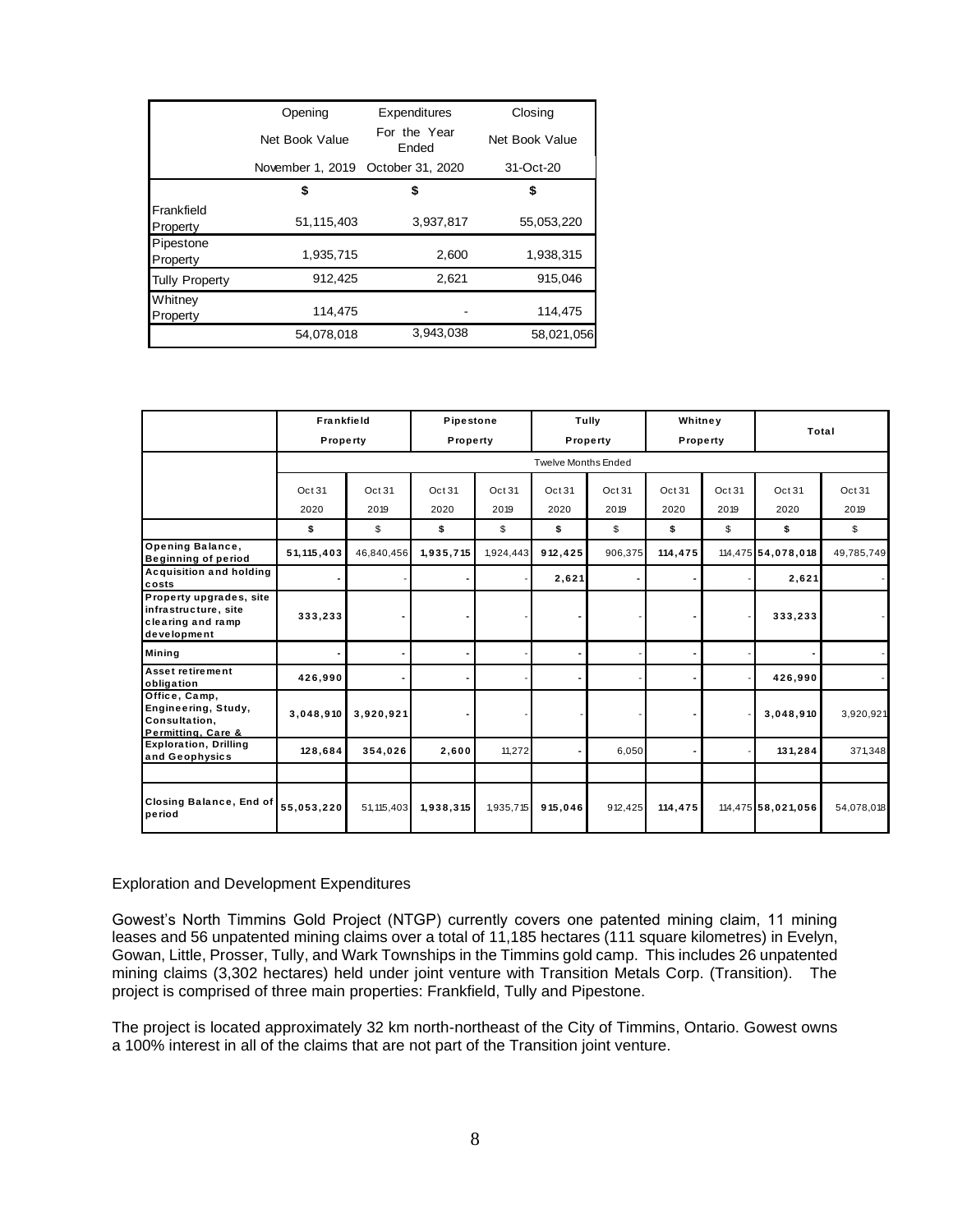## (i) Frankfield Property

The Frankfield Property covers an area of 837 hectares and is comprised of nine mining leases. The property hosts the Bradshaw deposit that currently contains approximately 422,059 ounces of Au in the indicated category (2.1 million t at a grade of 6.2 g/t) and 754,583 oz. Au in the inferred category (3.6 million t at a grade of 6.5 g/t Au).

In March, 2009, Gowest acquired a 100% interest in the Frankfield project in Ontario. In consideration for New Texmont Exploration Ltd.'s ("New Texmont") 50% interest in the Frankfield project, the Company issued 15,000,000 common shares to New Texmont and also granted New Texmont a sliding scale Net Smelter Royalty (the "NSR"). In December 2015, the Company purchased the NSR from New Texmont with one-time payment with the issuance of 10,000,000 common shares (estimated grant date fair value of \$800,000 based on the quoted market price of the Company's shares) at a deemed price of \$0.10.

In February, 2010, the Company completed an agreement with Goldcorp Canada Ltd. and Goldcorp Inc. (collectively "Goldcorp"), for the purchase of Goldcorp's properties in Tully Township adjacent to the Company's 100% owned Frankfield Project. Consideration for this acquisition included a 2% NSR derived from future production specifically from the Goldcorp leased claims, a 1% NSR derived from future production specifically from the Goldcorp unpatented claims and \$100,000 in cash (paid). The Company will maintain an NSR buyout option for both the Goldcorp leased claims and Goldcorp unpatented claims valued at \$500,000 for each 0.5% of the desired NSR. Goldcorp may elect not to sell the final 0.5% portion of its NSR.

In December, 2010, the Company completed its acquisition of a 100% interest of the Dowe property in Tully Township, Ontario adjacent to the Company's 100% owned Frankfield Gold Property. In consideration for this acquisition, the Company paid \$16,000 in cash, issued 70,000 common shares (estimated grant date fair value of \$18,200 based on the quoted market price of the Company's shares) of the Company and agreed to a 0.5% NSR at gold prices of less than US\$950 per ounce or 0.75% NSR at gold prices equal to or greater than US\$950 per ounce. The Company maintains an NSR buyout option valued at \$125,000 for each 0.25% of the NSR.

During the year ended October 31, 2017, the Company increased its previously placed financial assurance bond by \$773,877 and during the nine month period ended July 31, 2020 by \$97,653 for a total of \$951,951 with the Ministry of Northern Development and Mines for the Bradshaw project advanced exploration closure plan, which is refundable once certain conditions are met.

During the year ended October 31, 2017, the Company initiated and proceeded with the advanced exploration program on the Bradshaw with extensive surface preparation work for the Bulk Sample Program. Gowest started underground development at the Bradshaw mine site on May 11, 2017, when the first blast was executed at the portal, which is located at the east side of the outcrop.

During the initiation of the bulk sample program, the Company has driven over 2,100 metres of the main decline to the south with development on the 30 and 45 metre levels near completion for stoping and development extending to the 60 metre level. Crews were working on the decline in two shifts since the middle of May 2017 and one shift from end of December 2017 to April 2018. The Company currently has over 28,000 tonnes of development material stockpiled on surface for sorting, milling and sale as concentrate.

While the Company reviewed and evaluated its options for processing ore from its Bulk Sample, and given the uncertainty of the timing surrounding the processing of the Bulk Sample and the fact that there was no further capacity at the mine site to store any further underground mined material, the Company determined to suspend mining operations in April 2018, but only to the extent that will ensure there will be no delay in the renewal of the development of the mine when conditions warrant

To date, the Company completed 3,871 metres of ramp infill drilling for a total of 30 holes and metallurgical test holes in the area where the bulk sample will be collected. All holes in the drill program intersected gold mineralization. The advanced exploration drill program has been designed to refine the geological model and the stope design in the upper portion of the Bradshaw deposit.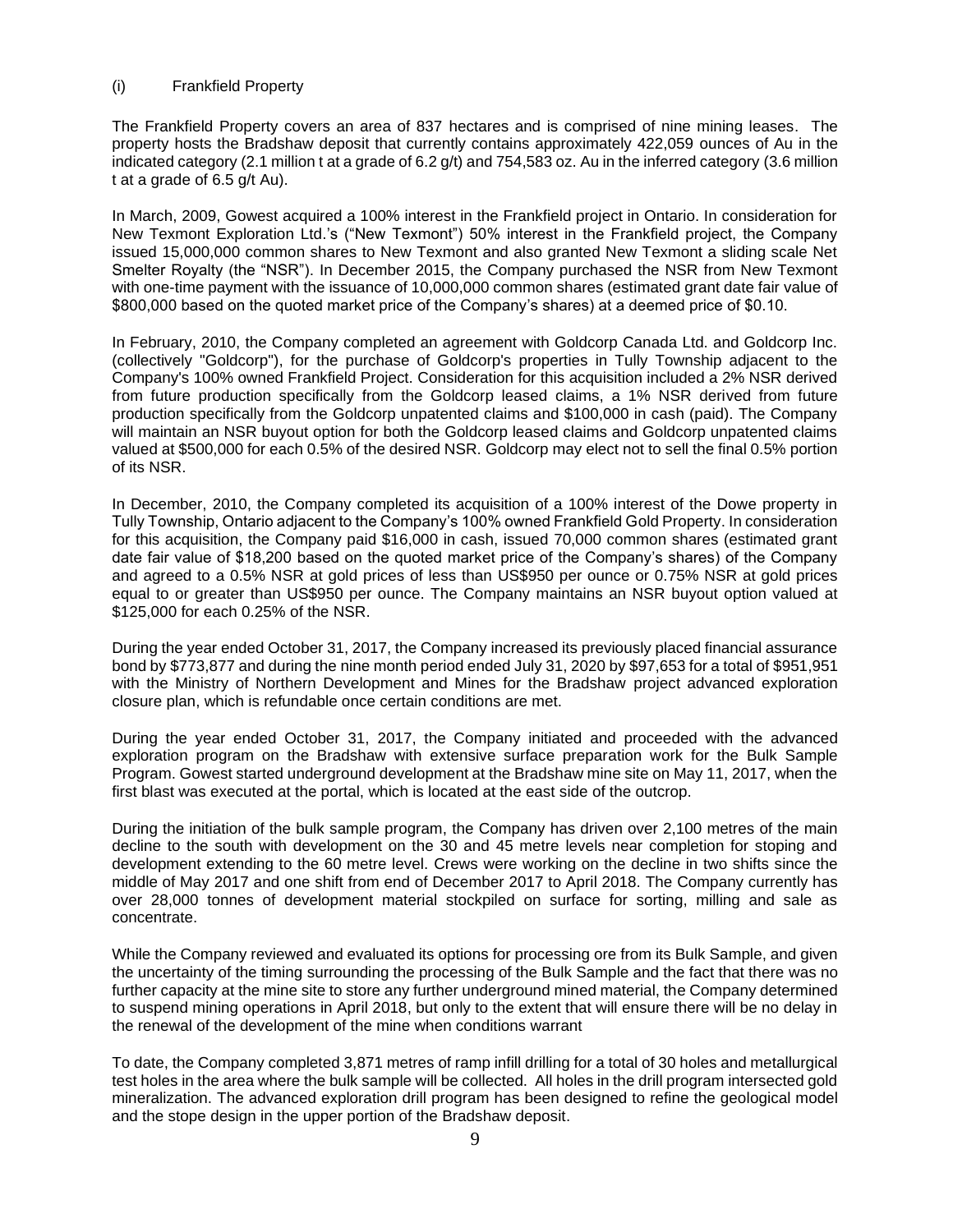The Company announced the assay results from the completed spring core drill program at the Bradshaw. The surface drilling program was designed to assist in the development of the Bradshaw's mineable resource as well as focused on the location for the ventilation raise, the secondary egress necessary for the production phase of the mine and the crown pillar assessment.

The program consisted of six surface diamond drill holes over 330 meters. Three of the holes were drilled near the mine development infrastructure to assess the crown pillar. The other three holes were to drill to the north of the deposit to obtain information in preparation for developing the first leg of the ventilation raise and secondary egress for the mine. *See News Release June 1, 2020.*

The Company has received the vent raise permit with the construction required for production mining is well underway.

On September 16, 2020, the Company announced that it has received all environmental permits required to bring the mine into commercial production, with the exception of the Mine Production Closure Plan ("the Closure Plan"), which has now been submitted to Ontario's Ministry of Energy, Northern Development and Mines ("ENDM") for final review and filing. According to the Ontario Mining Act, the ENDM had 45-days from September 14, 2020, the date of receipt of the plan, for final review and filing. This represents the final step towards receiving the Commercial Mine Production permit for Bradshaw. On October 27, 2020, the Company filed its Closure plan for mine production at the Bradshaw project and received its mine production permit.

Gowest commenced the start-up of the ore-sorter in preparation for sorting the mixed development ore currently stockpiled on surface, which will be trucked to Northern Sun's Redstone Mill for processing. In November 2020, the Redstone Mill operators advised that they had received the required authorization to begin processing the Bradshaw ore beginning of December 2020. The surface material ore commenced trucking from Bradshaw to Northern Sun at the end of November 2020 and finalized late January 2021.

The Company completed processing approximately 23,000 tonnes of the mixed development ore at Redstone. The Company had planned to first process this material in order to gather valuable evidence of the response to ore-sorting, grinding, floatation, dewatering and concentrate smelting. The trial demonstrated that the mill site water quality and tailing impoundment were in regulatory compliance. This trial at the Redstone Mill confirmed that Bradshaw would be able to provide a sustained delivery to the mill, using local trucking company, hauling at an expected average rate of 800-850 tonnes per day of material. The delivered material was processed at the mill at an average rate of 600-900 tonnes per day during the 6 week operating period. Approximately 1,040 tonnes of concentrate was produced for shipping to the Humon smelter. The Company is looking forward to receiving the final results after the concentrate has been processed at the Humon smelter.

During this trial, 5,000 tonnes of the mixed development material was passed through the Company's onsite x-ray ore sorting plant. The initial tests were conducted to commission and optimize the sorter plant operations, including adjusting the sorter's operating parameters with the aim of maximizing metal recovery and material throughput. The sorter successfully separated waste rock from the mineralised material as expected from previous test work, raising the gold grade prior to milling.

#### Reclamation and Closure Cost Obligations

Pursuant to the Bradshaw Project Closure Plan, the Company is obligated to rehabilitate the Bradshaw site. Each period the Company reviews cost estimates and other assumptions used in the valuation of the obligations at each of its mining properties and development properties to reflect events, changes in circumstances and new information available. Changes in these cost estimates and assumptions have a corresponding impact on the fair value of the obligation. The fair values of the obligations are measured by discounting the expected cash flows using a discount factor that reflects the risk-free rate of interest. The Company prepares estimates of the timing and amount of expected cash flows when an obligation is incurred. Expected cash flows are updated to reflect changes in facts and circumstances. The principal factors that can cause expected cash flows to change are: the construction of new processing facilities; obligations realized through additional ore bodies mined; changes in the quantities of material in reserves and a corresponding change in the life of mine; changing ore characteristics that impact required environmental protection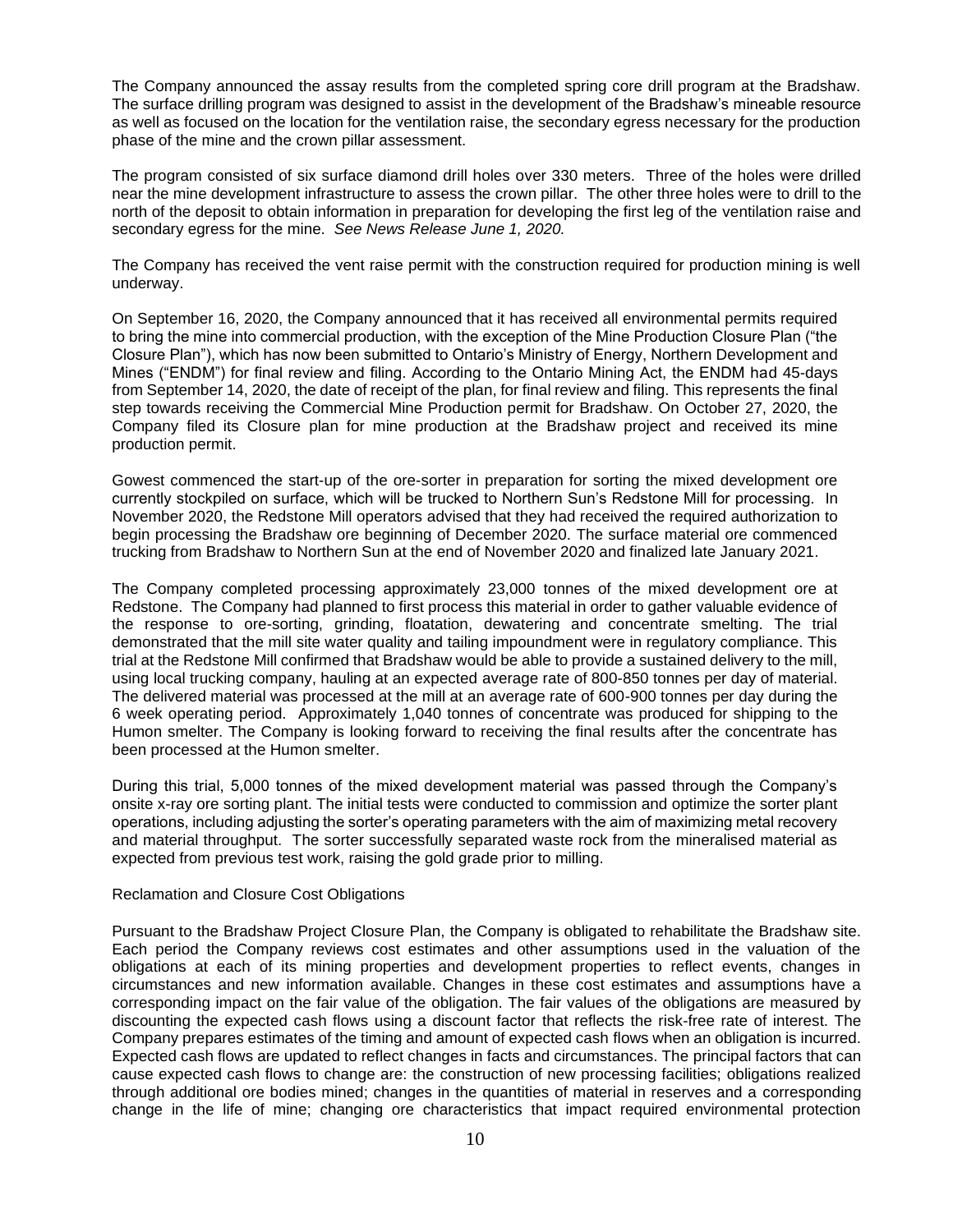measures and related costs; changes in water quality that impact the extent of water treatment required; and changes in laws and regulations governing the protection of the environment. The present value of the future estimated obligation is recorded when it is incurred. Assumptions including an inflation rate of 1.11 % (2019 - 1.15%) and a discount rate of 0.56% (2019 – 1.42%) and an expected time to completion of 7 years (2019 – 9 years) have been made which management believes are a reasonable basis upon which to estimate the future liability.

The present value of the future rehabilitation liability was estimated at \$1,338,423 as at October 31, 2020 (October 31, 2019 - \$898,669).

## (ii) Pipestone Property

The Pipestone Property (7,577 hectares) is comprised of two blocks, namely the East Pipestone and the West Pipestone, both east and west of the Frankfield Property, respectively. The East Pipestone block consists of 21 wholly owned unpatented mining claims (4,274 hectares) and 12 unpatented mining claims (2,218 hectares), held by Gowest under a joint-venture agreement with Transition Metals Corp.

The Pipestone West Property consists of 15 unpatented mining claims (1,085 hectares), held by Gowest under a joint-venture agreement with Transition Metals Corp.

On April 26, 2011, the Company entered into an option and joint venture agreement (the "Option Agreement") with Transition Metals Corp. ("TMC") to explore and earn an interest in an additional 3,400 hectares in the Porcupine mining district in Ontario (the "Pipestone Property"). The Company completed its earn-in option for a 60% interest in the properties on April 26, 2016. Upon earning the 60% interest, as applicable, a joint venture automatically formed between Gowest and TMC, pursuant to which the companies will continue to explore and develop the Pipestone Property as warranted. Should either party's joint venture interest be diluted below 10%, its interest will be converted to a 2% NSR.

During the twelve month period ended October 31, 2018, the Company completed an Induced Polarization (IP) survey on the Pipestone property, as part of the Transition JV work program. The Company is evaluating the results and developing the next steps for the program which it expects to initiate during the fourth quarter of the Company's fiscal twelve months.

As at October 31, 2020, the Company's interest in the properties is 67.7%.

(iii) Tully Property

The Tully Property consists of two claim blocks totalling 2,513 hectares in Tully Township. The North block is located 3 km northeast of the Bradshaw Gold deposit and is comprised of one mining lease and one unpatented claim totalling 228 hectares. The Tully East Property, which consists of one patented claim, one mining lease and six unpatented mining claims covering 2,285 hectares, is contiguous to and east of the Frankfield Property.

## (iv) Whitney Property

The Gowest Whitney Property consists of nine patented claims (mining and surface rights) totalling approximately 144 hectares. It is located in the centre of the Timmins Gold Camp, 10 km west of downtown Timmins, Ontario and 25 km south of the Bradshaw gold deposit.

The Company had a historic interest in 5 patented claims and on July 22, 2015, the Company entered into an agreement to acquire a 100% interest in 4 additional patented claims from the Crown for shares and cash. In accordance with the terms of the agreement, the Company has paid \$25,000 in cash and issued 1,000,000 common shares (estimated grant date fair value of \$75,000 based on the quoted market price of the Company's shares) of the Company on August 25, 2015.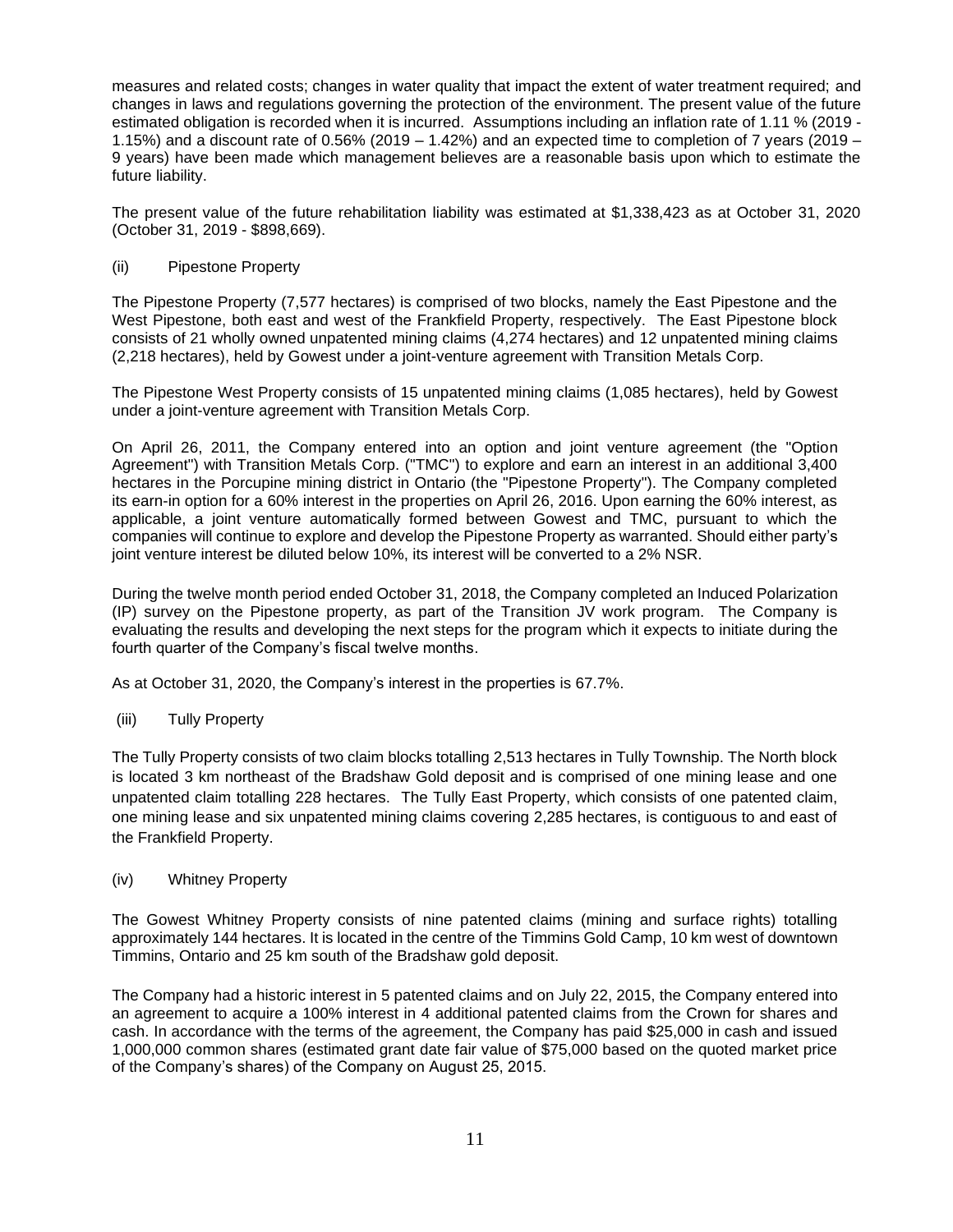## **Next Steps**

The Company's primary objective is to complete the Bradshaw gold deposit 30,000 tonne bulk sample from the primary gold zones in the underground mining area, and advance the project towards production.

Gowest commissioned the ore-sorter in December 2020 and began the testing of the sorter on a portion of the mixed development ore.

As previously reported, approximately 28,000 tonnes of gold-bearing mixed development ore was collected and stockpiled on-site from the Company's ongoing Advanced Exploration Bulk Sample program until the Redstone mill was restarted and available to take the ore. .To complete the Bulk Sample program the Company plans to mine approximately 15,000 tonnes of stope ore. In addition, the Company continues to review opportunities to increase the resource through exploration on the NTGP and other potential opportunities to enhance shareholder value.

On a quarterly and annual basis, the management of the Company reviews exploration costs to ensure deferred expenditures include only costs and projects that are eligible for capitalization.

## **Commitments and Contingencies**

The Company is party to a management and consulting contract. The contract contains clauses requiring additional payments of \$617,000 to be made upon the occurrence of certain events such as a change of control or termination. As of October 31, 2020, no triggering event has occurred, and the contingent payment has not been reflected in these financial statements.

The Company's exploration and evaluation activities are subject to various laws and regulations governing the protection of the environment. These laws and regulations are continually changing and generally becoming more restrictive. The Company has made, and expects to make in the future, expenditures to comply with such laws and regulations.

On December 20, 2019, the Company issued \$1,043,058 in flow-through shares. As at October 31, 2020, the Company had expended \$1,043,058 of the related commitments to these flow-through funds. The Company has indemnified the subscribers of current and previous flow-through share offerings against any tax related amounts that become payable by the shareholder as a result of the Company not meeting its expenditure commitments.

On October 30, 2019, the Company announced that it has entered into a binding term sheet with Northern Sun Mining Corp. ("Northern Sun") with respect to the processing at Northern Sun's Redstone Mill in Timmins, Ontario of up to 30,000 tonnes of ore developed from the Company's Advanced Exploration Bulk Sample program. Pursuant to the term sheet, which expired September 30, 2020, Gowest is responsible for certain care and maintenance costs of the Redstone Mill, in the form of a standby fee of \$200,000 per month for the first six months and was reduced to \$150,000 for the remaining six months of the agreement to September 30, 2020.

On November 25, 2020, the Company signed an amendment to the binding term sheet with Northern Sun, which expires on January 31, 2021, whereby Gowest is no longer responsible for any stand by fees as of September 30, 2020 and is responsible for certain capital improvement costs required to process the Gowest ore. As at October 31, 2020, there is \$3,080,335 in accrued liabilities.

## **Off-Balance Sheet Arrangements**

The Company has no off-balance sheet arrangements.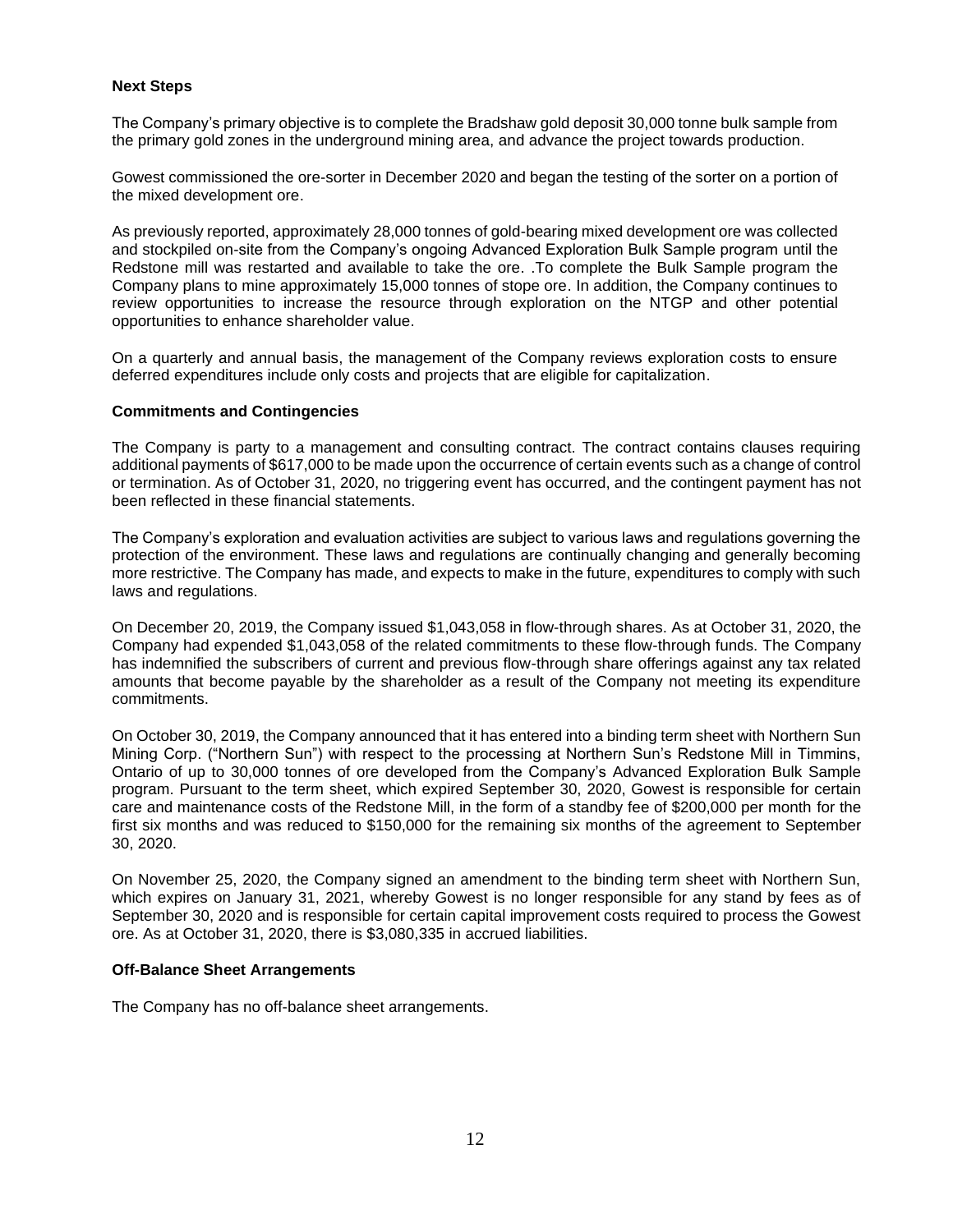## **Transactions with Related Parties**

The remuneration for directors and key management of the Company for the year ended October 31, 2020 and 2019, is as follows:

|                          | 2020    | 2019    |  |
|--------------------------|---------|---------|--|
|                          | \$      | S       |  |
| Aggregate compensation   | 769,367 | 382,000 |  |
| Stock based compensation | 35,400  |         |  |

In accordance with IAS 24, key management personnel are those persons having authority and responsibility for planning, directing and controlling the activities of the Company directly or indirectly, including any directors (executive and non-executive) of the Company.

During the year ended October 31, 2020, officers, directors and insiders subscribed for 2,227,273 units in the private placement for proceeds of \$490,000 (October 31, 2019 – 1,250,000 units for proceeds of \$625,000) and Fortune Future Holdings Limited, a significant shareholder of the Company with three nominated directors subscribed for 5,000,000 units in the private placement for proceeds of \$1,000,000. Included in short term debt is \$3,800,000 due to Lush Land Investment Canada Inc. and in long term debt is a loan from Greenwater Investment in the amount of \$9,322,600 of which a director of Gowest, Meirong Yuan, is also a director and included in Commitments is an obligation to Northern Sun of which Meirong Yuan is also a director. See Notes 11 and 16).

Included in aggregate compensation, \$110,400 was recorded to Mr. Wu, a director who provided geological services to the Company (October 31, 2019 - \$36,800) and \$150,967 was recorded to Mr. Yuan, a director who provided Corporate Development services to the Company (October 31, 2019 - \$50,400).

Included in accounts payable and accrued liabilities as at October 31, 2020 is \$126,000 (October 31, 2019 - \$380,900) owing to directors, payable in shares, of the Company of which the amount payable is unsecured, non-interest bearing.

## **Proposed Transactions**

There are no material decisions by the board of directors of the Company with respect to any imminent or proposed transactions that have not been disclosed.

## **Significant Accounting Judgements, Estimates**

The preparation of the condensed interim financial statements requires management to make certain estimates, judgments and assumptions that affect the reported amounts of assets and liabilities at the date of the condensed interim financial statements and reported amounts of expenses during the reporting period. Actual outcomes could differ from these estimates. The condensed interim financial statements include estimates that, by their nature, are uncertain. The impact of such estimates are pervasive throughout the financial statements, and may require accounting adjustments based on future occurrences. Revisions to accounting estimates are recognized in the period in which the estimate is revised and future periods if the revision affects both current and future periods. These estimates are based on historical experience, current and future economic conditions and other factors, including expectations of future events that are believed to be reasonable under the circumstances. The key sources of estimation uncertainty that have a significant risk of causing material adjustment to the amounts recognized in the financial statements are: capitalization of exploration and evaluation expenditures, impairment of exploration and evaluation properties, leases, share-based payments, income taxes and recoverability of potential deferred tax assets and flow-through shares, valuation of the reclamation and closure cost obligation and classification and measurement of long-term debt.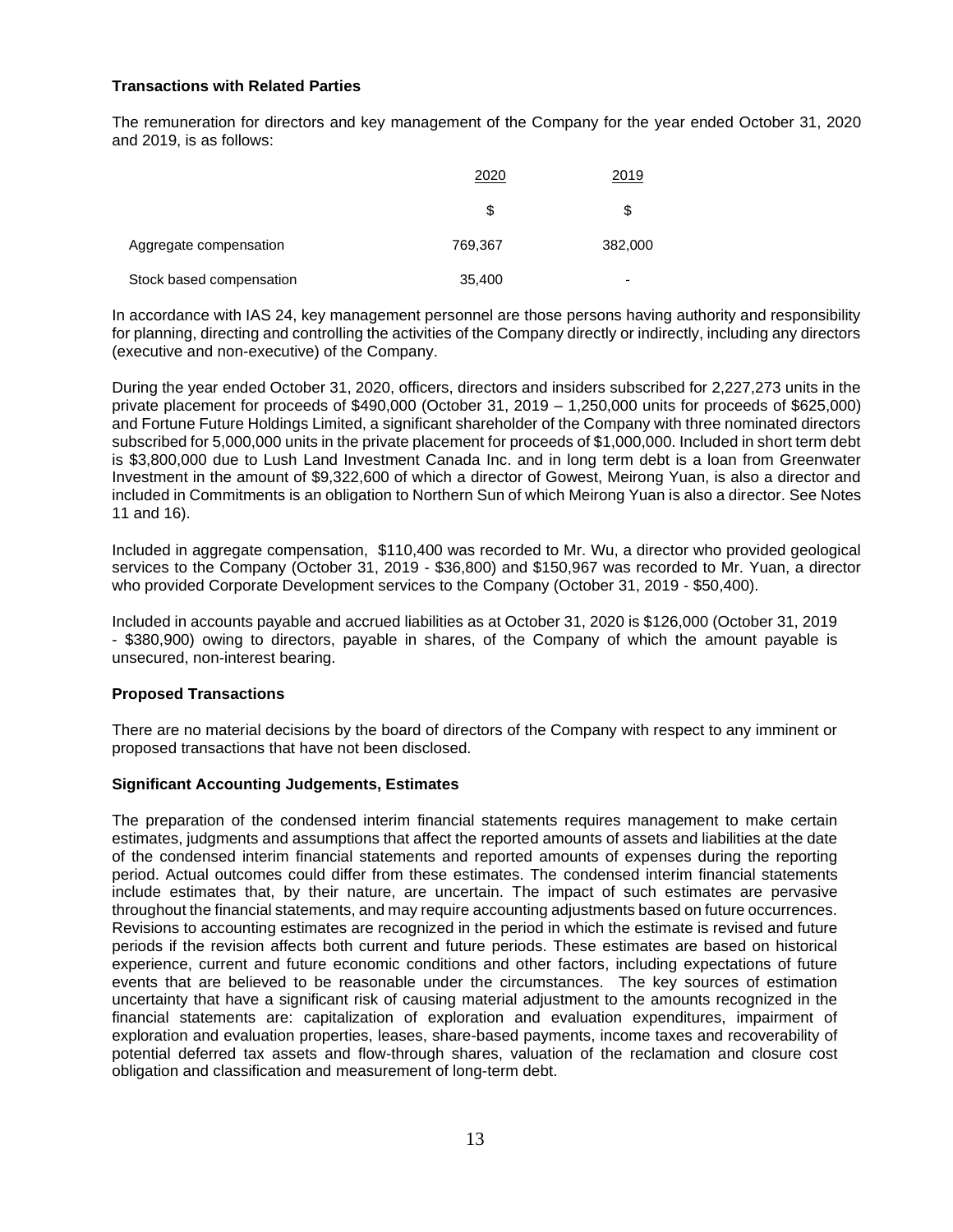## **Change in Accounting Policy**

Effective November 1, 2019, the Company adopted IFRS 16 – Leases which resulted in the changes as described in Note 2(l) of the audited financial statements as at October 31, 2020 and 2019.

#### *New accounting standards and interpretations effective in future period*

Certain pronouncements were issued by the IASB or the IFRIC that are mandatory for accounting periods commencing on or after November 1, 2020. Many are not applicable or do not have a significant impact to the Company and have been excluded. The following have not yet been adopted and are being evaluated to determine their impact on the Company.

IAS 1 – Presentation of Financial Statements ("IAS 1") was amended in January 2020 to provide a more general approach to the classification of liabilities under IAS 1 based on the contractual arrangements in place at the reporting date. The amendments clarify that the classification of liabilities as current or noncurrent is based solely on a company's right to defer settlement at the reporting date. The right needs to be unconditional and must have substance. The amendments also clarify that the transfer of a company's own equity instruments is regarded as settlement of a liability, unless it results from the exercise of a conversion option meeting the definition of an equity instrument. The amendments are effective for annual periods beginning on November 1, 2023.

IAS 37 – Provisions, Contingent Liabilities, and Contingent Assets ("IAS 37") was amended. The amendments clarify that when assessing if a contract is onerous, the cost of fulfilling the contract includes all costs that relate directly to the contract  $-$  i.e. a full-cost approach. Such costs include both the incremental costs of the contract (i.e. costs a company would avoid if it did not have the contract) and an allocation of other direct costs incurred on activities required to fulfill the contract – e.g. contract management and supervision, or depreciation of equipment used in fulfilling the contract. The amendments are effective for annual periods beginning on November 1, 2022.

IAS 16 – Property, Plant and Equipment ("IAS 16") was amended. The amendments introduce new guidance, such that the proceeds from selling items before the related property, plant and equipment is available for its intended use can no longer be deducted from the cost. Instead, such proceeds are to be recognized in profit or loss, together with the costs of producing those items. The amendments are effective for annual periods beginning on November 1, 2022.

## **Capital Management**

The Company manages its capital structure and makes adjustments to it, based on the funds available to the Company, in order to support the acquisition, exploration and evaluation of mineral properties. The Board of Directors does not establish a quantitative return on capital criteria for management, but rather relies on the expertise of the Company's management to sustain future development of the business.

The properties in which the Company currently has an interest are in the exploration stage with the Bradshaw moving into development stage; as such the Company is dependent on external financing to fund its activities. In order to carry out the planned exploration and pay for administrative costs, the Company will spend its existing working capital and raise additional amounts as needed.

The Company will continue to assess new properties and seek to acquire an interest in additional properties if it feels there is sufficient geologic or economic potential and if it has adequate financial resources to do so.

Management reviews its capital management approach on an ongoing basis and believes that this approach, given the relative size of the Company, is reasonable.

There were no changes in the Company's approach to capital management during the twelve month period ended October 31, 2020.

The Company is not subject to any capital requirements imposed by a lending institution or regulatory body, other than of the TSX Venture Exchange ("TSXV") which requires adequate working capital or financial resources of the greater of (i) \$50,000 and (ii) an amount required in order to maintain operations and cover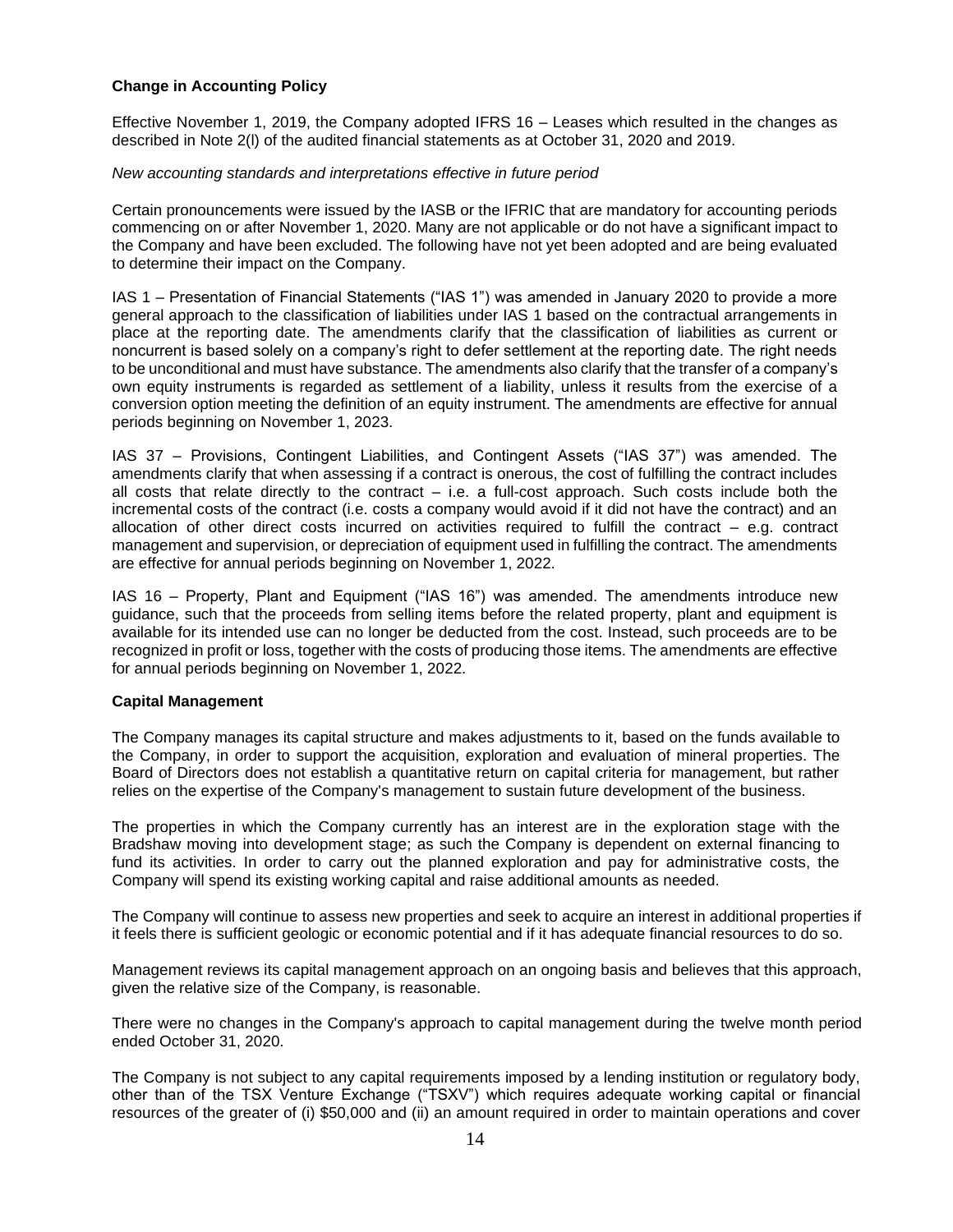general and administrative expenses for a period of 6 months. As of July 31, 2020, the Company may not be compliant with the policies of the TSXV. The impact of this violation is not known and is ultimately dependent on the direction of the TSXV.

Refer to Note 3 in the audited financial statements.

#### **Risk Considerations**

Gowest's business of exploring for mineral resources involves a variety of operational, financial and regulatory risks that are typical in the natural resource industry. The Company attempts to mitigate these risks and minimize their effects on its financial performance, but there is no guarantee that the Company will be profitable in the future, and Gowest common shares should be considered speculative.

For a discussion of certain risk exposures and the impact on the Company, refer to Note 4 of the Company's financial statements for the twelve month period ended October 31, 2020. In addition to the risk exposures and the impact to the Company the following are additional considerations for the Company.

#### **Exploration and Development Risks**

The Company's activities are directed towards the exploration and development of the Bradshaw project.

Resource exploration and mineral development is a highly speculative and extremely volatile business. The Company's exploration and initial development activities involve significant risks that cannot be eliminated or adequately mitigated, even with careful and prudent planning and evaluation, experience, knowledge and operational know-how. In general, the discovery of ore bodies may result in substantial rewards. However, few properties which are explored are ultimately developed into producing mines. Exploration for gold involves many risks and uncertainties and success in exploration is dependent on a number of factors, including the quality of management, quality and availability of geological expertise and the availability of exploration capital. Substantial expenditures are required to (i) establish mineral resources and mineral reserves (ii) complete drilling and to develop metallurgical processes to extract the minerals, (iii) develop mining and processing facilities and suitable infrastructure at any site chosen for mining, and (iv) establish commercial operations. Also, substantial expenses may be incurred on exploration projects which are subsequently abandoned due to poor exploration results or the inability to define reserves which can be mined economically. Even if an exploration program is successful and economically recoverable gold is found, it can take a number of months from the initial phases of drilling and identification of the mineralization until production is possible, during which time the economic feasibility of extraction may change and gold that was economically recoverable at the time of discovery ceases to be economically recoverable. There can be no assurance that gold recovered in small scale tests will be duplicated in large scale tests under on-site conditions or in production scale operations. The Company cannot ensure or provide any comfort that the exploration or development programs planned by the Company will result in a profitable commercial mining operation in respect of the Bradshaw Project.

The commercial viability of the Bradshaw Project depends upon on a number of factors, all of which are beyond the control of the Company, including: the particular attributes of a deposit, such as size, grade, metallurgy and proximity to infrastructure, market fluctuations in the price of metals (which are highly volatile), general and local labour market conditions, the proximity and capacity of milling facilities, and local, provincial, federal and international government regulation, including regulations relating to prices, taxes, royalties, land tenure, land use, and the importing and exporting of minerals and environmental protection. The effect of these factors, either alone or in combination, cannot be accurately predicted and their impact may result in the Company not being able to economically extract minerals from any identified mineral resource or mineral reserve which, in turn, could have a material and adverse impact on the Company's cash flows, earnings, results of operations and financial condition and prospects. The Company cannot provide any certainty that its planned expenditures will result in the successful operation of the Bradshaw Project.

Estimates of reserves, mineral deposits and production costs can also be affected by such factors as environmental permitting, social activism, weather, environmental factors, unforeseen technical difficulties, unusual or unexpected geological formations, and work interruptions. In addition, the quantity or grade of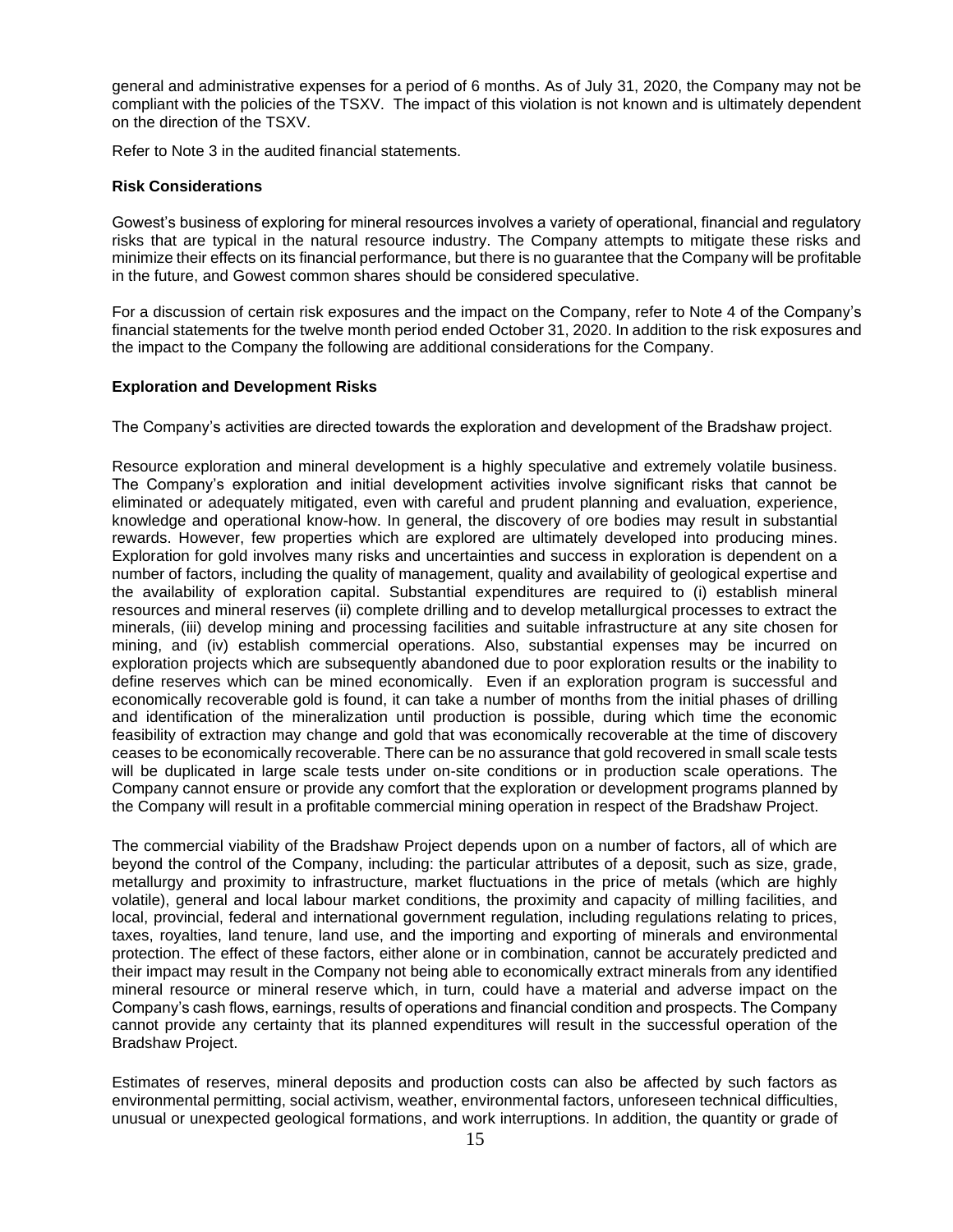minerals ultimately extracted may differ from the quantity or grade indicated by drilling results. Short term factors relating to reserves, such as the need for orderly development of ore bodies or the processing of new or different grades, may also have an adverse effect on mining operations and on results from operations. Any material changes in ore reserves, grades, stripping ratios or recovery rates may affect the economic viability of the Bradshaw Project and the viability of the Company may be negatively affected.

## **Obtaining and Renewing of Government Permits**

In the ordinary course of business, the Company is required to obtain or renew governmental permits for mineral exploration. Obtaining or renewing the necessary governmental permits is a complex and timeconsuming process involving numerous agencies which can often involve public hearings and costly undertakings. The duration and success of the Company's efforts to obtain or renew permits are contingent upon many variables not within the Company's control, including the interpretation of applicable requirements implemented by the permitting authority or potential legal challenges from various stakeholders such as environmental groups, nongovernmental organizations, aboriginal groups or other claimants. The Company may not be able to obtain or renew permits that are necessary to its operations, or the cost to obtain or renew permits may exceed what the Company believes it can recover from the Bradshaw Project once in production. Any unexpected delays or costs associated with the permitting process could delay the development or impede the operation of a mine, which could have a material adverse effect on the Company's operations and profitability.

## **Employee Recruitment and Key Personnel**

Recruiting and retaining qualified personnel is critical to the success of the Company. The number of persons skilled in acquisition, exploration and development of mining properties is limited and competition for such persons is intense. As the Company's business activity grows, the Company will require additional key executive, financial, operational, administrative and mining personnel. There can be no assurance that the Company will be successful in attracting, training and retaining qualified personnel. If the Company is not successful in attracting and training qualified personnel, the efficiency of its operations could be affected, which could have a material adverse effect on the Company's results of operations and profitability. The Company's business involves a certain degree of risk, which even a combination of experience, knowledge and careful evaluation may not be able to overcome. As such, the Company's success is dependent on the services of its senior management. The loss of one or more of the Company's key employees could have a material adverse effect on the Company's operations and business prospects. In addition, the Company's future success depends on its ability to attract and retain skilled technical, management, sales and marketing personnel. There can be no assurance that the Company will be successful in attracting and retaining such personnel and the failure to do so could have a material adverse effect.

## **Disclosure Controls and Procedures**

Disclosure controls and procedures are designed to provide reasonable assurance that all relevant information is gathered and reported to senior management, including the Company's President and Chief Executive Officer and Chief Financial Officer, on a timely basis so that appropriate decisions can be made regarding public disclosure.

As at October 31, 2020, Gowest management, with the participation of the President, Chief Executive Officer and the Chief Financial Officer, evaluated the effectiveness of the Company's disclosure controls and procedures as required by Canadian securities laws. Based on that evaluation, the President, Chief Executive Officer and the Chief Financial Officer have concluded that, as of the end of the period covered by this management's discussion and analysis, the disclosure controls and procedures were effective to provide reasonable assurance that material information required to be disclosed in the Company's annual filings and interim filings (as such terms are defined under Multilateral Instrument 52-109 – Certification of Disclosure in Issuers' Annual and Interim Filings) and other reports filed or submitted under Canadian securities laws is recorded, processed, summarized and reported within the time periods specified by those laws and that material information is accumulated and communicated to management of the Company, including the President and Chief Executive Officer and the Chief Financial Officer, as appropriate to allow timely decisions regarding required disclosure.